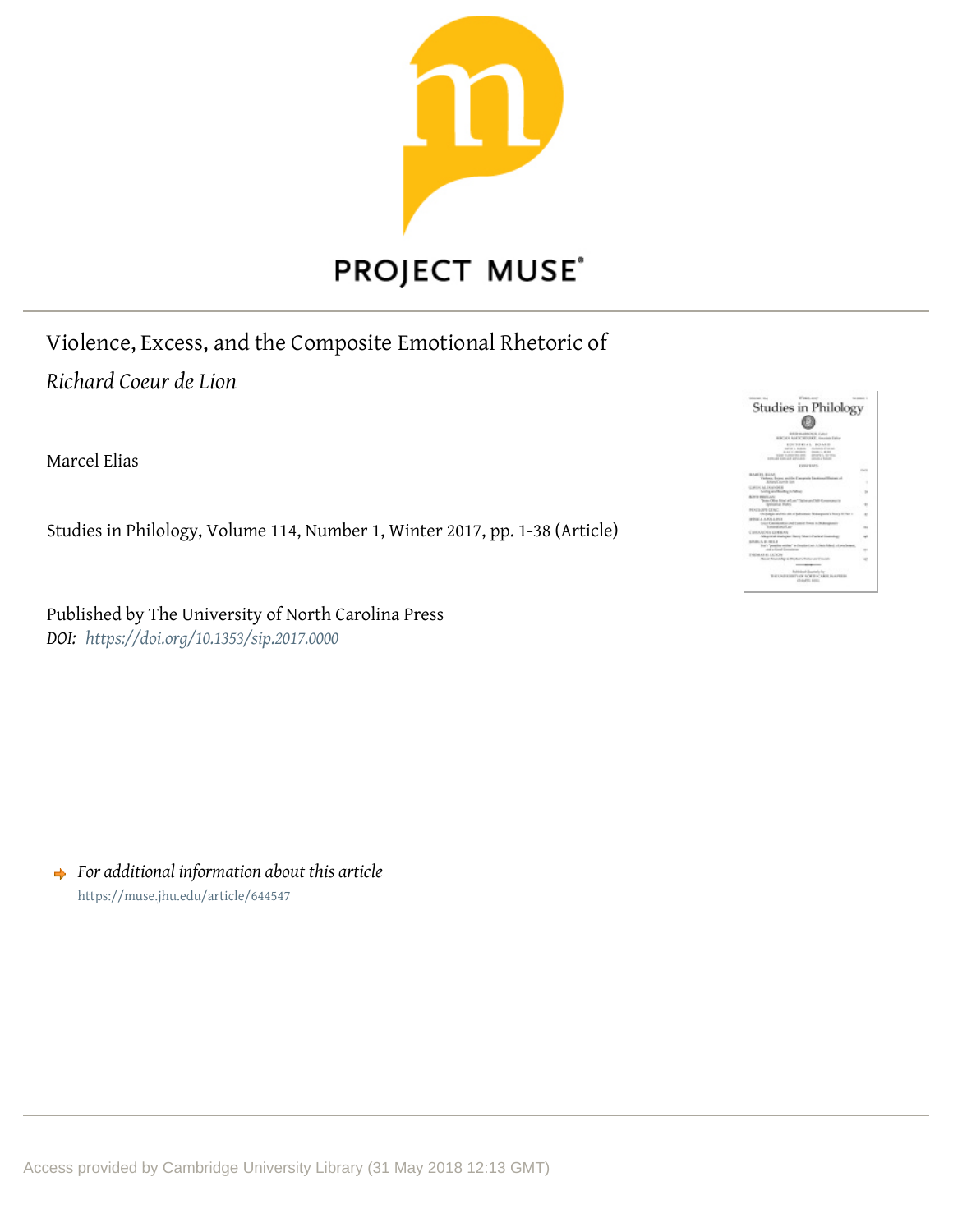# STUDIES IN PHILOLOGY

Volume 114 Winter 2017 Number 1

## Violence, Excess, and the Composite Emotional Rhetoric of *Richard Coeur de Lion*

### *by Marcel Elias*

*This article offers a reappraisal of the Middle English romance* Richard Coeur de Lion *in light of its composite nature, which, I suggest, provides grounds for a more critical reading of the eponymous hero's bellicose temperament and violent actions than has hitherto been offered by scholarship. I argue that the later interpolations made to the*  romance produce a shift in narrative tone, most clearly manifested in the emotions of *the portrayed characters, pointing toward an ambivalent evaluation of Richard's violent behavior. I in turn link this evaluation to late fourteenth-century reactions against the corruption of chivalric ideals*.

> Bien sai que molt a El rei proesce e hardement; Mais il s'embat si folement! Quel haut prince que jo ja fusse, Je voldroie mielz que jo eusse Largesce e sens o tot mesure Que hardement o desmesure.1

[I know well that the king is endowed with great prowess and boldness, but he rushes into things with such rashness! However great prince I be I

1 Ambroise, *L'estoire de la guerre sainte*, ed. Gaston Paris (Paris, 1887), lines 12146–52; the English translation is mine.

© 2017 Studies in Philology, Incorporated

1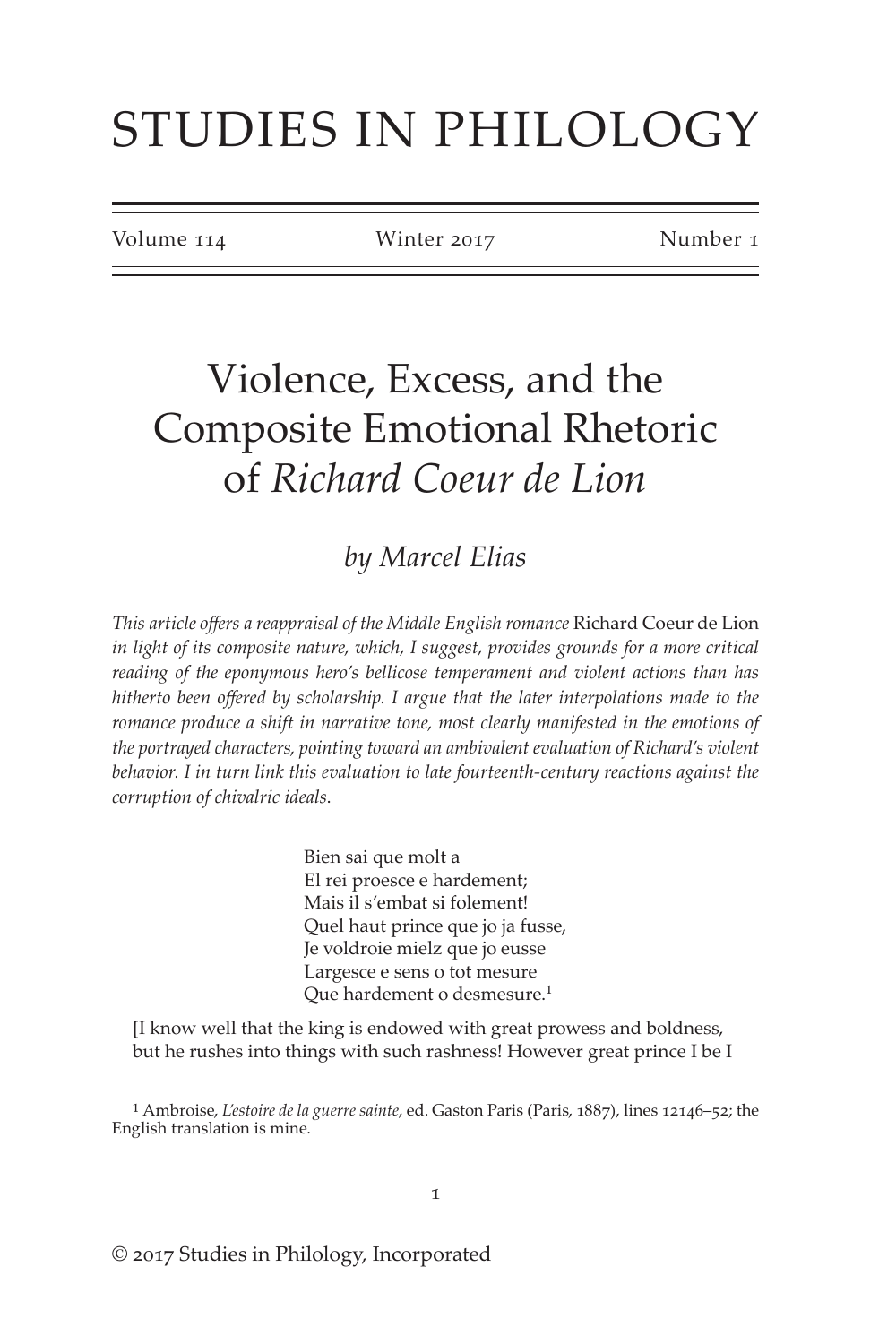would rather exercise generosity and judgement in appropriate measure, than boldness carried to excess.]

> *Saladin on Richard I in Ambroise, L'estoire de la guerre sainte (c. 1194–1199)*

ETERMINING whether medieval portrayals of violence in chronicles and literature convey excess or not is a delicate task.<br>Excess can be considered the criterion which marks the border-<br>line between approved or neutrally dep chronicles and literature convey excess or not is a delicate task. Excess can be considered the criterion which marks the borderline between approved or neutrally depicted forms of violence and acts of brutality that are presented as morally unwarranted. The threshold in question is, however, culturally and historically defined, as well as being subject to varying personal opinions; the concepts of violence and cruelty overlap, the latter being more of a cultural construct based upon moral comprehension than a fixed entity involving determined norms.<sup>2</sup> The standards that designated whether violence was deemed legitimate or illegitimate constantly fluctuated, notably according to the perspective, concerns, and interests of the author of the source.<sup>3</sup> It is indeed quite often only through the tone adopted by the narrative—the manner in which events, actions, and behaviors are characterized and framed that one can attempt to establish whether a sense of reproof is disclosed or not. Moreover, as noted by Richard Kaeuper, praise and social critique of violence often came side by side in chivalric literature, attesting to the harmonies as well as the tensions at work.<sup>4</sup> While Richard I of England was widely acclaimed throughout the Middle Ages and beyond as an archetype of chivalric valor, model crusader, and expert of warfare, there also exists evidence attesting to a mixed perception of him in late medieval culture. A number of accounts and portrayals of Richard, a man who himself took part in stressing disquieting components of his character and background,<sup>5</sup> contain interspersed elements of condemnation. As shown by Jean Flori, debauchery, greed, lust, and pride

2 Daniel Baraz, "Violence or Cruelty? An Intercultural Perspective," in *A Great Effusion of Blood? Interpreting Medieval Violence*, ed. Mark D. Meyerson, Daniel Thiery, and Oren Falk (Toronto: University of Toronto Press, 2004), 164–65.

3 For more on the inconstant and contrasting norms of violence in the Middle Ages, see Warren C. Brown, *Violence in Medieval Europe* (Edinburgh: Pearson, 2011), 289–90.

4 Kaeuper, *Chivalry and Violence in Medieval Europe* (Oxford: Oxford University Press, 2001), 34–35.

5 On this, see Jean Flori, *Richard Coeur de Lion: le roi-chevalier* (Paris: Payot, 1999), 465– 66; and J. O. Prestwich, "Richard Coeur de Lion: *Rex Bellicosus*," in *Richard Coeur de Lion in History and Myth*, ed. Janet Nelson (London: King's College Centre for Late Antique and Medieval Studies, 1992), 2–3.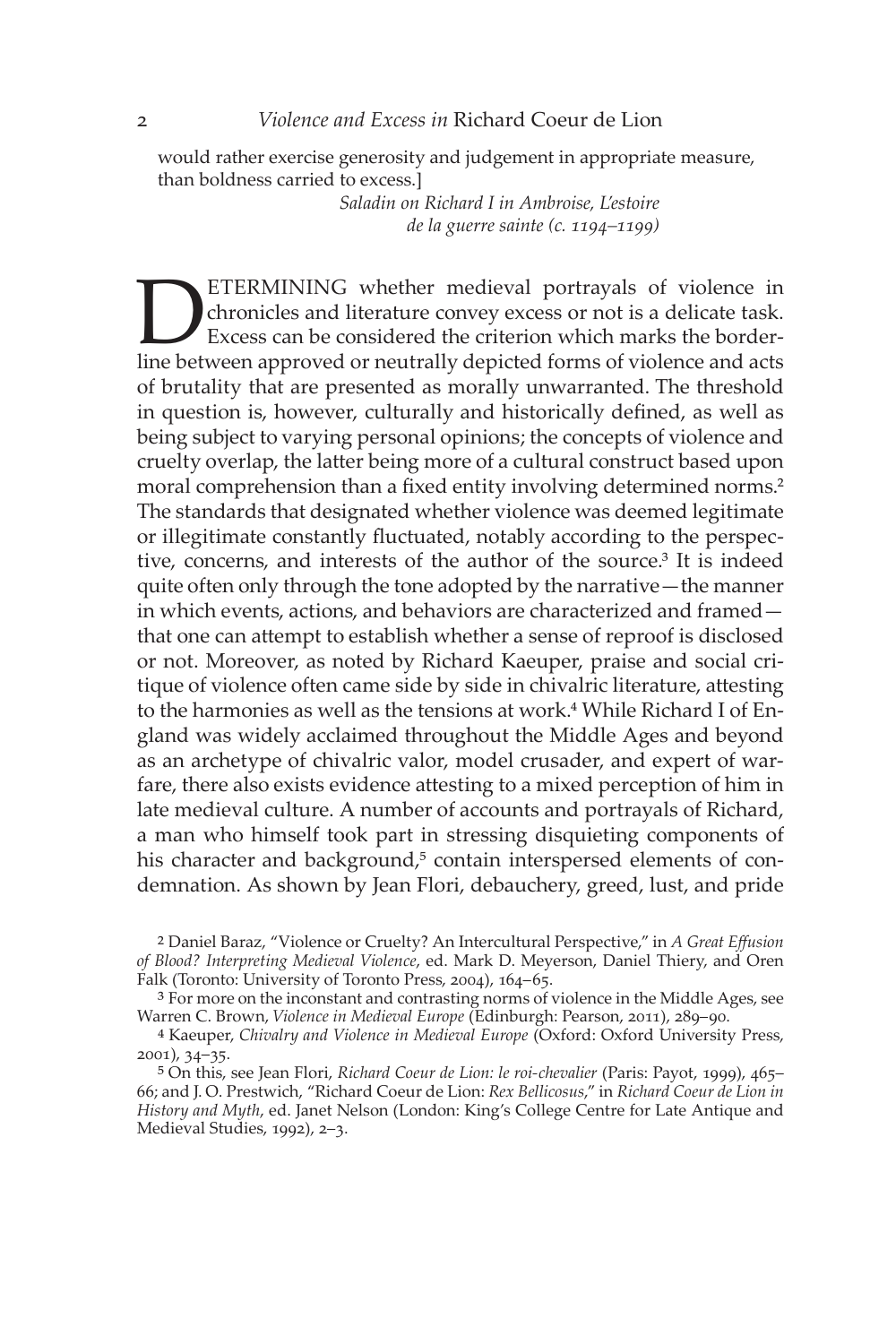counted amongst the vices imputed to him by contemporary and later authors.6 In his *Summa praedicantium*, the fourteenth-century English preacher John of Bromyard notably denounced the famed crusaderking for his lapse into vanity and pride.<sup>7</sup> Glorified but also disputed, Richard I, embodying the notion of chivalric prowess in popular imagination, represents a choice persona through which to assess the points of convergence between celebration and criticism of violence. My interest here is to consider the Middle English crusading romance *Richard Coeur de Lion* (hereafter *RCL*) in light of the subtle boundaries between depictions of meritorious violent exertion and acts of excessive brutality.

Reading *RCL* rouses mixed feelings toward the manner in which King Richard is portrayed, his belligerent disposition and violent actions at times seemingly presented as praiseworthy and yet, at others, infused with disquieting ambivalence. This ambivalence has naturally been attributed by critics to the repeated allusions to the eponymous hero's devilish traits and demonic heritage, which punctuate the narrative, and to the episodes in which he eats Saracen flesh. Critics have generally accounted for the king's ambiguous nature by providing overarching ideological explanations for his objectionable actions. Cannibalism, understandably of foremost concern to scholarly enquiry, has been viewed as an expression of Christian identity, Englishness, crusade ideology and conquest, and Western annihilation.8 The king's questionable actions are overall perceived as inherent to his standing as Christian and national hero.9 These interpretations, however, fail to consider *RCL*

6 Flori, *Richard Coeur de Lion*, 465–70.

7 John of Bromyard, *Summa praedicantium* (Vienna, 1586), "Bellum," 99, §50, cited in Timothy Guard, *Chivalry, Kingship and Crusade: The English Experience in the Fourteenth Century* (Woodbridge: The Boydell Press, 2013), 178.

8 Suzanne M. Yeager, *Jerusalem in Medieval Narrative* (Cambridge: Cambridge University Press, 2008), 48–77; Suzanne Conklin Akbari, "The Hunger for National Identity in *Richard Coer de Lion*," in *Reading Medieval Culture: Essays in Honor of Robert W. Hanning*, ed. Robert M. Stein and Sandra Pierson Prior (Notre Dame, IN: University of Notre Dame Press, 2005), 198–227; Alan S. Ambrisco, "Cannibalism and Cultural Encounters in *Richard Coeur de Lion*," *Journal of Medieval and Early Modern Studies* 29 (1999): 499–528; Geraldine Heng, *Empire of Magic: Medieval Romance and the Politics of Cultural Fantasy* (New York: Columbia University Press, 2003), 63–113; and Nicola McDonald, "Eating People and the Alimentary Logic of *Richard Coeur de Lion*," in *Pulp Fictions of Medieval England: Essays in Popular Romance*, ed. McDonald (Manchester: Manchester University Press, 2004), 124–50.

9 The king's ambivalence and emphatic violence are moreover quite often paradoxically read as serving rehabilitative purposes with regard to the historically documented shortcomings ascribed to Richard  $\hat{I}$ , so as to endow him with the ability to more fully assume the form of the English, Christian crusader-king *par excellence*. See, especially, Lesley A. Coote, "Laughing at Monsters in *Richard Coeur de Lyon*," in *Grant Risée? The Medieval*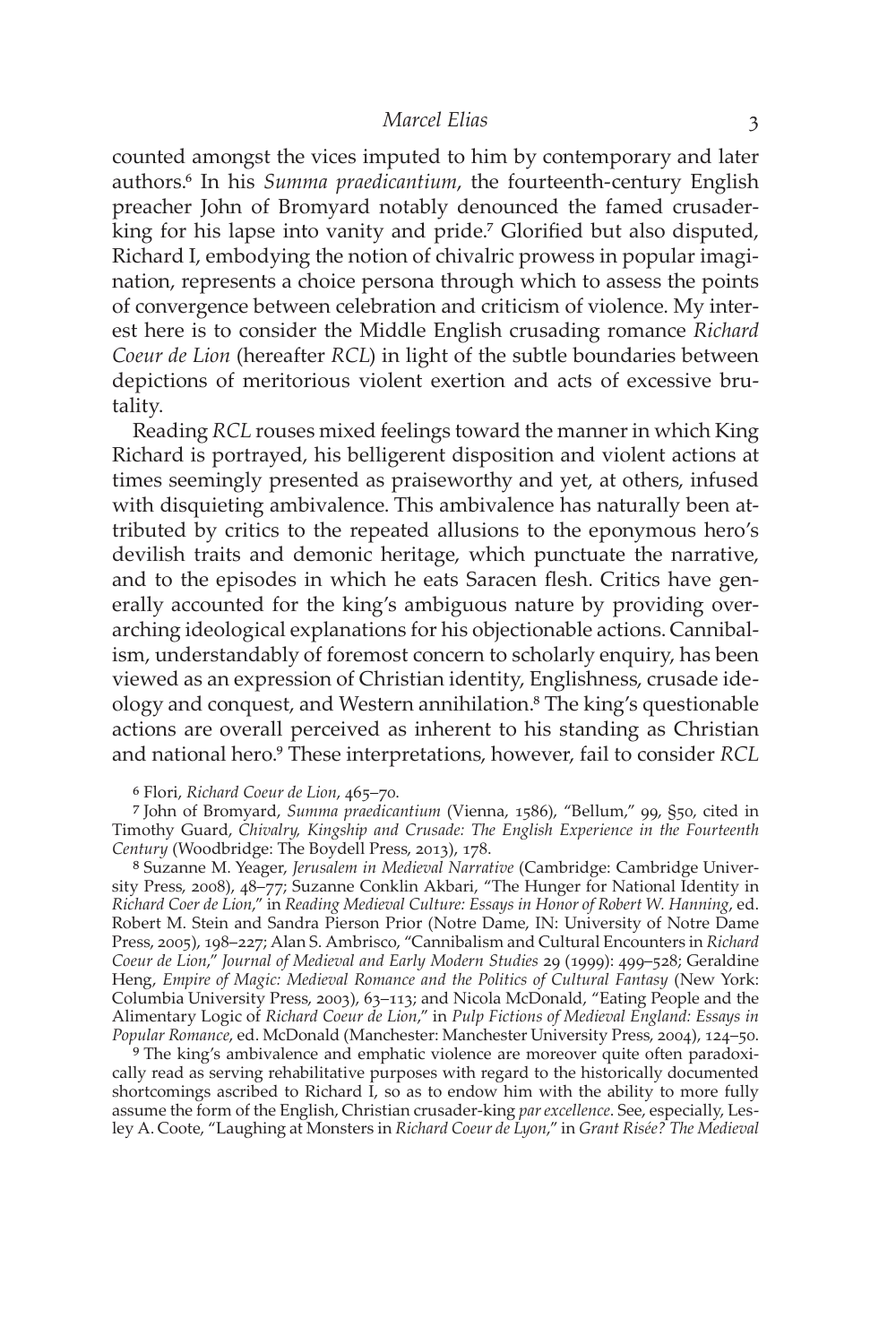#### 4 *Violence and Excess in* Richard Coeur de Lion

in terms of certain discontinuities and internal contradictions resulting from its composite nature, which, I suggest, provides significant evidence in support of a more critical reading of Richard's bellicose temperament and propensity for violence. The complex textual history of the romance (a point which I will come back to in the following paragraphs) indicates that certain interpolations were made by one, or multiple, later adaptor(s)—notably the 1200 lines that open the narrative as well as Richard's anthropophagic feast—which complicate our perception of the English crusader-king. While the composite nature of the romance is commonly taken into consideration or at the very least acknowledged by critics, the general consensus is that the previously produced base narrative, along with the additions which were subsequently made, are expressive of a single homogeneous ideology; in other words, these later interpolations are seen as complementing the core of the text in such a way as to underscore and elaborate on the ideological strands which were already present.<sup>10</sup> Yet, as recent scholarship has stressed, critical discussions of the concerns, contexts, and internal dynamics of romances must indispensably account for the fact that processes of translation and adaptation of these narratives were extremely fluid and often involved active engagement with and reworking of source materials; authors and adaptors were frequently led to redirect, interrogate, and even criticize the conventions of their sources.11 The present study aims to offer a reassessment of the generally accepted idea that the later additions made to *RCL* extend congruously, albeit creatively, on the conventions of the text's base narrative. I will argue, instead, that these interpolations produce a shift in the romance, whereby violent actions are led to overstep the boundaries between the commendable

*Comic Presence: Essays in Memory of Brian J. Levy*, ed. Adrian P. Tudor and Alan Hindley (Turnhout: Brepols, 2006), 208–9; Heng, *Empire of Magic*, 91–98; and Yeager, *Jerusalem in Medieval Narrative*, 50–51.

<sup>10</sup>While Yaeger, Akbari, Ambrisco, Heng, and McDonald (see note 8 above) focus primarily on the later additions made to the text, with a particular focus on the cannibalism episodes, their interpretations demonstrate how these interpolations coalesce with and accentuate the ideological stance of the base narrative, principally by providing further emphasis to the poem's preoccupation with Christian identity, English national identity, crusade ideology and conquest, and Western annihilation.

<sup>11</sup>See, e.g., Christine Chism, "Romance," in *The Cambridge Companion to Medieval English Literature, 1100–1500*, ed. Larry Scanlon (Cambridge: Cambridge University Press, 2009), 57–59; Sylvia Huot, "The Manuscript Context of Medieval Romance," in *The Cambridge Companion to Medieval Romance*, ed. Roberta L. Krueger (Cambridge: Cambridge University Press, 2000), 62–63; and Alison Wiggins, "The Manuscripts and Texts of the Middle English *Guy of Warwick*," in *Guy of Warwick: Icon and Ancestor*, ed. Alison Wiggins and Rosalind Field (Cambridge: D. S. Brewer, 2007), 61–80.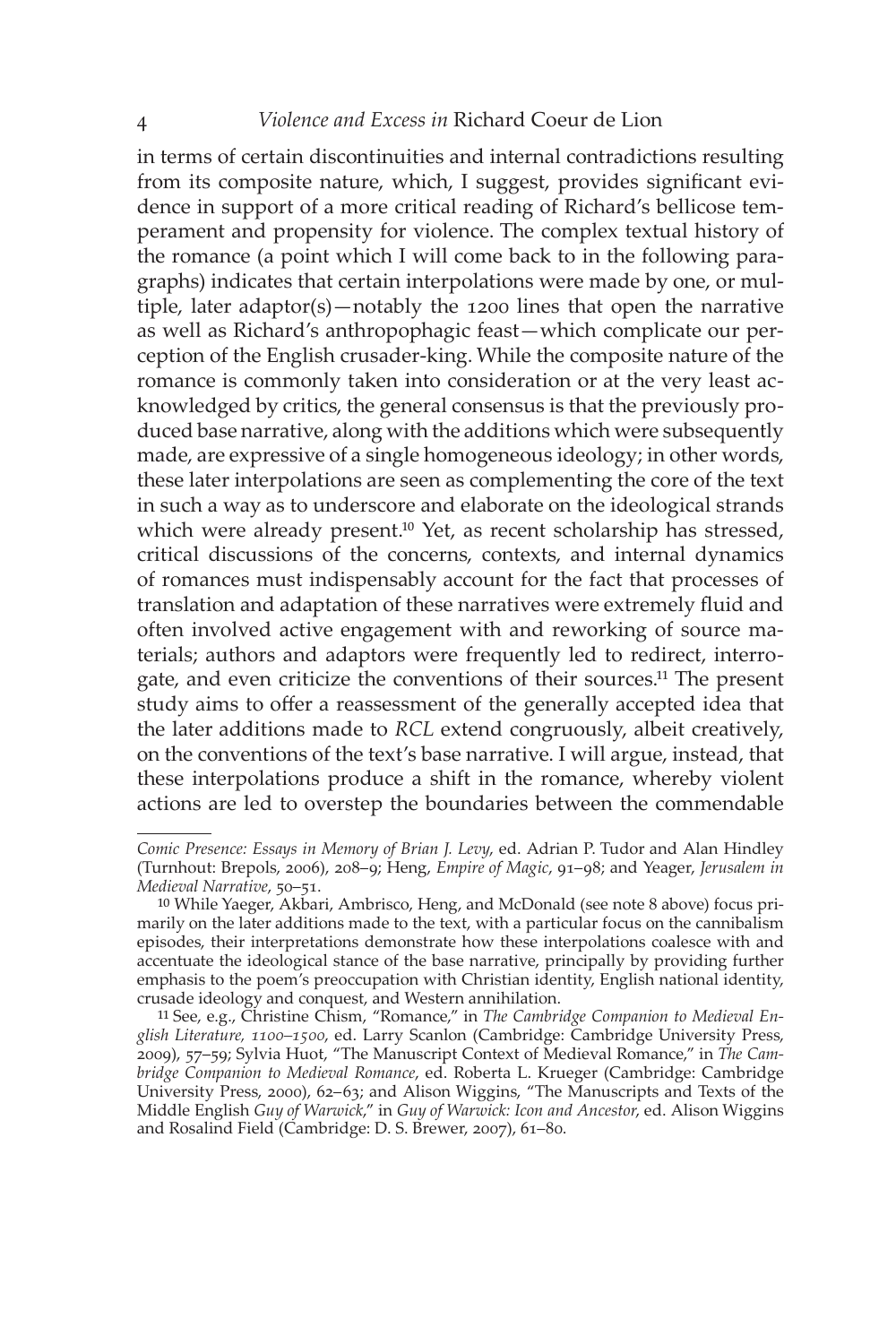and the excessive, thus prompting the reader/auditor to reflect upon the parameters delineating legitimate and illegitimate violence. As will be illustrated in what follows, the medium through which this evaluative discrepancy is orchestrated in these additions is that of emotional characterization: anger and fear, the emotions that most pervasively circumscribe Richard's acts of violence throughout the narrative,<sup>12</sup> as well as the emotion of sorrow, particularly during the cannibalistic feast, constitute vehicles through which the king's ambivalence and unsettling aura are brought to light.

Before expanding upon the emotional component of *RCL*, let us first consider the poem's manuscript evidence. *RCL* exists in seven fragmentary manuscripts that can be divided, according to Karl Brunner, into versions B and A.13 B is shorter and is considered to be more "historical" and closer to the original version, whereas A is longer, contains more marvelous "romance" components, and is most certainly a later expansion of B.14 Brunner, to whom we owe the most comprehensive critical edition of the romance, bases his work on the longer A version while also providing a detailed apparatus of the variances found in the B manuscripts.15 The B-A distinction he establishes, and the classifica-

12 Brown briefly considers the emotions linked to violence and identifies fear and anger as those most relevant in this respect, a comment that applies well to *RCL*. See Brown, *Violence in Medieval Europe*, 13.

13 Brunner, introduction to *Der Mittelenglische Versroman über Richard Löwenherz* (Vienna: W. Braumüller, 1913), 1–24. Version B manuscripts: Edinburgh, National Library of Scotland, MS Advocates 19.2.1 (the Auchinleck MS), 326r–327v (c. 1330); London, College of Arms, MS Arundel 58, 250r–275r (c. 1400–50); London, British Library, MS Egerton 2862 (*olim* Trentham-Sutherland), 1r–44v (c. 1390); London, British Library, MS Harley 4690, 109r–115v (fifteenth century); and Oxford, Bodleian Library, MS Douce 228, 1r–40v (late fifteenth century). Version A manuscripts: Cambridge, Gonville and Caius College, MS 175/96, 1–98 (c. 1400); and London, British Library, MS Additional 31042 (the London Thornton MS), 125r–163r (c. 1440).

14 The historically attested occurrences of *RCL* and the historicity of the B version are most fully discussed in John Finlayson, "Richard, Coer de Lyon: Romance, History or Something in Between?" *Studies in Philology* 87 (1990): 156–80. Finlayson describes the B version as "medieval 'history' heightened, simplified and sometimes rearranged to highlight its essential pattern and concentrate its meaning in the figure of a great English warrior and Crusader general" (179).

15 Brunner's edition (see note 13 above for full reference) is based on the Gonville and Caius College, MS 175/96 (c. 1400), supplemented by one of the two early prints of the text by Wynkyn de Worde (1509 and 1528). These early prints are derived from a complete version of Caius 175 (see John Finlayson, "Legendary Ancestors and the Expansion of Romance in Richard, Coer de Lyon," *English Studies* 79 [1998]: 299). For a detailed table of the passages contained in each of the different manuscripts, see Brunner's introduction, 15–17. See also Peter Larkin's recent edition, *Richard Coer de Lyon* (Kalamazoo, MI: Medieval Institute Publications, 2015), published while this article was already in press. Like Brunner's, Larkin's edition is based on Gonville and Caius College, MS 175/96, using one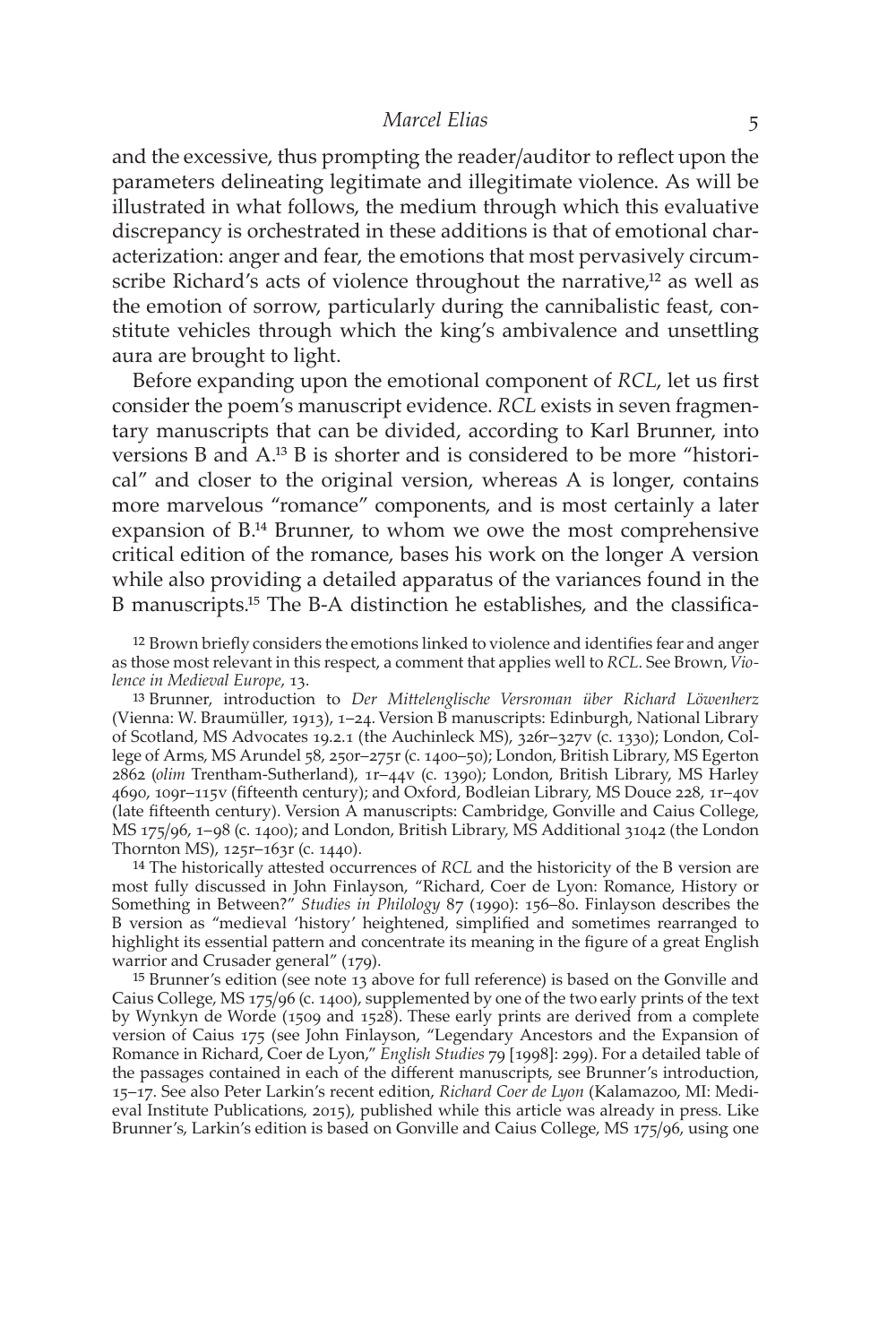tion of the former as "historical" and the latter as "romance-like," is, however, slightly problematic because all extant manuscripts, apart from the earliest one, the fragmentary Auchinleck (c. 1330, a B-version manuscript), contain a certain amount of interpolated "romance" material. It is nevertheless possible, as shown by Philida M. T. A. Schellekens in her (regrettably) unpublished edition of the B-version manuscripts of the poem, to reconstruct a "core text" or "base narrative" within B, recognizable through its Kentish/SE rimes and more factual, historically attested structure that correlates to the events related by the chroniclers of the Third Crusade.16 Due to the deficiency of the extant manuscript evidence, this is the closest one can possibly get to accessing an "original version" of *RCL*.17

The Auchinleck, which is presumed to be itself a translation of a lost Anglo-Norman original,<sup>18</sup> is composed of this core historical material

17 Ultimately, the work done by Finlayson in "Richard, Coer de Lyon" to demonstrate the historicity of B, closest to the original version, is only partially satisfactory since he concedes that the B version also contains a number of non-historical elements (168) without concretely suggesting the reconstruction of a base narrative or core text within these manuscripts.

of the two early prints by Wynkyn de Worde to complete lacunae. While important not least in enhancing the romance's accessibility (Brunner's edition is in Austrian-inflected German), Larkin's is not a critical edition, as noted by the editor himself, and his textual notes, though substantial, lack the level of detail provided by Brunner's. I have therefore opted to preserve all relevant references to Brunner's edition.

<sup>16</sup>Schellekens, *An Edition of the Middle English Romance: Richard Coeur de Lion*, 2 vols. (PhD diss., Durham University, 1989), 2:29–43, 59–66, and 73–75. Available at Durham E-Theses Online: http://etheses.dur.ac.uk/6564/. Schellekens's work is a parallel-text edition of Edinburgh, National Library of Scotland, MS Advocates 19.2.1 (the Auchinleck MS); London, College of Arms, MS Arundel 58; London, British Library, MS Egerton 2862 (c. 1390); and Oxford, Bodleian Library, MS Douce 228. The core text as established by the author is to be found in the following lines of her edition: 1–34, 733–2410, 2807–2950, 3085–3154, 3807–4146, and 4309–78. Schellekens's unfortunately scarcely used meticulous reconstruction of this core text provides critics of *RCL* with the means to offer a more precise framework for the manuscript tradition of the poem, commonly divided—with mixed satisfaction in view of the complexity of the extant evidence—into a more "historical" B version and more "romance-like" A version. One episode, however, must be added to this core text list: lines 2411–68, which see King Philip of France leaving the crusade. Not only does Philip's departure and the Duke of Burgundy's appointment as his successor count amongst the more directly historically attested elements of the crusade campaign, but his departure must indispensably be accounted for in terms of narrative logic since he is absent in the core text of the B version thereafter. Moreover, Schellekens's exclusion of this passage from the base narrative is far more hypothetical than the other identified interpolations given that she admits to its lack of any distinctive dialect features (see 33 and 62).

<sup>18</sup>Gaston Paris, "Le roman de Richard Coeur de Lion," *Romania* 26 (1897): 361–62; Brunner, introduction to *Der Mittelenglische Versroman über Richard Löwenherz*, 18; and Finlayson,"Richard, Coer de Lyon," 161.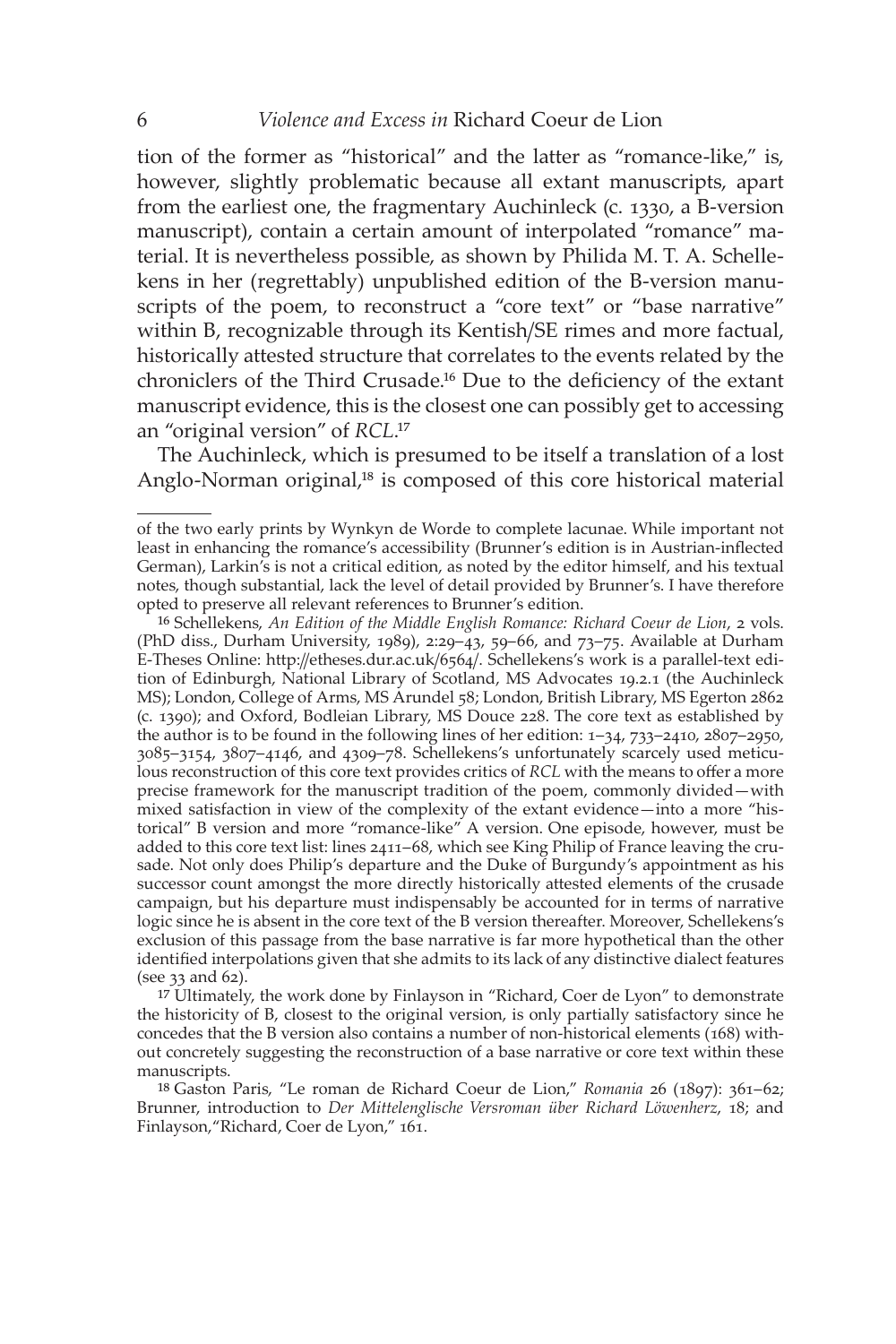until it breaks off. The manuscript opens with a 34-line introduction in which Richard is compared to other heroic figures of history and literature, after which the story of the king's crusade is directly launched: on his way to Jerusalem, Richard stops in Messina to meet up with Philip of France then pursues his journey on to Acre via Cyprus; in the last lines of the surviving leaves of the manuscript, the English king is presented as setting the siege on the Muslim forces at Acre into motion.19 In all probability the Auchinleck originally thereafter contained the further key events of the Third Crusade that are comprised as core constituents of the other versions of the text: Richard's victory at Acre, Philip's departure from the crusade, and the English king's massacre of the Saracen prisoners; the battle of Arsuf and occupation of Jaffa; the rebuilding of Ascalon; the capture of Darum; the retaking of Jaffa; and finally the three-year truce with Saladin followed by Richard's return to England and death.20

A highly "romance-like" interpolation of approximately 1200 lines, which is incorporated after line 35 of the Auchinleck and is found in its most complete form in the A-version manuscripts, was however subsequently made to the beginning of the text, relating Richard's demonic heritage, the tournament in which he contends disguised and his preparatory crusade and imprisonment in Germany. This 1200-line addition first appears within the manuscript tradition of *RCL* in A-version manuscript Caius  $175$  (c. 1400).<sup>21</sup> The A-version passages in which Richard cannibalizes his Saracen victims are moreover also consensually assumed to be later additions.<sup>22</sup> There is no historical foundation

19 For a full transcription and digital facsimile of the Auchinleck MS, see *The Auchinleck Manuscript Project*, ed. David Burnley and Alison Wiggins: http://auchinleck.nls.uk/.

20 For an account of the key events of the Third Crusade, see John Gillingham, *Richard I* (New Haven, CT: Yale University Press, 1999), 123–221.

21 It must however be noted that bits of this passage are missing from Caius 175, due mainly to a number of missing folios (these correspond to lines 228–448 and 679–796). Yet given that the two early fifteenth-century prints by Wynkyn de Worde (which contain the whole interpolation) are clearly derived from a complete text of the Caius manuscript, we can be quite certain that Caius 175 originally comprised the totality of the interpolated passage. The narrative context moreover indicates without a doubt that the gaps found in Caius 175 originally contained the passages found in Brunner's edition at lines 228–448 and 679–796 (as specified in note 15 above, Brunner's edition supplements the passages missing from Caius 175 with Wynkyn de Worde's two early prints).

22 Although these passages that introduce Richard as a man-eater are present in the late fourteenth-century Egerton 2862 (a B-version manuscript) in addition to the two A-version manuscripts, this points toward a problem with Brunner's categorization rather than suggesting that they may have originally been part of the Auchinleck MS. Egerton 2862's opening lines are illegible (the manuscript begins at line 1857); however,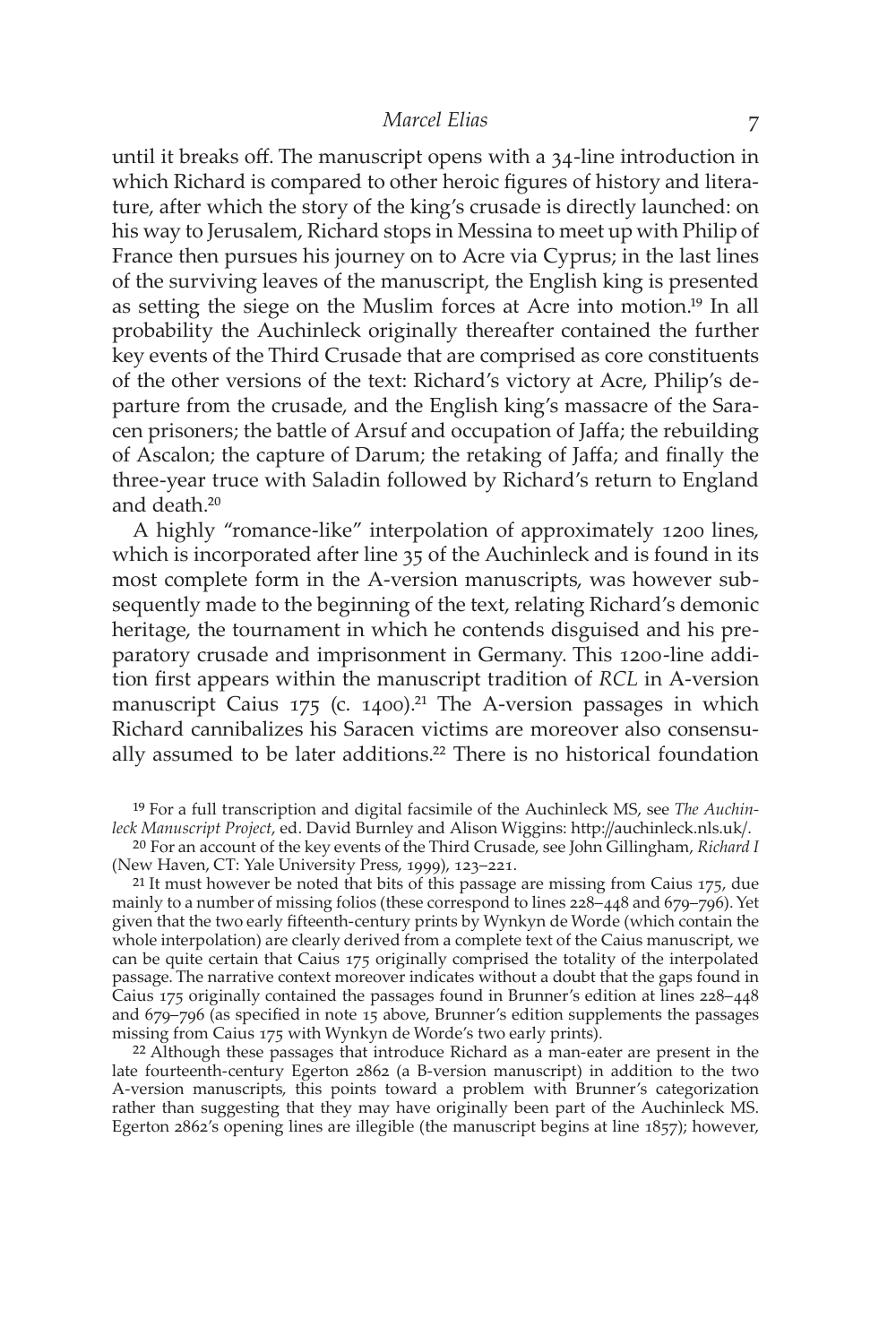to these episodes, and their style, subject matter, and a number of linguistic features set them apart from the base narrative of the B version, which deals with historically attested events.<sup>23</sup> I will argue here that these "romance-like" passages, which appear during the late fourteenth century, infuse a distinctive tone to the text, reconfiguring the image of King Richard presented in the more historical core of the crusade campaign by stressing ambivalent features of his character.

More specifically, I will argue that in significant episodes of these later interpolations the emotions of fear, anger, and sorrow constitute narrative devices through which King Richard's behavior is questioned and the socially destructive, excessive dimension of his violence and commitment to chivalric prowess borne out. A subtle assessment of Richard, expressed through the lens of emotions, is conveyed in these additions through the emphasis and exploitation of certain unsettling facets of the king's character and background in such a way as to arouse the reader's awareness of the excessive and disruptive tenor of his actions. Interestingly, these emotional depictions simultaneously contrast with but also shed new light upon the emotional texture of the base narrative of Richard's crusade campaign—a texture that is principally consistent with the use of emotions in ecclesiastical crusade discourse.24

24 My assessment of the role of emotions in crusade discourse results principally from a survey of emotional rhetoric in the sources compiled in Christoph T. Maier, *Crusade Propaganda and Ideology: Model Sermons for the Preaching of the Cross* (Cambridge: Cambridge University Press, 2000); Jonathan Riley-Smith, *The Crusades: Idea and Reality, 1095–1274* (London: Edward Arnold, 1981); Jean Flori, *Prêcher la croisade (XIe*–*XIIIe siècle): communication et propagande* (Paris: Perrin, 2012); Norman Housley, *Documents on the Later Crusades, 1274–1580* (Basingstoke: Macmillan, 1996); Jessalynn Bird, Edward Peters, and James Powell, *Crusade and Christendom: Annotated Documents in Translation from Innocent III to the Fall of Acre, 1187–1291* (Philadelphia: University of Pennsylvania Press, 2013). It has also been supplemented by the following articles: Susanna A. Throop, "Zeal, Anger and Vengeance: The Emotional Rhetoric of Crusading," in *Vengeance in the Middle Ages: Emotion,* 

the king's cannibalism is present. This noticeable inconsistency in Brunner's A-B categorization—since the Egerton 2862 (part of the B version) tends to include certain "romancelike" marvelous elements characteristic of the A version—is noted by Ambrisco, "Cannibalism and Cultural Encounters," 524, note 3. On the inconsistencies related to Brunner's categorization, see also Norman Davis, "Another Fragment of 'Richard Coer de Lyon,'" *Notes and Queries* 16 (1969): 447–52.

<sup>23</sup>Schellekens, *An Edition of the Middle English Romance*, 2:62 and, on the linguistic discrepancies in these passages, 33. Also on the cannibalism episodes as additions, see Ambrisco, "Cannibalism and Cultural Encounters," 507–8; and McDonald, "Eating People," 140. While the A-version manuscripts and Egerton 2862 see Richard healing from sickness through the consumption of Saracen flesh (which is the first of two episodes of cannibalism), Douce 228 and Arundel 58 present the king's healing as instantly and directly caused by divine intervention (see lines 2232–33 of Schellekens's edition). Both the Auchinleck and Harley 4690 are deficient at this stage.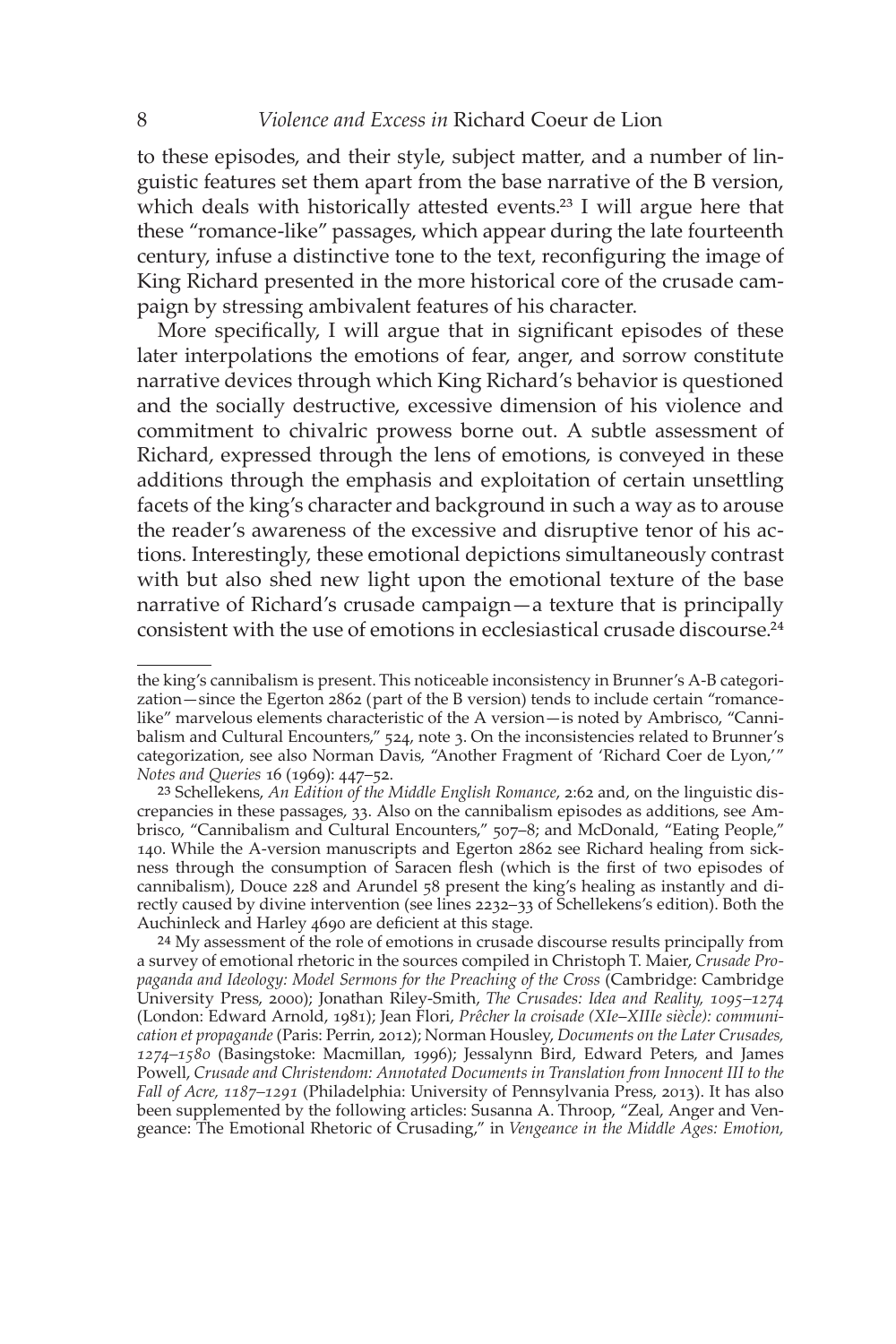While the emotions that circumscribe the king's actions throughout the more historical core text of the crusade expedition are predominantly presented as lending support to his violent deeds, one nevertheless senses the presence of certain latent problems embedded in the narrative. These problems, at the time, may well have been what prompted the desire of the later adaptor(s) of the A version to give further prominence to the disturbing features of Richard's temperament.

The use of emotional language as a means of calling attention to questionable, problematic Christian chivalric or royal behavior is not unique in Middle English crusading literature to *RCL*. In *The Siege of Milan*, for example, preserved in the London Thornton manuscript (London, British Library, MS Additional 31042) alongside *RCL* and roughly contemporary with the emergence of the A-version interpolations (c. 1400), King Charlemagne is cast as displaying inwardly directed, illegitimate anger, which is set in stark contrast with the expressions of zealous, justified wrath of the romance's upmost representative of ecclesiastical power, Bishop Turpin. Coextensive with divine justice, Turpin's wrath aims to impel Charlemagne to reconsider his refusal to engage in crusade. Charlemagne's anger toward the bishop, on the other hand, prompts domestic fragmentation and threatens to engulf Christendom in internal strife.25 In *The Sultan of Babylon*, also estimated to have been composed sometime in the late fourteenth or early fifteenth century, the author takes considerable liberties with his source material, modifying the internal dynamics of the narrative by reconfiguring its emotional rhetoric. A notable instance of this manipulation of emotional content is when Charlemagne is ascribed unbridled wrath as he rashly decides to send all of his peers as envoys to Sultan Laban, a man who is known to slay the messengers of his foes. Repeatedly opposed by his most trusted men, who warn him of the harmful ramifications of acting "from angre," the king comes to an impulsive, wrathful decision with devastating immediate consequences, given that his peers wind up cap-

*Religion, and Feud*, ed. Susanna A. Throop and Paul R. Hyams (Burlington: Ashgate, 2010), 177–202 (which was reprinted as the last chapter of her monograph *Crusading as an Act of Vengeance, 1095–1216* [Burlington: Ashgate, 2011]); Jonathan Riley-Smith, "Crusading as an Act of Love," *History* 65 (1980): 177–91; and Sophia Menache, "Love of God or Hatred of your Enemy? The Emotional Voices of the Crusades," *Mirabilia* 10 (2010): 1–20.

<sup>25</sup>See *The Siege of Milan*, in *Three Middle English Charlemagne Romances*, ed. Alan Lupack (Kalamazoo, MI: Medieval Institute Publications, 1990), lines 681–705, 710–12, and 746–57; and, for a discussion of these episodes in terms of legitimate and illegitimate anger, see my "The Case of Anger in *The Siege of Milan* and *The King of Tars*," *Comitatus* 43 (2012): 50–52.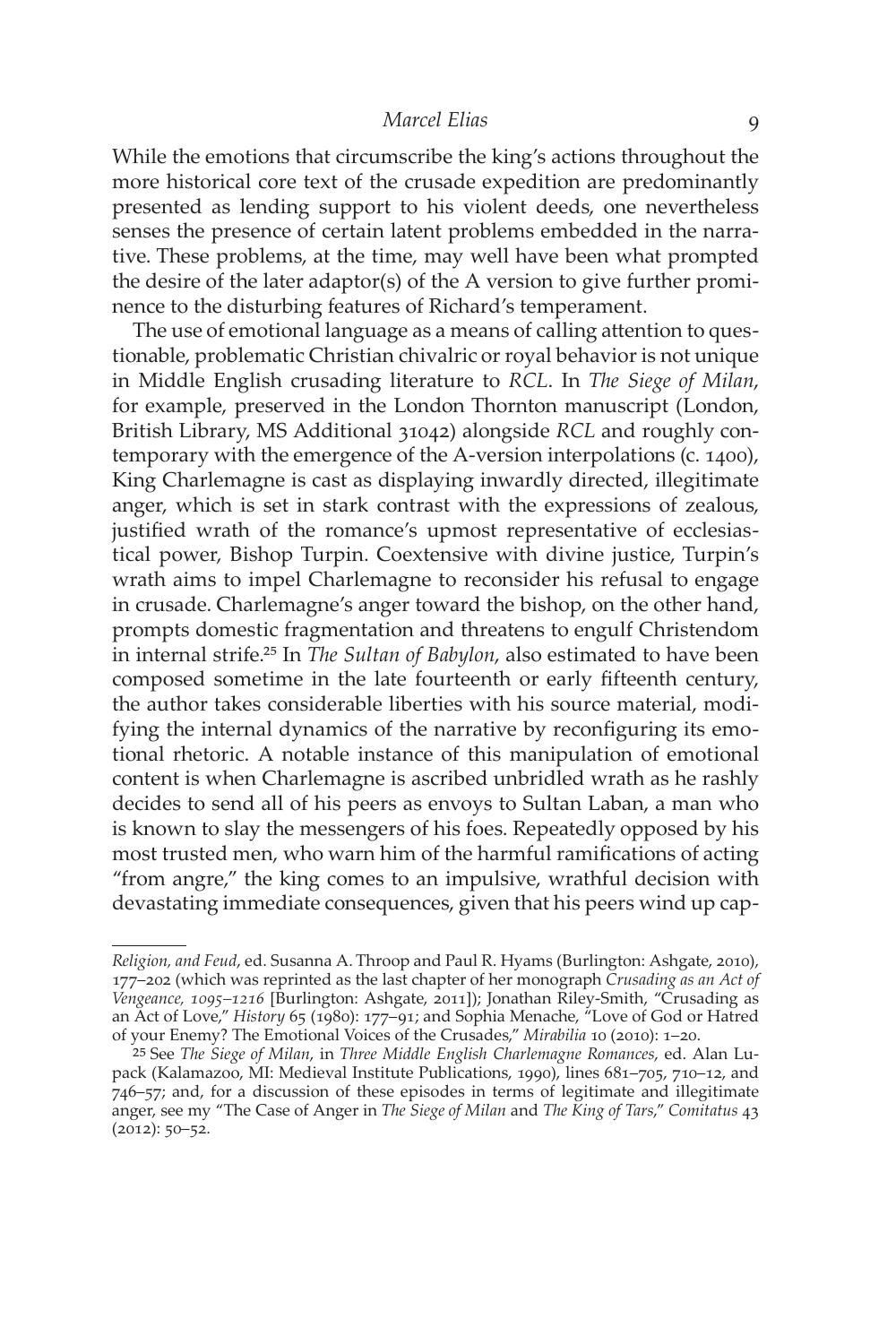#### 10 *Violence and Excess in* Richard Coeur de Lion

tured and imprisoned by the Sultan.<sup>26</sup> The Middle English fragmentary adaptation of *The Song of Roland* also calls into question Christian decisions and motives for action through the medium of emotions: in the lead-up to the famous defeat of Roncevaux, Roland dismisses his men's plea for him to uphold his "loue" for Charlemagne by blowing his horn for help; disregarding their warnings on the dangers to royal safety entailed by his decision to engage in combat, Roland reacts with "wroth" and ultimately succeeds in convincing his army to avoid the "shame" of retreat, thereby leading it to tragic, albeit heroic, defeat and death.<sup>27</sup> The three Middle English Otuel romances were also subject to a number of indicative alterations or additions of emotional characterization in the transition they underwent from *chanson de geste* to romance form. In the passage that sees Roland, Oliver, and Ogier embark in a secret, unsanctioned expedition against the Saracen forces, for instance, the Middle English versions are unique in reproving their enterprise as motivated by pride and envy—a critique that is voiced through the eponymous Saracen convert.28 As in *RCL*, emotions are called upon in these texts to

26 *The Sultan of Babylon*, in *Three Middle English Charlemagne Romances*, ed. Lupack, lines 1679–1734. For this passage in the Anglo-Norman version of *Fierabras*, which, along with *La Destruction de Rome*, was adapted by the author of *The Sultan of Babylon*, see "*La Destruction de Rome* et *Fierabras*, MS Egerton 3028, Musée britannique, Londres," ed. Louis Brandin, *Romania* 64 (1938): 18–100, lines 649–717. Earlier on in *The Sultan of Babylon*, following a wrathful dispute between Charlemagne and Roland, the narrator had moreover asserted that "every wrath moste over-gone, / Of the more myschiefe to make voydaunce"  $(1105-6).$ 

27 *The Sege off Melayne and The Romance of Duke Rowland and Sir Otuell of Spayne, Together with a Fragment of The Song of Roland*, ed. Sidney Herrtage, EETS, e.s., 35 (London, 1880; repr. 1931), lines 551–60: "but for dred of dethe, do thou it neuer, / but for our lordis loue, þat is god euer. / If we dye here, his baile is the mor / . . . / then was this man [Roland] wroth in-ded, / And to them said he ther: / 'ye knyghtis, for shame shon ye neuer.'"

28 In *Otuel* (composed before 1330), see *The Tale of Rauf Coilyear with the Fragments of Roland and Vernagu and Otuel*, ed. Sidney J. H. Herrtage, EETS, e.s., 39 (London, 1882; repr. 1931 and 1969), lines 1020 and 1027–30; in *Otuel and Roland* (composed c. 1330), see *Firumbras and Otuel and Roland*, ed. Mary Isabelle O'Sullivan, EETS, o.s., 198 (London, 1935), lines 1056–68; in *Duke Roland and Sir Otuel of Spain* (composed c. 1400), see *The Sege off Melayne and The Romance of Duke Rowland and Sir Otuell of Spayne, Together with a Fragment of The Song of Roland*, ed. Herrtage, EETS, e.s., 35 (London, 1880; repr. 1931), lines 1048–53. The passions of envy and pride are absent in the corresponding passages of the Continental version (see *Les anciens poètes de la France*, ed. François Guessard and Henri Michelant, 10 vols [Paris, 1858–1870], I) and of the Anglo-Norman text, as yet unpublished. I am grateful to Diane Speed for providing access and permission to refer to her transcription of this version, found in Cologny-Geneva, Bodmer Library MS 168, 211ra–222rb. For a study of emotional rhetoric in the Otuel romances in relation to late medieval crusading mindsets, see my "Mixed Feelings in the Middle English Charlemagne Romances: Emotional Reconfiguration and the Failures of Crusading Practices in the Otuel Texts," *New*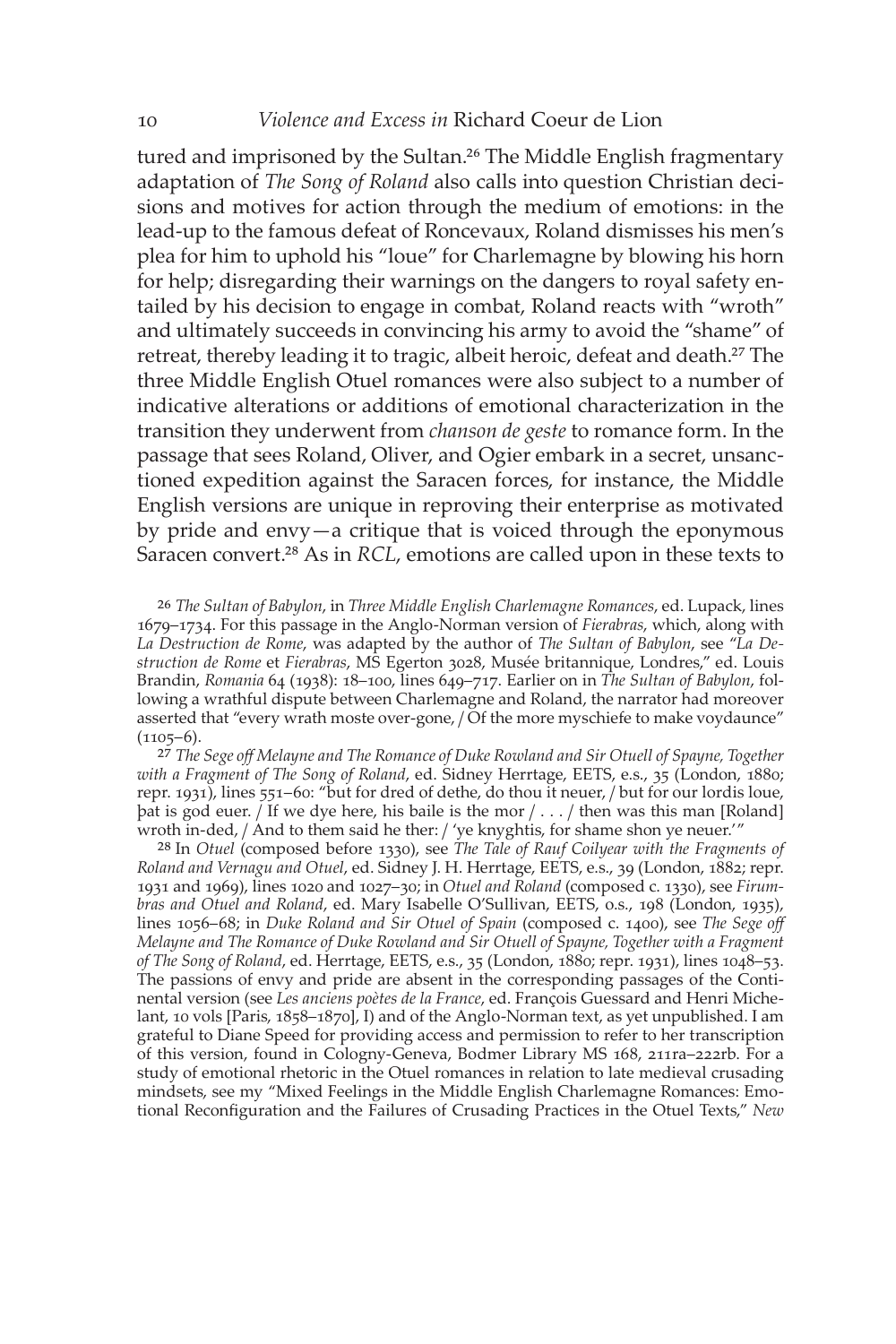invite debate, to complicate patterns of unambiguous Christian heroism, and to qualify and evaluate chivalric and royal behavior. These episodes, among others available, suggest the existence of more moralistic, reformative romance features pertaining to chivalric and royal conduct than are commonly accounted for in scholarly assessments. Excluding *The Siege of Milan*, for which there is no extant source material, these examples also underscore the importance of situating our understanding of romances and romance protagonists in relation to manuscript variations and evolution. Richard in *RCL* is an ambivalent character specifically because the romance is a composite.

In what follows, I will first delineate the manner in which anger and fear characterize Richard's actions throughout the crusade campaign narrative, focusing on the passages present in the more historical base text of the B-version manuscripts. In order to more clearly isolate this material, references will be made in this section to Schellekens's edition of the B version of the romance.29 I will then refer to Brunner's edition to demonstrate how these same emotions, supplemented with sorrow, reconfigure this "dominant" emotional rhetoric in the later additions and thereby channel the reader's attention toward the excessive and subversive dimension of the king's character and actions. By interrogating the mechanisms for representing violence in the poem, the later interpolations draw attention to the disruptive power of certain components of the chivalric ethos, most specifically its paramount value, prowess.<sup>30</sup> By altering an emotional texture that buttresses the legitimacy of violent exertion, these additions not only expose an acute awareness of the slipperiness of "representation" but also bear witness to the versatility and distorting potential of emotional characterization. By extension, these interpolations point toward the limitations of justifying violence through a "righteous" emotional mindset. Richard the Lionheart, as a legendary archetype of chivalry, understandably represents a choice

*Medieval Literatures* 16, ed. Laura Ashe, Wendy Scase, and David Lawton (Cambridge: D. S. Brewer, 2016), 172–212.

<sup>29</sup>See note 16 above for the full reference to the edition and line numbers of this core text. Schellekens's work being a parallel-text edition, citation will be made with reference to Arundel 58 unless indicated otherwise. As previously specified, the fragmentary state of the Auchinleck makes it impossible to know precisely which parts were added in Richard's crusade campaign. Following Schellekens's reconstruction of a base narrative within the more "historical" B-version manuscripts therefore constitutes the most apposite way of accessing an "original version" of *RCL*.

<sup>30</sup>For a discussion of the role of prowess in relation to chivalric violence, see Kaeuper, *Chivalry and Violence*, 129–60.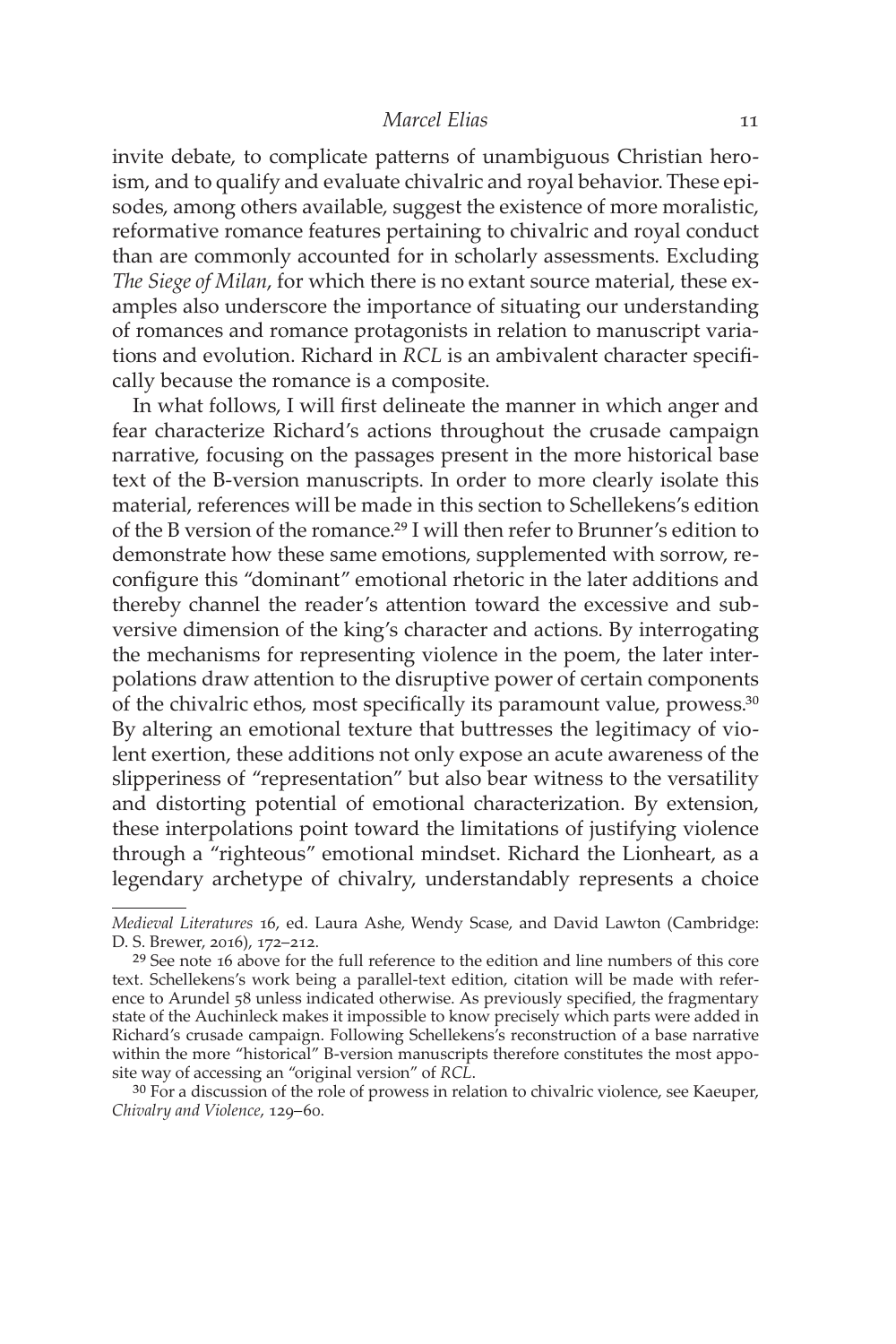persona through which to address the anxieties and tensions, particularly tangible in the late fourteenth-century context in which these additions emerged, felt toward the social damage of chivalric violence.<sup>31</sup>

#### WRATH AND FEAR IN THE CORE TEXT OF RICHARD'S CAMPAIGN

The base narrative of Richard's crusade expedition presents us with an emphatically fierce king who does not seem, *a priori*, to transgress the chivalric and crusading standards of violence. Richard is defined by his unconditional fearlessness and unyielding dedication to the cause of achieving Christian victory over the Saracen armies of Saladin, a mission that is repeatedly signaled as required by God. He is likewise depicted as unequivocally committed to the chivalric ideals of prowess, courage, and honor. This generates an intense preoccupation over his fame and reputation, since honor could be rapidly lost through cowardice and unavenged injury.<sup>32</sup> A large number of grisly descriptions of battle and violence permeate the base narrative, the vast majority of which fulfill the goal of asserting, and reasserting, Richard's prowess. The emotions of wrath and fear regularly emerge throughout the core text of the crusade campaign and provide further emphasis to the king's fervor and zeal for the crusade, an effect which is notably achieved through their conformity with the emotional rhetoric of ecclesiastical crusade discourse. Yet, certain questionable features prefiguring—and thus perhaps accounting for—the later interpolations nevertheless transpire.

There are a number of characterizations of King Richard as wrathful throughout these passages of the crusade narrative, many of which, directed against the Saracen enemy, have the effect of imbuing his stance as *miles Christi* with further intensity and fierceness.33 As constituting

31 On this, see especially Nigel Saul, "A Farewell to Arms? Criticism of Warfare in Late Fourteenth-Century England," in *Fourteenth Century England*, ed. Chris Given-Wilson, 8 vols. (Woodbridge: The Boydell Press, 2002), 2, 131–46. I will come back to this point in my concluding paragraphs.

32 For a discussion of chivalry, memory, and fame, see Nigel Saul, *For Honour and Fame: Chivalry in England, 1066–1500* (London: The Bodley Head, 2011), 283–304.

33 An indicative example can be found at lines 2231–38: "[The Saracens] hadden almost in icome, / . . . / but God that made mone and sonne / heled kyng Richard of his sekenesse / in that nede and that destresse. / And whenne Richard that bataylle vnderstod / ffor wrath hit brent negh his blode / and dude him arme wel tho." Or again, lines 3148–54: "He [Richard] kepte hym euere with his swerd / and euer cried to Jhesu, oure Lord: / 'Nough I shal deye for thi loue, / receyue my soule to heuene aboue!' / The Sarasyns with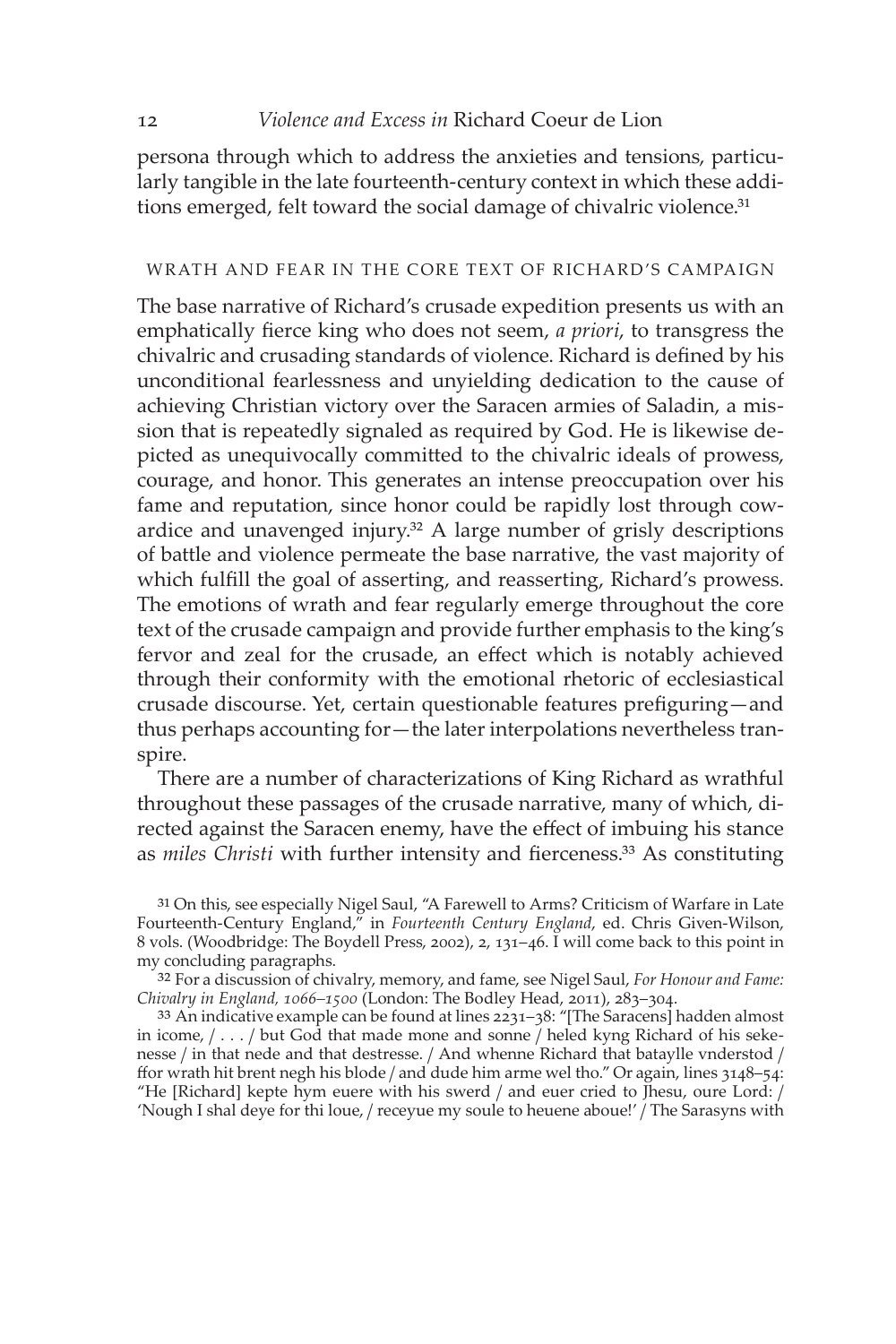an act of vengeance in themselves (and therefore established as befittingly reacting to previous transgression) and defended by carefully devised doctrinal justification, the crusades represented an occasion on which wrath targeted at the heathen enemy was predominantly sanctioned because it was necessary to Christian endeavors.34 Exposed to severe critical evaluation in late Antiquity<sup>35</sup> and during the Carolingian era,36 the emotion indeed came to progressively occupy a legitimate place during the second half of the Middle Ages, as long as it was directed toward wrongful, sinful behavior. While anger preserved an ambivalent status due to its position amongst the Seven Deadly Sins and rooted in its potentially destructive effects, the medieval Church could not fail to recognize its capacity to operate as a beneficial instrument, expressive of reproof against harmful action. Concomitant with the Church's desire to channel knightly violence and reform secular knighthood during the eleventh and twelfth centuries, $37$  the develop-

hure mase al tofrussad hym in that plase / . . . / Therfore kyng Richard wexid wrothe." See also, e.g., lines 2828–34 and 3995–98. Lines 2075–80 also present a peculiar instance in which a swarm of "anoyed and "agramed" bees are released by the English king on the Saracen troops of Acre.

<sup>34</sup>On crusading and vengeance, see Throop, *Crusading as an Act of Vengeance*. On the connection between righteous anger and crusade ideology, see Throop, "Zeal, Anger and Vengeance," 177–202.

<sup>35</sup>Laurent Smagghe, "Sur paine d'encourir nostre indignation. Rhétorique du courroux princier dans les Pays-Bas bourguignons à la fin du Moyen Âge," in *Politiques des émotions au Moyen Âge*, ed. Damien Boquet and Piroska Nagy (Florence: SISMEL, Edizioni del Galluzzo, 2010), 76. On Seneca's negative treatment of anger, see Martin Blais, "La colère selon Sénèque et selon saint Thomas," *Laval théologique et philosophique* 20 (1964): 247–90.

<sup>36</sup>For instance, Alcuin of York: "Ira una est de octo vitiis principalibus, quae si ratione non regitur, in furorem vertitur: ita ut homo sui animi impotens erit, faciens quae non convenit. Haec enim si cordi insidit, omnem eximit ab eo providentiam facti, nec judicium rectae directionis inquirere" (Anger is one of the eight principal vices. If it is not controlled by reason, it is turned into raging fury, such that a man has no power over his own soul and does unseemly things. For this vice so occupies the heart that it banishes from it every precaution in acting and in seeking right judgement) (*De Virtutibus et Vitiis* 31, PL 101, col. 634, cited in Geneviève Bühler-Thierry, "'Just Anger' or 'Vengeful Anger'? The Punishment of Blinding in the Early Medieval West," in *Anger's Past: The Social Uses of an Emotion in the Middle Ages*, ed. Barbara H. Rosenwein [Ithaca, NY: Cornell University Press, 1998], 75).

<sup>&</sup>lt;sup>37</sup> This is however a very delicate subject that has given rise to various divergent views. See, e.g., Riley-Smith, *The Crusades*, 5; Maurice Keen, *Chivalry* (New Haven, CT: Yale University Press, 1984), 50; Tomaž Mastnak, *Crusading Peace: Christendom, the Muslim World, and Western Political Order* (Berkeley: University of California Press, 2002), 43–44; and Richard Kaeuper, *Holy Warrior: The Religious Ideology of Chivalry* (Philadelphia: University of Pennsylvania Press, 2009), especially chapter 1.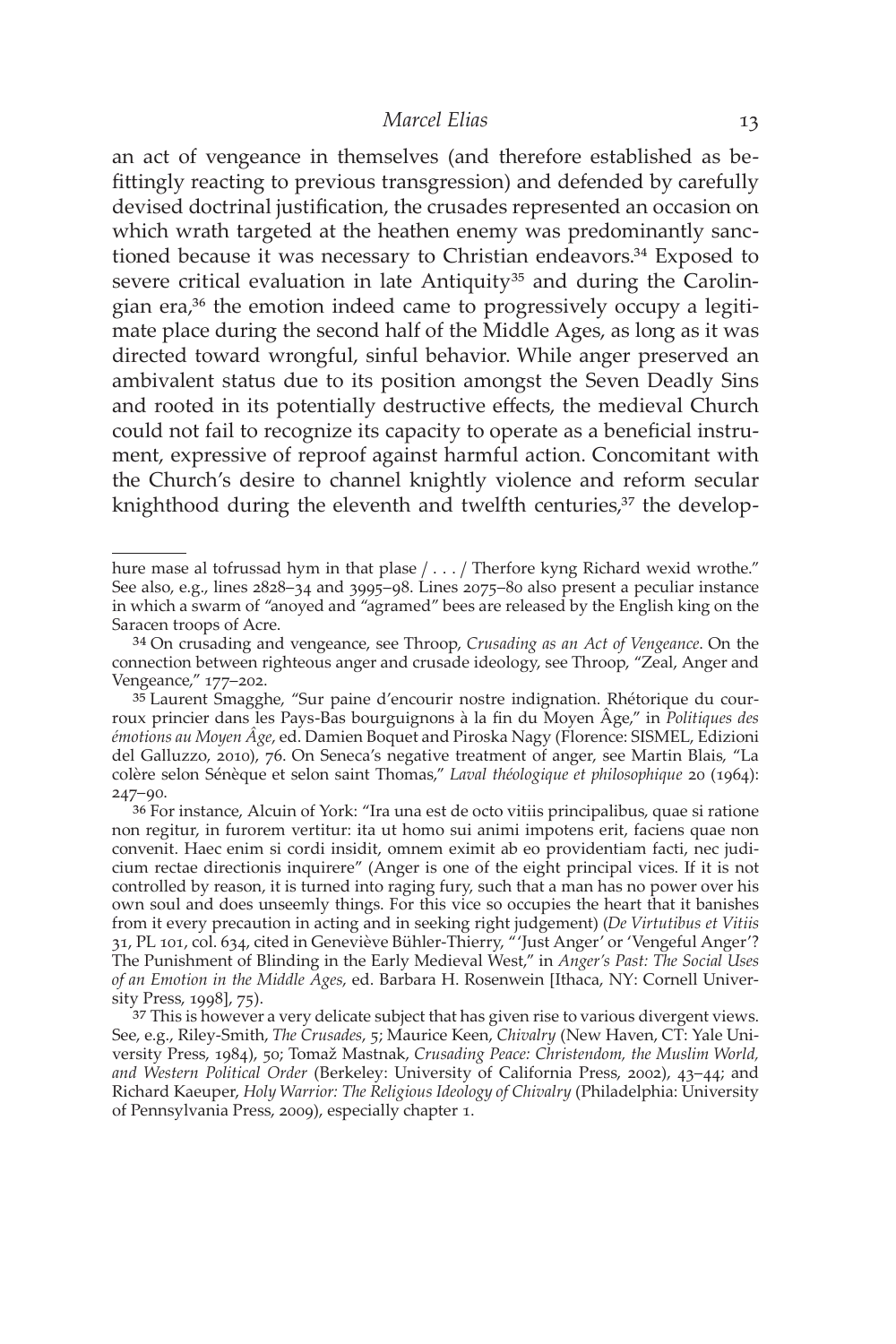ment of a type of righteous, zealous anger, based on the model of divine wrath, is attested to within various sources.<sup>38</sup>

Thus, the thirteenth-century crusade propagandist Gilbert of Tournai, for instance, drawing upon Ecclesiastes 36, incites his audience to anger: "Excita furorem et effunde iram . . . quantum ad eos, qui sunt cruci rebelles" (rouse your fury and pour out your rage . . . against those who are the rebels of the cross).<sup>39</sup> As implied in this assertion, however, wrathful crusade fervor is to be directed not only against the Muslim enemy, but additionally against all those who obstruct the progress of the crusade and are therefore also "rebels of the cross."40 Accordingly, wrathful expression also appears in *RCL* within inter-Christian contexts and serves to reconfigure political relationships.<sup>41</sup> In fact, the core text of the romance seems to significantly allow for more extensive narrative development of the situations that generate angry reactions between Christians than those in which the emotion is directed against Saracens. Faced with a number of mutinous affronts from Christian characters, notably King Philip of France and King Isaac of Cyprus, which threaten the advancement of the crusade, Richard reacts with fury.<sup>42</sup>

38 Richard E. Barton conducts a discussion of the social role of zealous, righteous anger during the eleventh and twelfth centuries ("'Zealous Anger' and the Renegotiation of Aristocratic Relationships in Eleventh- and Twelfth-Century France," in *Anger's Past*, ed. Rosenwein, 153–70). Gerd Althoff documents the progressive rehabilitation of royal anger with sources of righteous anger during the twelfth century ("*Ira Regis*: Prolegomena to a History of Royal Anger," in *Anger's Past*, ed. Rosenwein, 70–74). Throop also shows that it is during the twelfth century that the term "zeal," which will subsequently come to be intimately linked to the concept of righteous anger, is increasingly employed and associated with crusading ("Zeal, Anger and Vengeance," 179–84).

39 Gilbert of Tournai, Paris, Bibliothèque nationale de France, MS lat. 15953, 376v–378r, in Maier, *Crusade Propaganda and Ideology*, 206–7.

40 Indeed, the menace of wrath, most often portrayed as expressed by God, often served the purpose in crusade propaganda of compelling those reluctant to take the cross to comply. See, for instance, Jacques de Vitry, Troyes, Bibliothèque municipale, MS 228, 148rb–149rb, in Maier, *Crusade Propaganda and Ideology*, 85; Gilbert of Tournai, Paris, Bibliothèque nationale de France, MS lat. 15953, 376v–378r, in Maier, *Crusade Propaganda and Ideology*, 201 and 207–9; and "Historia de expeditione Friderici imperatoris," in *Monumenta Germaniae historica*. *Scriptores rerum Germanicarum*, n.s., 5, ed. A. Chroust (Berlin: Weidmannsche Buchhandlung, 1928), 6–10, trans. Riley-Smith, *The Crusades*, 64–65.

41 The connection between displays of wrath and processes of negotiation or compromise resulting in dispute resolution is made, notably, by Barton ("'Zealous Anger,'" 158– 59).

42 See notably lines 923–27 in which Richard displays his anger in reaction to the killing of a number of Englishmen by French soldiers; 1242–43 in which Richard responds wrathfully to the king of Cyprus, who has captured a group of shipwrecked crusaders; 1379–81 in which Richard reacts with wrath when the Cypriot king again attempts to betray the English king's trust; and 3876–931, in which Richard responds with righteous anger to the stubborn refusal of a certain duke of Austria to take part in the rebuilding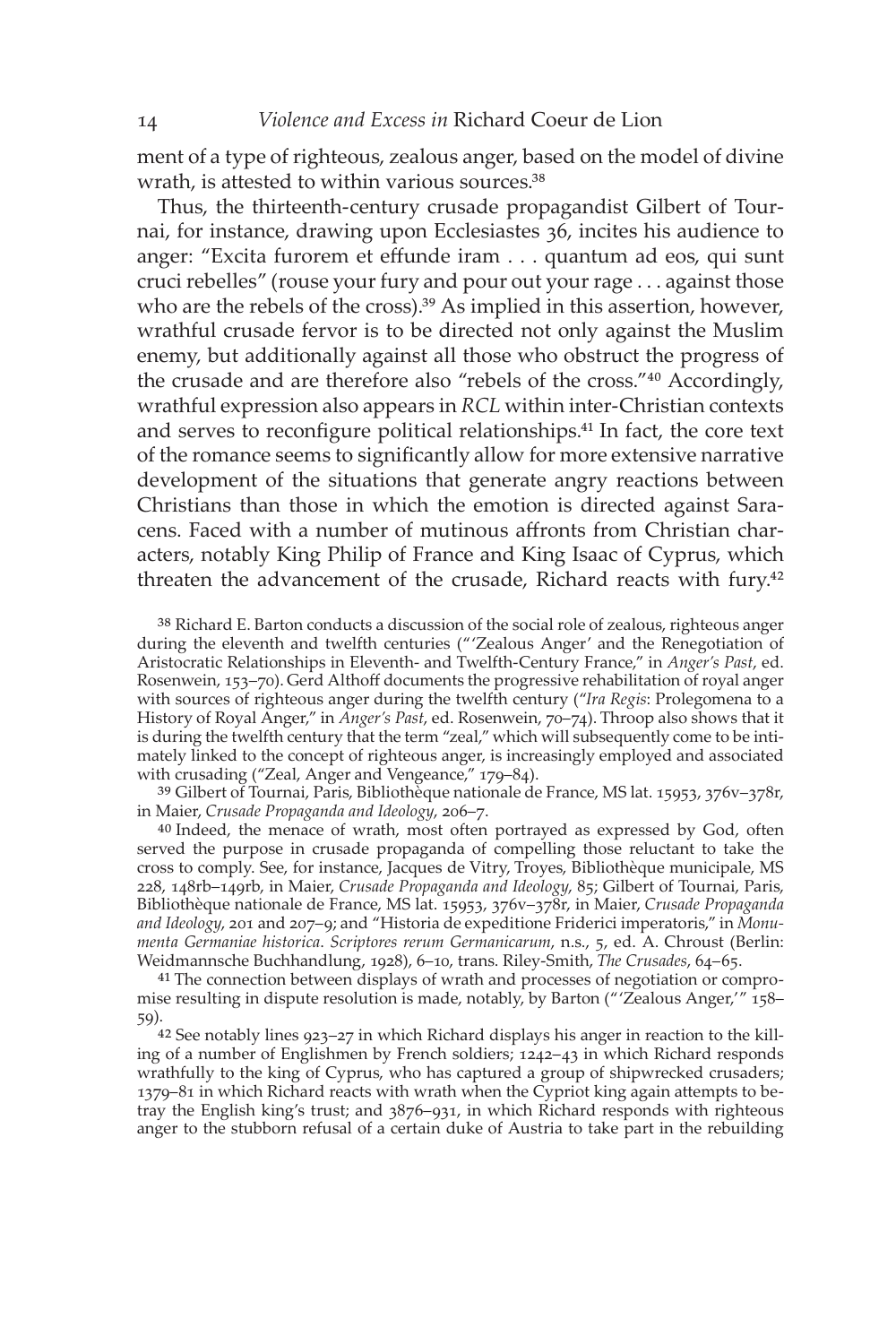Presented as legitimate because triggered by inadmissible conduct, and thus originating from "just" intentions,<sup>43</sup> these displays of wrath, along with the threat or act of retaliation, seem to aim toward reestablishing Christian solidarity with the crusade as a unifying objective.

Yet Christian cause and personal ambition converge throughout the core of the crusade narrative. King Richard's angry demeanor certainly bolsters the advancement of the crusade, but to what extent are the "just" intentions that account for his proclivity to wrath described as specifically founded upon Christian collective interests? While the more historical heart of the king's campaign is largely consistent in situating his acts of violence, fierceness, and wrathful disposition within a rationale of meritorious crusade fervor, certain instances lead one to relativize his position as unimpeachable warrior of Christ and to question his motivations for action. In a telling wrathful exchange between the kings of England and France, the town and considerable treasures of Acre, which Richard considers his "purchas" and is willing to share "no partye" (2422–23),<sup>44</sup> are revealed as representing the *personal* object of contention at the origin of large-scale Christian fragmentation. Indeed, following the English king's refusal to share the slightest portion of his winnings, this dispute over the "dygnite" (2418) of Acre becomes the source of everlasting mutual "wroþe" (2450) between the two royal figures and sees the French army ultimately leaving the crusade.45 Insofar as private inter-Christian wrath displayed over the control of Acre precludes the possibility of an all-encompassing, cohesive Christian body leading a harmonious offensive against the Muslim armies, it seems that the potentially self-destructive dimension of anger directed against one's peers is here subtly brought to light. The perils to collective integrity entailed by such conflicts were, moreover, of acute relevance to crusading concerns, as attested by chroniclers and other commentators: not only was disunity amongst crusading leaders one of the most pervasive

of the Christian fortifications of Chaloyn (Ascalon). All of these displays are triggered by condemnable actions that obstruct the advancement of the crusade.

<sup>43</sup>Anger was indeed generally defined as righteous and legitimate when displayed in reaction to unjust offenses and founded upon morally justifiable reasons. For a summary overview of this aspect, see Elias, "The Case of Anger," 47–48.

<sup>44</sup>The quoted words refer to the text found in Douce 228. Arundel 58 reads: "of my purchas ne getest thugh wrth a flye!"

<sup>45</sup>In the A-version manuscripts, the French king is present in subsequent episodes. His departure from the crusade, however, is prompted in a very similar fashion, following a wrathful argument between the two rulers over the "ryche cyte" (5898) of Jerusalem, which Richard considers his "wynnyng" and of which he is unwilling to share "halff a ffoote" (5902).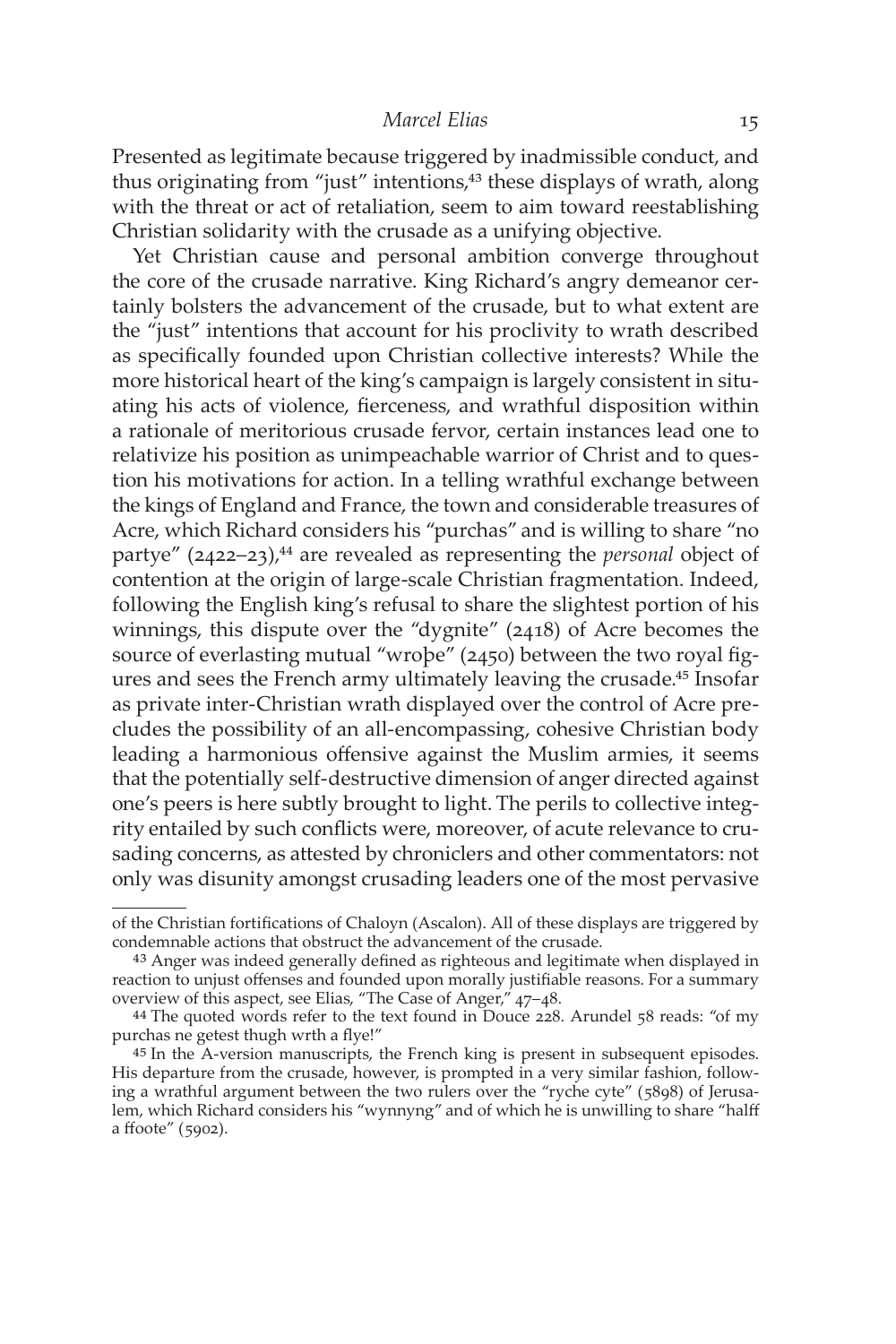critiques and reasons for defeat proffered throughout the history of the enterprise,<sup>46</sup> but the failure of the Third Crusade was itself almost unanimously imputed to the dissensions of Richard I and Philip-Augustus.<sup>47</sup> Christian rivalries and/or conflicting interests likewise took the blame for the fall of Acre in  $1291<sup>48</sup>$  as well as for the disappointing outcomes of the fourteenth-century crusades of Alexandria (1365) and Nicopolis (1396).<sup>49</sup> Anger, in this sense, comes to be conceived not so much as an instrument that, employed in a legitimate manner, can coerce the vicious into virtuous action, as a tool of political advancement and a motif drawing attention to internal fracture. The axiomatic permissibility of Richard's wrath, a liminal emotion that oscillated between condemnation and acceptance in its medieval conception,<sup>50</sup> seems thus already at this stage to be interrogated and may well have prompted the later adaptor(s) to further exploit its evaluative dimension—an aspect that we shall explore in the next section.

The emotion of fear occupies an equally central place throughout *RCL* in delineating Richard's character and acts of violence. Fear, and lack of fear, are repeatedly highlighted throughout his campaign and encompass the narrative in such a way as to emphasize the division between Christians and Saracens. Richard, "þat neuer no was couward" (6 and 1361), is recurrently presented as fearless, fear-inspiring, and de-

46 See, for instance, the examples given in Giles Constable, *Crusaders and Crusading in the Twelfth Century* (Farnham: Ashgate, 2008), 289–92; Palmer A. Throop, *Criticism of the Crusade: A Study of Public Opinion and Crusade Propaganda* (Amsterdam: Swets & Zeitlinger, 1940), 69–77; and Martin Aurell, *Des chrétiens contre les croisades (XIIe*–*XIIIe siècle)* (Paris: Fayard, 2013), 70–89.

47 On this, see John Victor Tolan, *Sons of Ishmael: Muslims through European Eyes in the Middle Ages* (Gainesville: University Press of Florida, 2008), 82–85; and Throop, *Criticism of the Crusade*, 76–78. One among a number of interesting primary sources is to be found in *The Poems of the Troubadour Bertran de Born*, ed. William D. Paden, Jr., Tilde Sankovitch, and Patricia H. Stäblein (Berkeley: University of California Press, 1986), 41:4–5.

48 See, for example, Ludolph von Suchem, *Ludolphi de itinere terrae sanctae liber*, ed. Ferdinand Deycks (Stuttgart, 1851), 42–46; Pierre of Duisbourg, "Cronica terre Prussie," in *Scriptores rerum Prussicarum*, ed. M. Töppen, 5 vols. (Leipzig, 1861–1874), 1:208; and Aurell, *Des chrétiens contre les croisades*, 338–44.

49 On the responsibility borne by the English crusaders at Alexandria in this regard, see Guard, *Chivalry, Kingship and Crusade*, 46–47. For the Nicopolis crusade, see especially the *Chronique du religieux de Saint-Denys*, ed. M. L. Bellaguet, 6 vols. (Paris, 1839), 2:487–523.

50 Although the emotion of anger appears to have been subjected to a progressive rehabilitation during the second half of the Middle Ages, its acceptance nevertheless remained extremely ambivalent, and it was only to be expressed in certain specific contexts and according to certain precise conventions. On the codes and conventions of royal anger, see in particular Althoff, "*Ira Regis*," 59–74; and Laurent Smagghe, *Les émotions du prince: émotion et discours politique dans l'espace bourguignon* (Paris: Garnier, 2012), 167–222.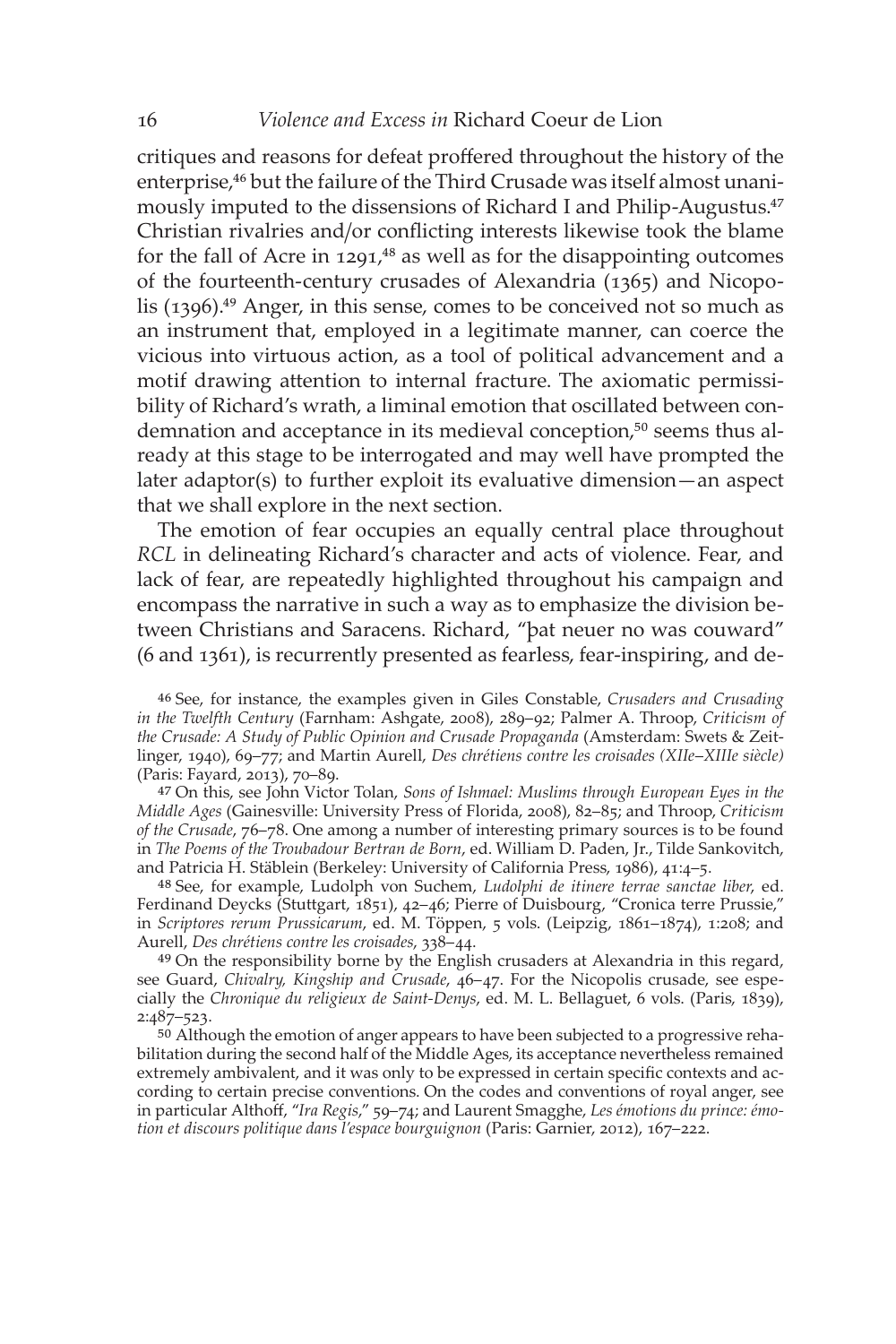nouncing those who yield to the emotion, whereas the Saracens are insistently depicted as prone to fear and fleeing in battle, mostly in response to the English king's terrifying ferocity.51 In fact, Saladin's men are described as dreading Richard with such intensity that during the first altercation to take place, a group of them chooses to jump into the sea and drown rather than having to face him in battle.<sup>52</sup> This fear is certainly on a conspicuous level linked to Richard's chivalric identity—his strength, bravery, and belligerence. Fear was of course a direct reaction to his violent disposition and deeds, and the king's total immunity to the emotion very much contributes to bolstering his heroic stance as "werryour beste" over "Rowelond," "Charlemayn," "Gawayn," "Ector," "Achylles," etc.  $(7-31)$ . Yet, reading into the use of the emotion in further depth shows that absence of fear seems to be a specifically Christian prerogative throughout the crusade part of the text, not only because the mindset is an indispensable component of worthy chivalric identity but because it is inherent to the righteousness of the Christian cause an idea that permeates crusade propaganda. Crusade preachers repeatedly promoted the idea that fear becomes irrelevant for those who take the cross since in doing so, they commit to fighting for God and are thus absolved of their sins and guaranteed a place in heaven. Consider, for instance, the following passage from a recruiting song for the Second Crusade: "Ki ore irat ad Loovis / Ja mar d'enfern avrat pouur, / Char s'alme en iert en pareïs / Od les angles nostre segnor" (Whoever goes with Louis now, / Need never fear the devil's horde. / His soul will go to Paradise / With the angels of the Lord).<sup>53</sup> Or, as articulated by Bernard of Clairvaux: "Impavidus profecto miles, et omni ex parte securus, qui ut corpus ferri, sic animum fidei lorica induitur. Utrisque nimirum munitus armis, nec daemonem timet, nec hominem" (The knight who puts the breastplate of faith on his soul in the same way as he puts a breastplate of iron on his body is truly intrepid and safe from everything. Un-

51 Passages in the core text in which Saracens express fear, and/or flee in battle in reaction to Richard's fierce demeanor and actions include lines 1757–60, 2083–84, 2261–65, 2915–19, 4072–74, and 4346. Other instances in which Saracens are represented as fearful, and/or fleeing from the Christian forces can be found at lines 1890, 1954–60, 2105–34, 2279–80, and 4045–50. Richard also regularly employs the qualifiers "coward" or "ffeynt" to characterize Saracen enemies and fellow Christian men who do not act according to his expectations. See e.g., lines 1080, 1709, 3902, 3945, and 4330.

52 Lines 1757–60: "The Saracenus, as I yow telle, / went hit were a fende of helle / and ouere borde lopyn he / and dreynte hemself in the see."

53 Colin Morris, "Propaganda for War: The Dissemination of the Crusading Ideal in the Twelfth Century," in *The Church and War*, ed. W. J. Sheils (Oxford: Blackwell, 1983), 95.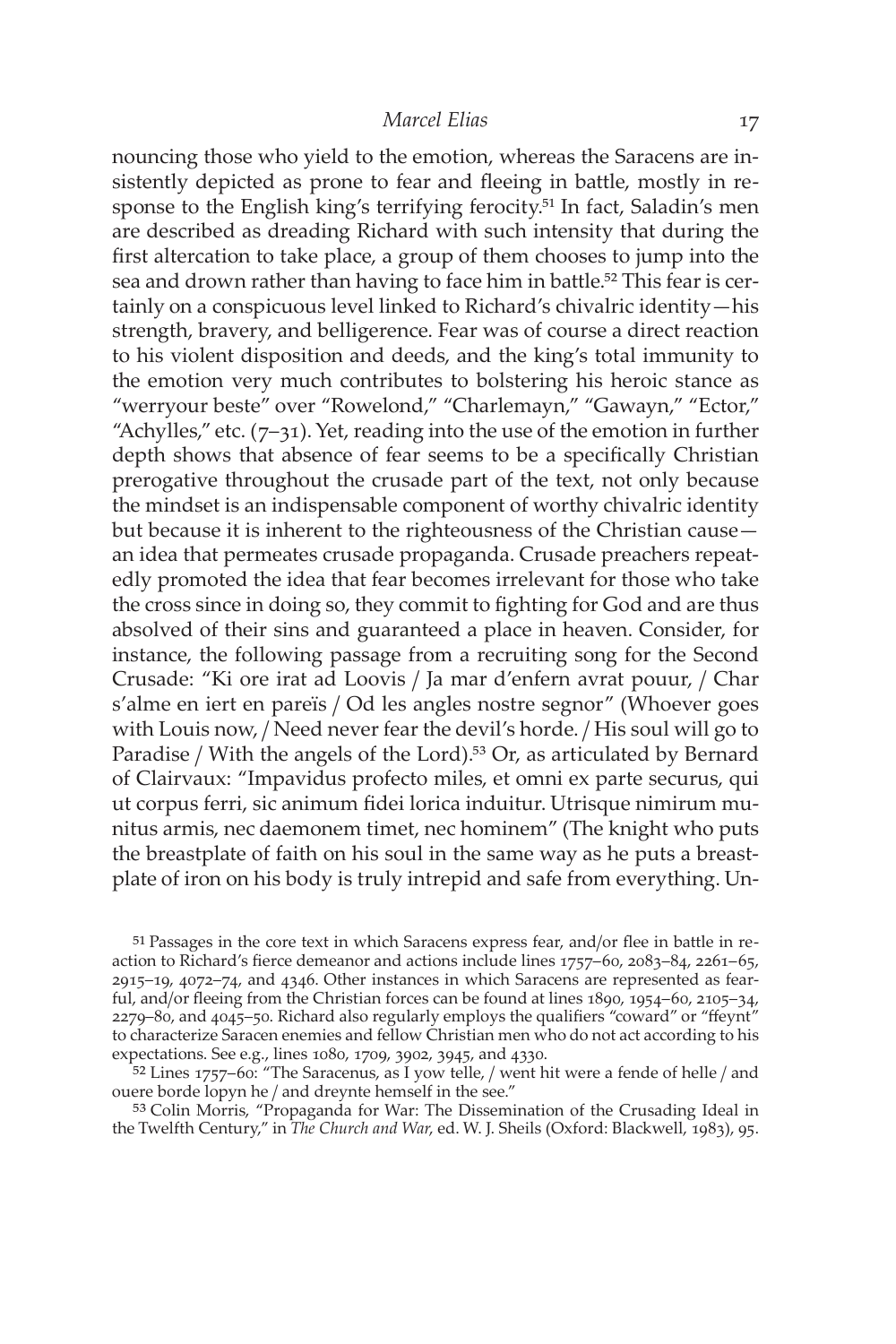doubtedly defended by both kinds of armour he fears neither demon nor man).<sup>54</sup>

Richard stresses the virtuous character of fearlessness by indicating that those lacking in courage, spirit, and vigor in face of the enemy are sentencing their souls to damnation: "whoso by feynt, / in helle-water he be dreynt!"  $(1709-10)^{55}$  In the narrative framework of the core of Richard's crusade campaign, in which the king's actions are insistently introduced as endorsed by divine authority, it would seem that the fear he inspires in the Saracen enemy has as much to do with his fierce demeanor as with his identity as epitome of Christian faith and agent of Christian subjugation.<sup>56</sup> The fear repeatedly attributed to the Saracens of *RCL*, almost as though it were a predisposed condition, may accordingly be conceived as a sinful fear of Christendom, a perennial state of dismay symptomatic of religious inadequacy and rooted in the imminent fate of damnation that awaits them.57 Indeed, given the longstand-

54 Bernard of Clairvaux, "De laude novae militiae," in *Sancti Bernardi opera*, ed. Jean Leclercq and Henri Rochais, 9 vols. (Rome: Editiones Cistercienses, 1963), 3:214 (trans. Riley-Smith, *The Crusades*, 102). For more examples on the irrelevance of fear in crusade propaganda for those who take the cross (a subject which has surprisingly given rise to very little critical attention) see, e.g., in Maier's *Crusade Propaganda and Ideology*: Gilbert of Tournai (183, Paris, Bibliothèque nationale de France, MS lat. 15953, 375r–376r); and Bertrand de la Tour (231–35, Barcelona, Archivo de la Corona de Aragon, MS Ripoll 187, 82ra–va), who dedicates his whole sermon to the importance of not yielding to fear. A second use of the emotion in crusade propaganda has to do with the fear inspired by God, which aims to incite men to take the cross (for example, in Maier, *Crusade Propaganda and Ideology*: Jacques de Vitry, 93, Troyes, Bibliothèque municipale, MS 228, 148rb–149rb; and Gilbert of Tournai, 201, Paris, Bibliothèque nationale de France, MS lat. 15953, 376v–378r).

55 Here quoted from Egerton 2862. "Helle" is replaced by "evil" in Douce 228 and by "vuelle" in Arundel 58. The meaning however remains essentially the same, the threat of damnation being implicit rather than explicit. This same threat toward his men is reiterated at lines 1811–12.

56 Indeed, these passages of martial exertion and violence, which generate reactions of dread from Saladin's men, are often preceded and/or followed by pronouncements of divine assistance (often under of the form of a plea or expressed gratitude). See, e.g., lines 1757–60 and 1783–84; 2053–56 and 2083–84; 2232–33 and 2261–65; 2843–48 and 2915–19; 4065 and 4072–74.

57 Gilbert of Tournai also provides an example of this significant notion of "fear of Christendom" in crusade propaganda. Elaborating on the concept of sign/cross, he writes, "Quando homo fert baculum elevatum et erectum, tunc timet canis . . . Sic crucis signum non est abscondendum sed aperte portandum, quo gravissime verberati sunt et veri fideles consolati" (When a man carries a stick and holds it up, then a dog is frightened . . . In the same way, the sign of the cross must not be hidden but carried openly and must be taken up against the dogs of hell, who are very frightened of the stick, with which they are beaten most severely but with which the true believers are comforted) (Gilbert of Tournai, Paris, Bibliothèque nationale de France, MS lat. 15953, 375r–376r, in Maier, *Crusade Propaganda and Ideology*, 184–85).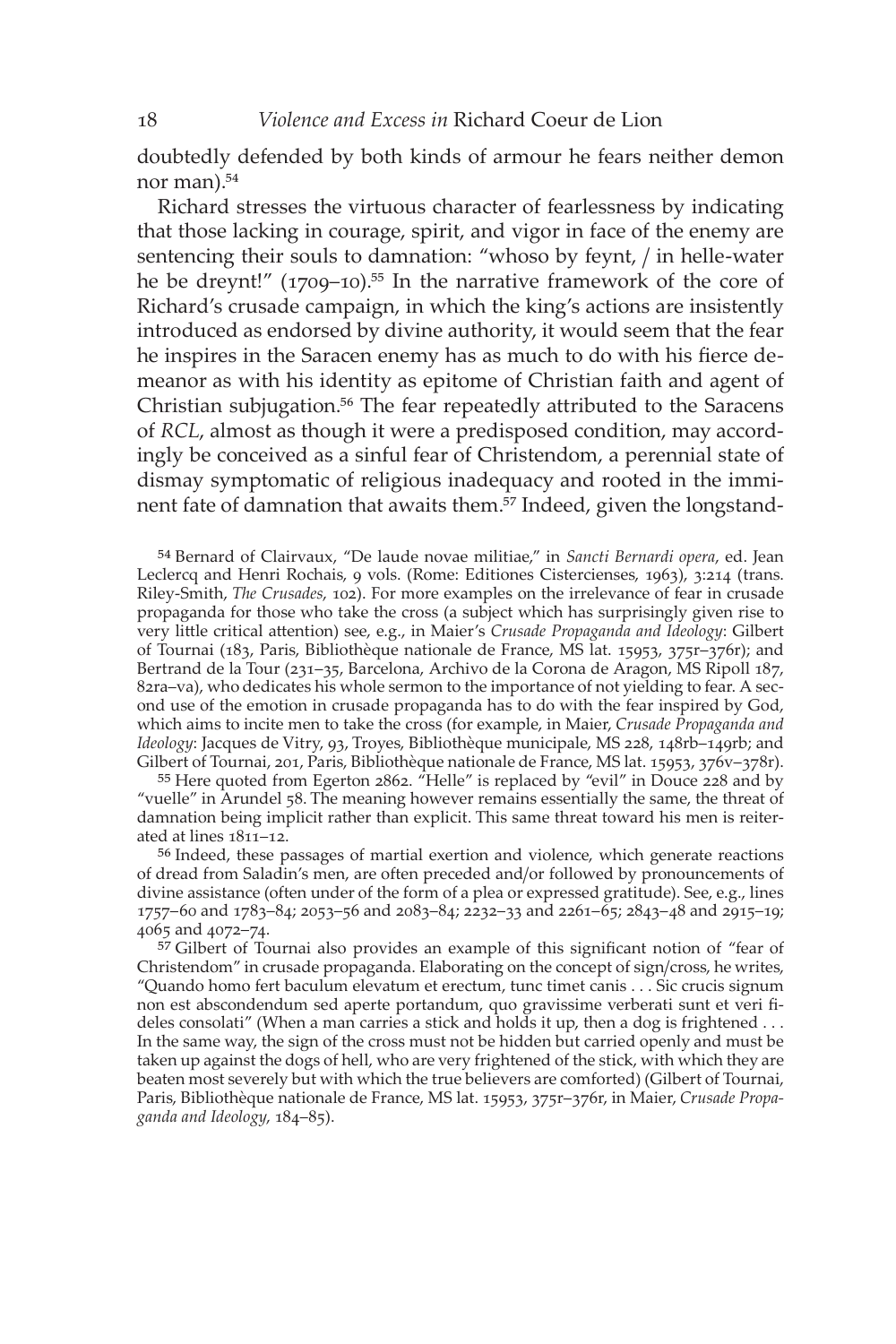ing affiliation between fear and sin in Western medieval mentalities,<sup>58</sup> it does not seem surprising that in a context of crusade, perceived and promoted as penitential warfare in remission of one's sins, the emotion should be mainly ascribed to the necessarily sinful Saracen other.<sup>59</sup> In this sense, the dread the king inspires throughout the crusade campaign not only underscores his chivalric valor but also draws attention to the commendable character of his violent disposition, as ingrained in a dialectic of meritorious crusade identity.

Yet, although the use of fear seems to conform to the standards of crusade ideology, the emotion nevertheless contains an evaluative dimension that cannot be disregarded.<sup>60</sup> Indeed, since the expression of fear involves the assessment of an object or person deemed particularly menacing, the emotion also has the effect of *accentuating* the violent actions that prompted the fearful reaction in the first place—an aspect that is further highlighted by references to Richard's devilish nature, also present in the base narrative of the B version.<sup>61</sup> More importantly, fear is already set forth on a couple of occasions as constituting a natural response to the English king's fierce and menacing temperament within inter-Christian contexts<sup>62</sup>—a feature that is developed in the additions

58 On this, see notably Jean Delumeau, *Le péché et la peur: la culpabilisation en occident, XIIIe*–*XVIIIe siècles* (Paris: Fayard, 1983), which is the second of three volumes written by Delumeau on the subject of fear in the Middle Ages and early modern period. This connection between fear and sin and fear and the divine is moreover semantically ingrained in some of the principal Middle English words employed to signify aspects of the emotion. The adjective "feint," as listed in the *MED*, signifies lacking in spirit or courage, cowardly but also faithless (for a person or a relationship) or false (if referring to a belief). The headwords "dreden" and "douten" both contain the definition of "to fear (God)." "Feblenesse," weakness of will or courage, can also signify moral or spiritual weakness. "Arghnes(se)," meaning cowardice, timidity, is also a branch of the deadly sin of sloth: timidity in doing good.

59 Moreover, the fourteenth and fifteenth centuries, which saw the emergence of the manuscripts we have of *RCL*, are often considered as representing periods in which the climate of fear in Western Christendom was particularly pervasive—a feature that lends further force to the idea of projecting this ubiquitous fear upon the "sinful" Saracen other, who, unlike the Western targets of this unjust predicament, truly "deserves" to feel terror. For a brief overview of this climate of fear, see Steven Fanning, "Mitigations of the Fear of Hell and Purgatory in the Later Middle Ages: Julian of Norwich and Catherine of Genoa," in *Fear and Its Representations in the Middle Ages and Renaissance*, ed. Anne Scott and Cynthia Kosso (Turnhout: Brepols, 2002), 295–97.

60 The evaluative dimension of the emotion is highlighted by Barbara H. Rosenwein, "Les émotions de la vengeance," in *La vengeance, 400–1200*, ed. Dominique Barthélemy, François Bougard, and Régine Le Jan (Rome: Ecole Française de Rome, 2006), 240.

61 See, e.g., lines 1758 and 2262.

62 Philip's fear of Richard is most clearly expressed after the English king vehemently rebuffs his plea to accept Saladin's offer to crown Conrad of Montferrat as king of Surry: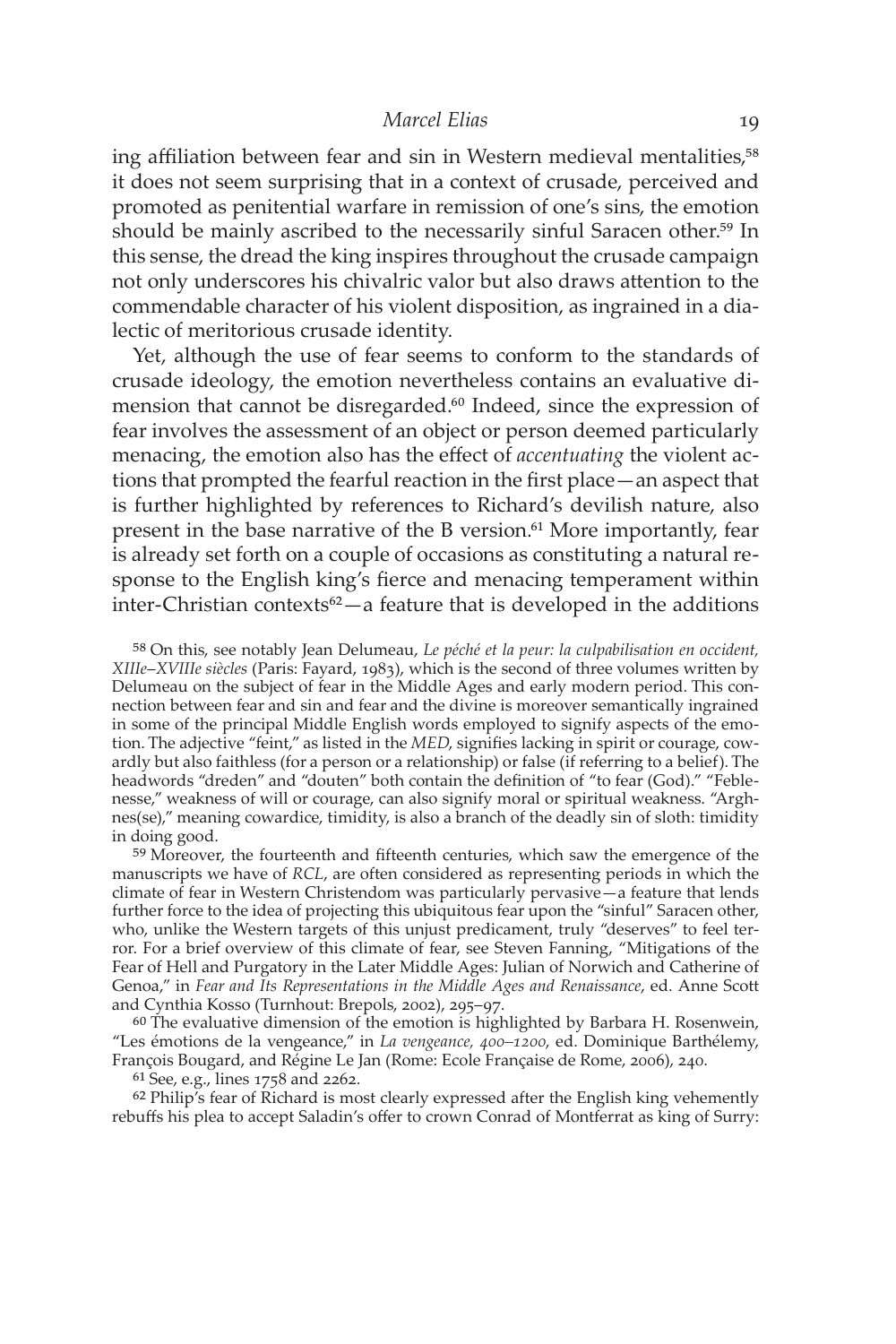#### 20 *Violence and Excess in* Richard Coeur de Lion

that we shall now consider. Because of the very evocative and versatile character of fear, in terms of the diverse responses its representation could induce, it may well be that the poem's use of the emotion was perceived, in a similar way as anger, as potentially problematic by a later redactor, and thus inspired the interpolation of more explicitly unsettling characterizations, which further exploit the king's demonic heritage and problematize his acts of violence.

#### EMOTIONAL AMBIVALENCE IN THE INTERPOLATIONS

The 1200 lines that open the A version of the poem as well as Richard's anthropophagic feast, later additions made to the core of the text, tend to reconfigure the emotional rhetoric briefly exposed above so as to provide further prominence to the excessive and unsettling aspects of the king's violent disposition and commitment to chivalric prowess. A close observation of the manner in which the emotions of fear, anger, and sorrow delineate Richard's actions provides insight into the reasons why he comes across as ambivalent and disturbing. An altered assessment of the king is thus induced at the very beginning of the revised romance in such a way as to redirect the reader's perception toward the immoderate and socially destructive dimension of his conduct.

Inasmuch as the emotion of fear appears to primarily outline King Richard's identity as model Christian leader throughout the crusade campaign—immune to but productive of the emotion due to his engagement in a cause that exonerates him of sin and guarantees his salvation—these later additions seem to prompt a reevaluation of the poem's dominant modes of affective representation. The evaluative character of fear is employed at the outset to introduce Richard into the poem, via his demonic mother Cassodorien. The first two appearances of fear/ distress in this interpolation complicate the perception the reader has of the English king at the inception of the romance by establishing the focal point of emotional response as rooted in his devilish background. Stemming from folklore, the legend of the Angevin kings' devilish lineage was disseminated notably by Ranulf Higden's immensely popular *Polychronicon*, in which it is invoked to buttress accusations of royal tyranny and cruelty.63 The poem's insistence on this affiliation more-

<sup>&</sup>quot;but he [Philip] ne durste speke no more, / for euer he dradde of duntes hard / to vnderfonge of kyng Richard" (2346–48). King Isaac of Cyprus also displays fear by fleeing from Richard and his men when they seek violent retribution for his betrayal  $(1471-76)$ .

<sup>63</sup>I quote here from John Trevisa's translation of the *Polychronicon*: "Also of þis Henry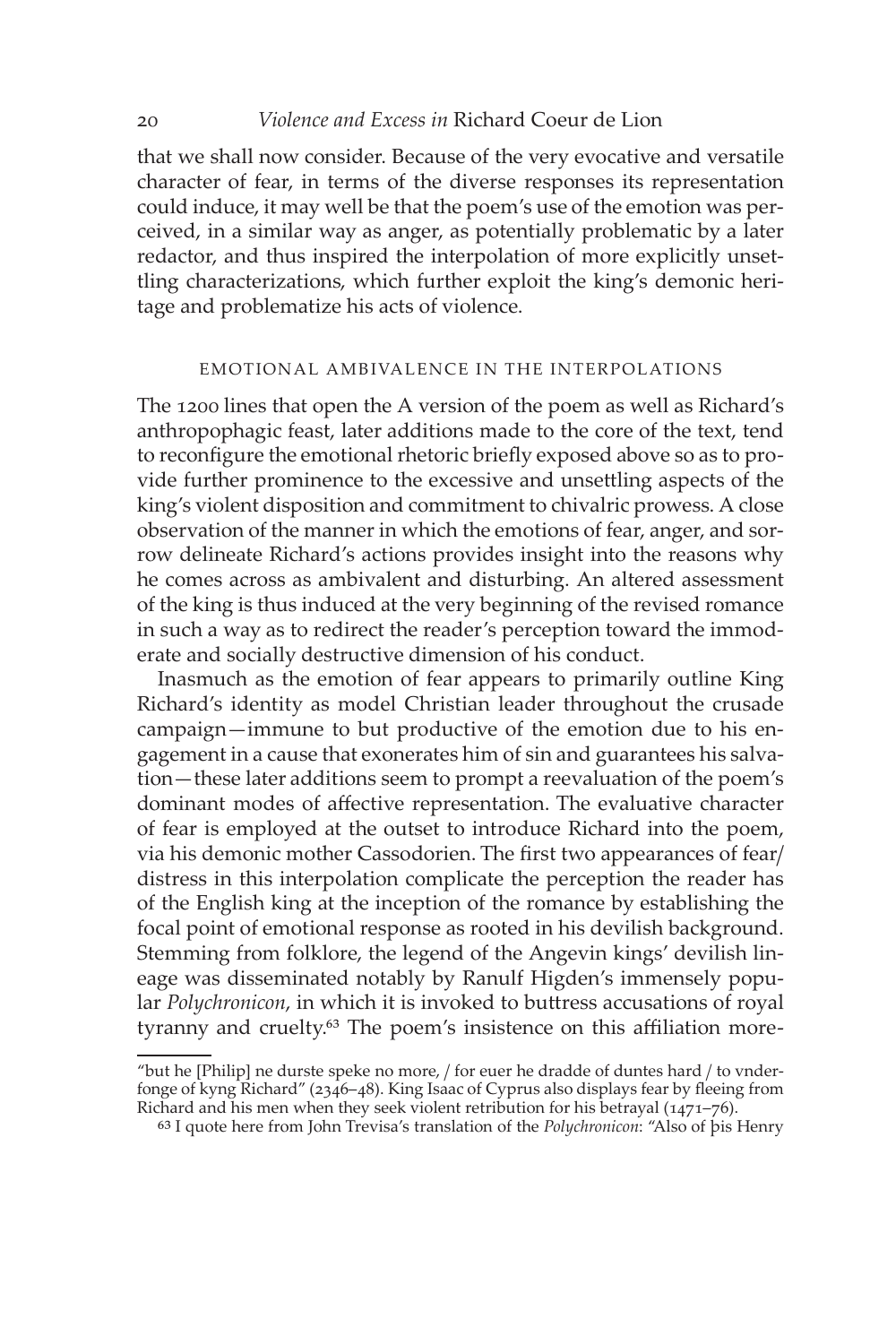over comes across as especially ambiguous here in a context of crusading romance in view of the widespread tendency of such narratives to portray Saracens and not Christians as devils.<sup>64</sup> In search for "be ffeyrest wymman þat wore on liff" (51) for Richard's father, Henry, to marry, the messengers who are sent out fall upon Cassodorien's father's pure white ship with its fabulous, yet distressing powers; the initial reaction of these good Christian knights is, significantly, one of intense emotional anguish (58). The sentiment of uneasiness the narrative pins on the demonic queen is reinforced when, shortly after, on the morning succeeding her wedding with Henry, she reveals that she is physically incapable of witnessing the Eucharist and faints. This scene, again, generates great fear and dismay on the part of the people present: "þe qwene fel in swowne adoun; / þe folk wondryd and were adrad" (190– 91). This reaction could be disregarded as triggered out of worry for Cassodorien's well-being, yet, in view of the disturbing strangeness and nature of the incident, the onlookers' dread indubitably contains further implications. The queen's highly unorthodox response to the holy sacrament—involving a disposition that could be perceived as aligning her with other slanderers of the Eucharist such as, notably, witches $65$ is moreover reiterated in an even more disconcerting manner when, fifteen years later (but a few lines later in the narrative), she is prevented from withdrawing and forced to stay for mass. Again, however, she succeeds in escaping the imposed outcome, this time by flying out of a window in the roof of the church and never coming back  $(227-34)$ , thus

<sup>[</sup>Henry II, Richard's father] while he was a child y-norsched in þe kynges court of Fraunce, seynt Bernard þe abbot propheciede and saide in presence of þe kyng 'Of þe devel he come, and to þe devel he schal'; and menede þerby boþe þe tyrauudise of his fader Geffray þat geldede the bisshop of Sagye, and his owne cruelnesse þat slou3 seynt Thomas of Caunterbury" (*Polychronicon Ranulphi Hidgen monachi Cestrensis*, vol. 8, ed. Joseph Rawson Lumby [London, 1871], 35). This connection with the devil was also called upon by Scottish detractors of the English to support accusations of treachery. See Walter Bower, *Scotichronicon*, gen. ed. D. E. R. Watt, 9 vols. (Aberdeen: Aberdeen University Press, 1987– 1998), 5 and 16–19; *Short Scottish Prose Chronicles*, ed. Dan Embree, Edward Donald Kennedy, and Kathleen Daly (Woodbridge: The Boydell Press, 2012), 40–41, 56, 131, 270, and 285; and Katherine H. Terrell, "'Lynealy discendit of þe devill': Genealogy, Textuality, and Anglophobia in Medieval Scottish Chronicles," *Studies in Philology* 108 (2011): 320–44.

<sup>64</sup>This tendency is also noted by Marianne Ailes and Phillipa Hardman, "Crusading, Chivalry and the Saracen World in Insular Romance," in *Christianity and Romance in Medieval England*, ed. Rosalind Field, Hardman, and Michelle Sweeney (Woodbridge: D. S. Brewer, 2010), 60.

<sup>65</sup>Jeffrey Burton Russel asserts that, in fourteenth-century popular mentalities, acts of profanation involving the Eucharist were predominantly ascribed to witches and Jews (*Witchcraft in the Middle Ages* [Ithaca, NY: Cornell University Press, 1984], 167).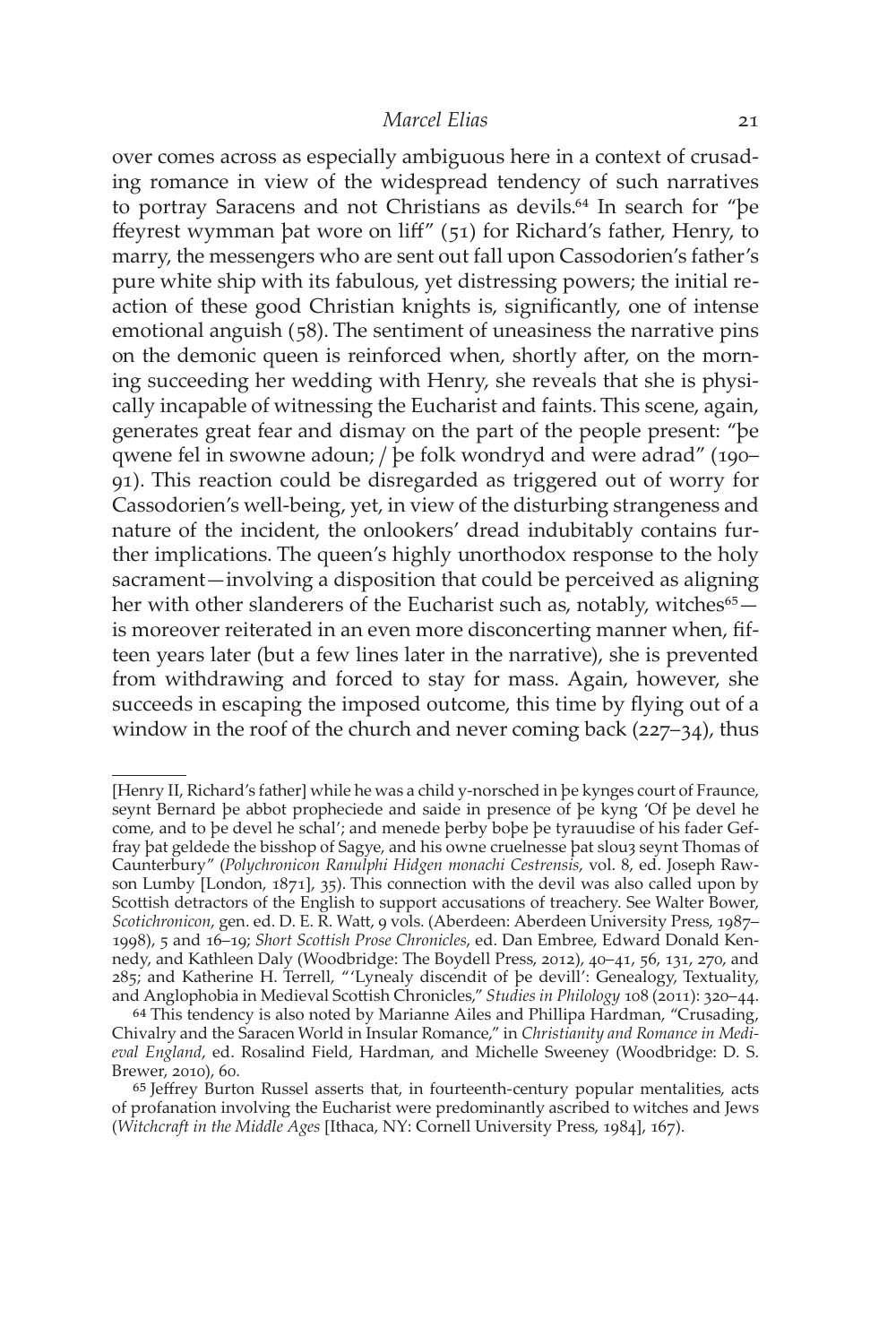providing the narrative with a strikingly conclusive touch to the disquieting aura she emits. By designating and eliciting unease/fear as the natural response to the supernatural and unsettling occurrences surrounding the protagonist's devilish mother, the author draws upon a vast field of semantic and imaginative associations connected to anxieties felt toward Satan's agents, which were diffused by the political and ecclesiastical elite throughout all segments of the population in late medieval society.<sup>66</sup> The emotion of fear/distress is in this way directly correlated with Richard's devilish heritage—which will subsequently come to be linked to his disturbing brutality—even before the king makes his first appearance in the text, thereby complicating the reader's grasp of the emotional texture of the romance and of its eponymous hero's makeup from the start.

The tournament episode of the poem, which immediately follows the incidents related to Cassodorien, straightforwardly highlights the troubling dimension of Richard's proneness to violence upon his ascension to the throne of England. Richard fights in three different disguises that are qualified as "full stronge" (268): first dressed in black with a raven upon his crest whose beak is wide open "as he were wode" (276) and has a bell around his neck, then on a blood-red steed with the emblem of a red hound (333 and 337), and finally in white with a bright red cross embroidered on his shoulder and a dove upon his helmet (387–93). The evolution of these attires—with devices drawing upon a range of undertones, progressing from ominous to ambiguous (since it is often Saracens who are identified with hounds in romance<sup>67</sup>) to emphatically well-defined—draws further attention to the king's hybrid nature.<sup>68</sup> Although the death-boding raven with the bell around its neck adorning

66 Jean Delumeau, *La Peur en occident, XIVe*–*XVIIIe siècles: une cité assiégée* (Paris: Fayard, 1978), 232–383.

67 On this, see, e.g., Jesus Montano, "*Sir Gowther*: Imagining Race in Late Medieval England," in *Meeting the Foreign in the Middle Ages*, ed. Albrecht Classen (New York: Routledge, 2002), 124–26.

68 As noted by Jeffrey Burton Russel, the devil was also associated with a number of animals throughout the Middle Ages, including dogs and ravens, sometimes following Judeo-Christian tradition and at others because of the sacredness of animals to pagan gods, which Christians affiliated with demons (*Lucifer: The Devil in the Middle Ages* [Ithaca, NY: Cornell University Press, 1986], 67). Other passages in which Richard is presented as disguising himself: line 595, as a palmer for his preparatory crusade; then, line 915, as a squire to illicitly visit the bedchamber of Margery, King Mordred's daughter. Although disguises are a common motif of romance, it seems that in the case of *RCL*, these attires take on a particular significance, reinforcing the slippery and ambivalent component of Richard's character.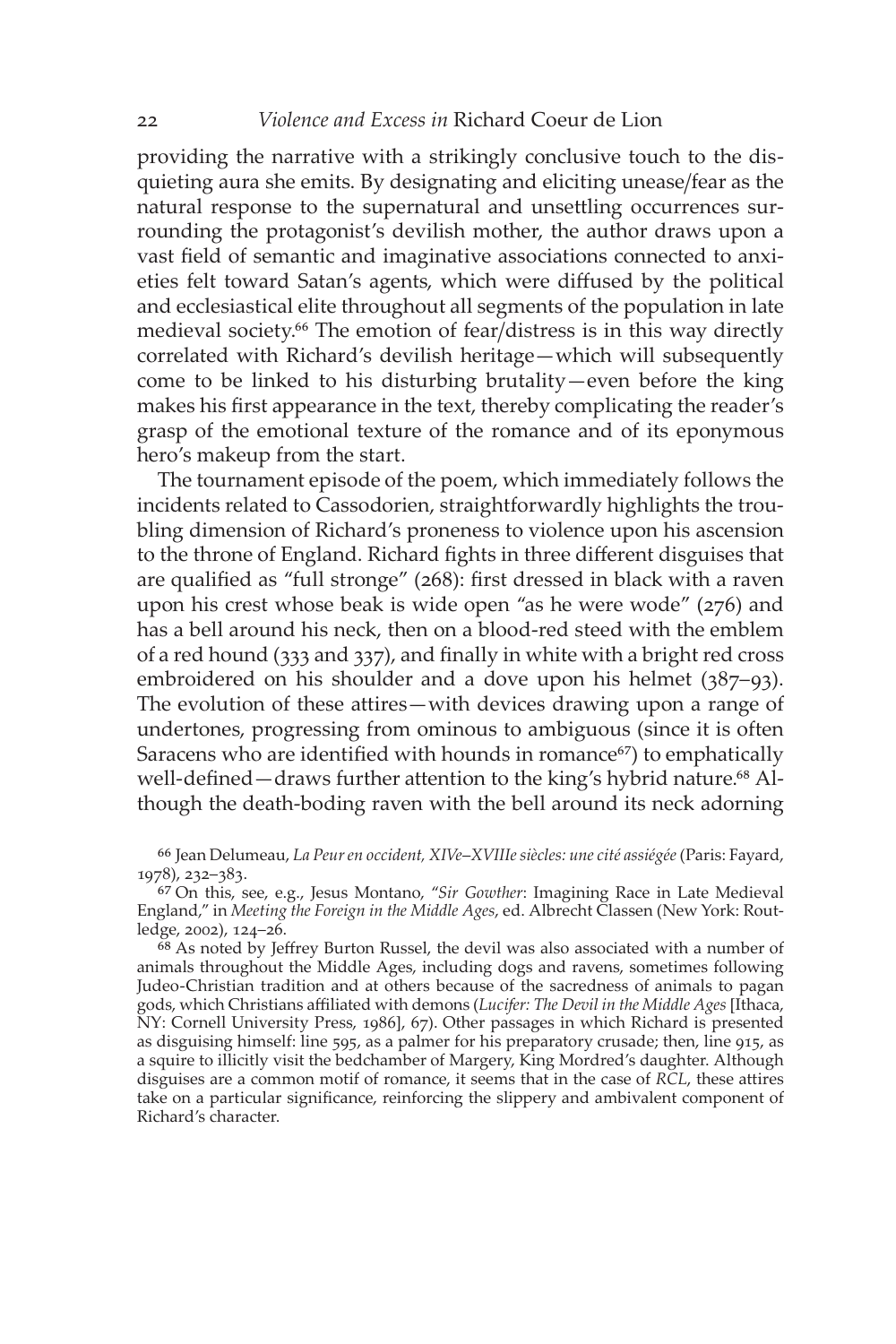the crest of the king's first costume is presented as foreshadowing the Church's destruction of those who do not share Christian belief (278– 84),<sup>69</sup> Richard's ferocity is significantly not, at this point in the narrative, directed against Saracens but against Christians. Dressed in black and charging "full egerly" (290), the king leaves the first knight who challenges him "nye deed" (294)—which generates, according to Sir Thomas of Moulton's later account of the events, a reaction of dread on the part of the onlookers (482). Richard's second contender is however less fortunate. The king, described as "stout and sauage" (485), wielding his shaft "wiþ gret rage" (486) and striking the knight "wiþ yre" (497), kills both man and horse: "His necke he brake there a two: / His horse and he fell to grounde, / And dyed bothe in that stounde" (298– 300). In response to this, a third knight, who will thereafter rise to the challenge, decries the damage inflicted on the knightly fellowship by Richard's unchecked violence: "þis is a deuyl, and no man, / þat oure folk felles and sleth!" (500–501). Finally, when King Richard rapidly unhorses this third contestant, a "hardy and good" knight (305), all others remain paralyzed, in fear for their lives: "Off hym þey were adred ful sore / þat non durste jouste wiþ hym efft: / Lest he hadde hem here lyf berefft" (514–16). Here, the fear Richard provokes and the wrath he expresses characterize his actions in such a way as to foreground the tensions inherent in the unbridled nature of his emphatically violent disposition. Although his deeds of arms underscore his chivalric aptitudes, the manner in which they are presented—notably by means of the emotions that frame them—points toward their destructive character and the socially problematic dimension of prowess, which is here utterly devoid of restraint or measure.70 By explicitly conflating Richard's wrathful violence with his devilish nature, moreover, the narrative draws a direct parallel with what Kate McGrath has shown to be a welldocumented authorial practice consisting of ascribing excessive, objec-

69 In fact, all three costumes are presented as prefiguring Richard's subsequent violent deeds on crusade (see lines 278–84, 339–42, and 395–96), in such a way as to conspicuously mark the connection between his temperament and actions preceding the crusade expedition and those that will characterize him during the campaign. The overlap between ambiguously portrayed violence and divinely ordained fervor thus further brands him as disturbingly equivocal.

70 On the importance of chivalric measure, balance, and restraint in historical and literary sources, as testifying to, and countering, the threat of unbridled violence, see Saul, *For Honour and Fame*, 190–93; Richard Kaeuper, "The Societal Role of Chivalry in Romance: Northwestern Europe," in *The Cambridge Companion to Medieval Romance*, ed. Krueger, 97–114; and Kaeuper, *Chivalry and Violence*, 145.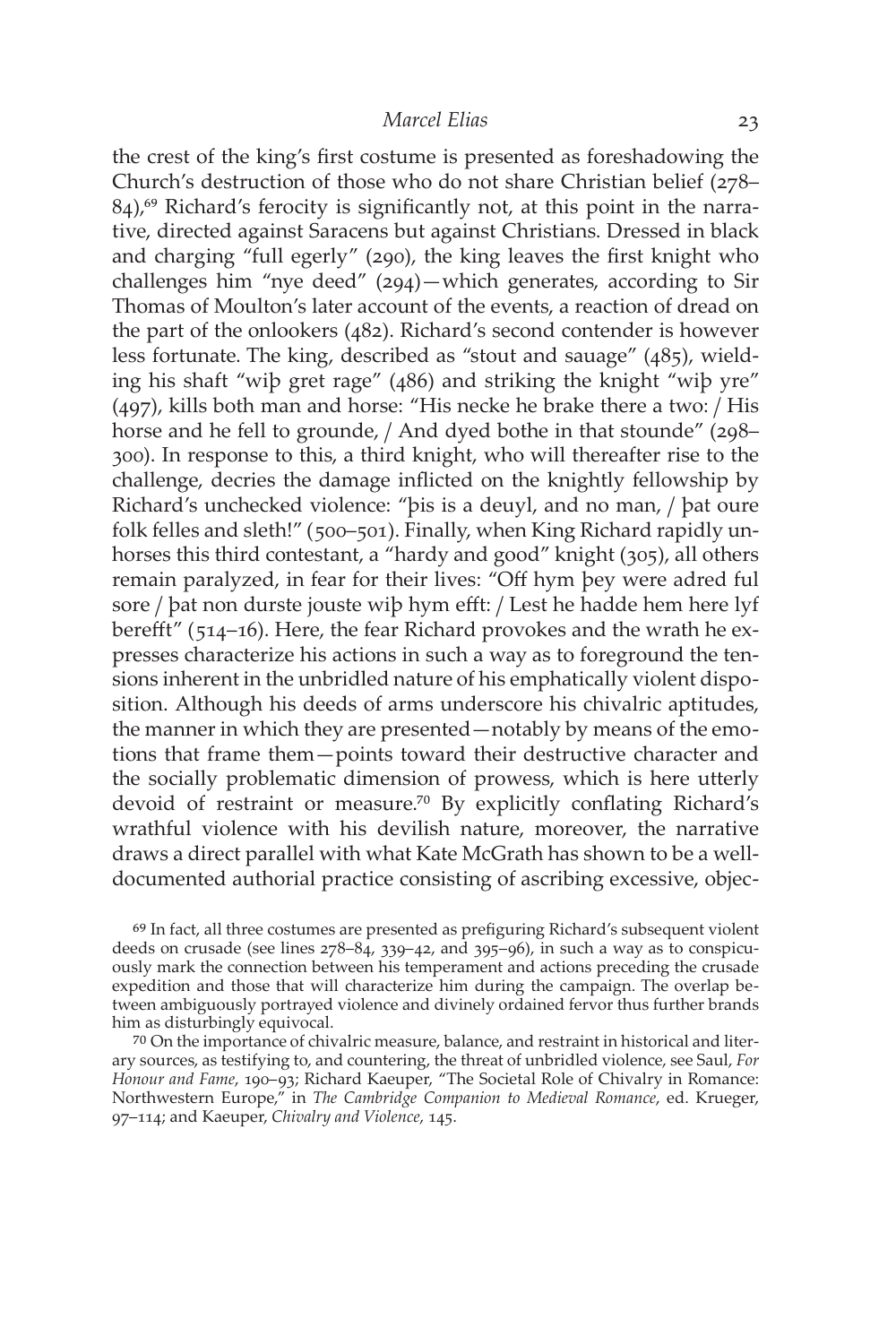tionable knightly anger and bloodshed to Satan's influence. The purpose of such analogies was to reinforce understandings of the depicted anger in terms of the emotion's status as a Deadly Sin.71 Such narrative strategies were likewise deployed in crusading accounts, especially to condemn wrathful or hateful dissensions and violence amongst Christians. *De expugnatione Lyxbonensi*, an eyewitness report of the Siege of Lisbon at the inception of the Second Crusade, for instance, imputes the outbreaks of anger and violence that threaten to destroy the Christian army from the inside to the poison of the devil's malice (*malitie virus*).72 The infighting that permeates chronicles of the Third Crusade was also perceived as caused by the devil.<sup>73</sup> A more contemporary example is to be found in Ludolph of Suchem's mid-fourteenth-century account of the loss of Acre in 1291: the author attributes the city's fall and ruin to the citizens' "odiosam discordiam" (hateful quarrels), which, instigated by Satan, result in considerable Christian bloodshed.74 Despite the fact that Richard's displays of wrathful violence against fellow Christians precede his crusading expedition, associating them with the devil produces a similar effect as in the above scenarios: that of highlighting the prejudicial impact of inwardly directed violence on Christian collective integrity.

As is the case with fear, anger thus also constitutes a narrative device through which the "romance-like" additions to *RCL* interrogate and convey an evaluation of the king's acts of violence. Because the emotion relied on a number of conventions that defined its legitimate or illegitimate character—the foremost being its relation to reason, moderate or unrestrained expression, and conformity with a just cause<sup>75</sup>—the

71 McGrath, "The Politics of Chivalry: The Function of Anger and Shame in Eleventhand Twelfth-Century Anglo-Norman Historical Narratives," in *Feud, Violence and Practice: Essays in Medieval Studies in Honor of Stephen D. White*, ed. Belle S. Tuten and Tracey L. Billado (Farnham: Ashgate, 2010), 65–66. On the sinfulness of excessive wrath, see also Richard Lavynham, *A Litil Tretys on the Seven Deadly Sins*, ed. Johannes Petrus Wilhelmus Maria van Zutphen (Rome: Institutum Carmelitanum, 1956), 12. Lavynham's treatise was one of the most popular Middle English examples of the genre during the later Middle Ages.

72 *De Expugnatione Lyxbonensi: The Conquest of Lisbon*, ed. and trans. Charles Wendell David (New York: Columbia University Press, 1936), 166–67.

73 On this, see Tolan, *Sons of Ishmael*, 82 and 85.

74 Ludolph von Suchem, *Ludolphi de itinere terrae sanctae liber*, 42.

75 This was stressed by influential theorists such as Thomas Aquinas and Giles of Rome. See, for instance, *Summa theologiae*, IIa 2ae 158, 1–8 and, in particular, 1 and 2 on unreasoned, immoderate anger in relation to sin; and, in John Trevisa's Middle English translation of Giles of Rome's *De regimine principum*, see *The Governance of Kings and Princes: John Trevisa's Middle English Translation of the De regimine principum of Aegidius Ro-*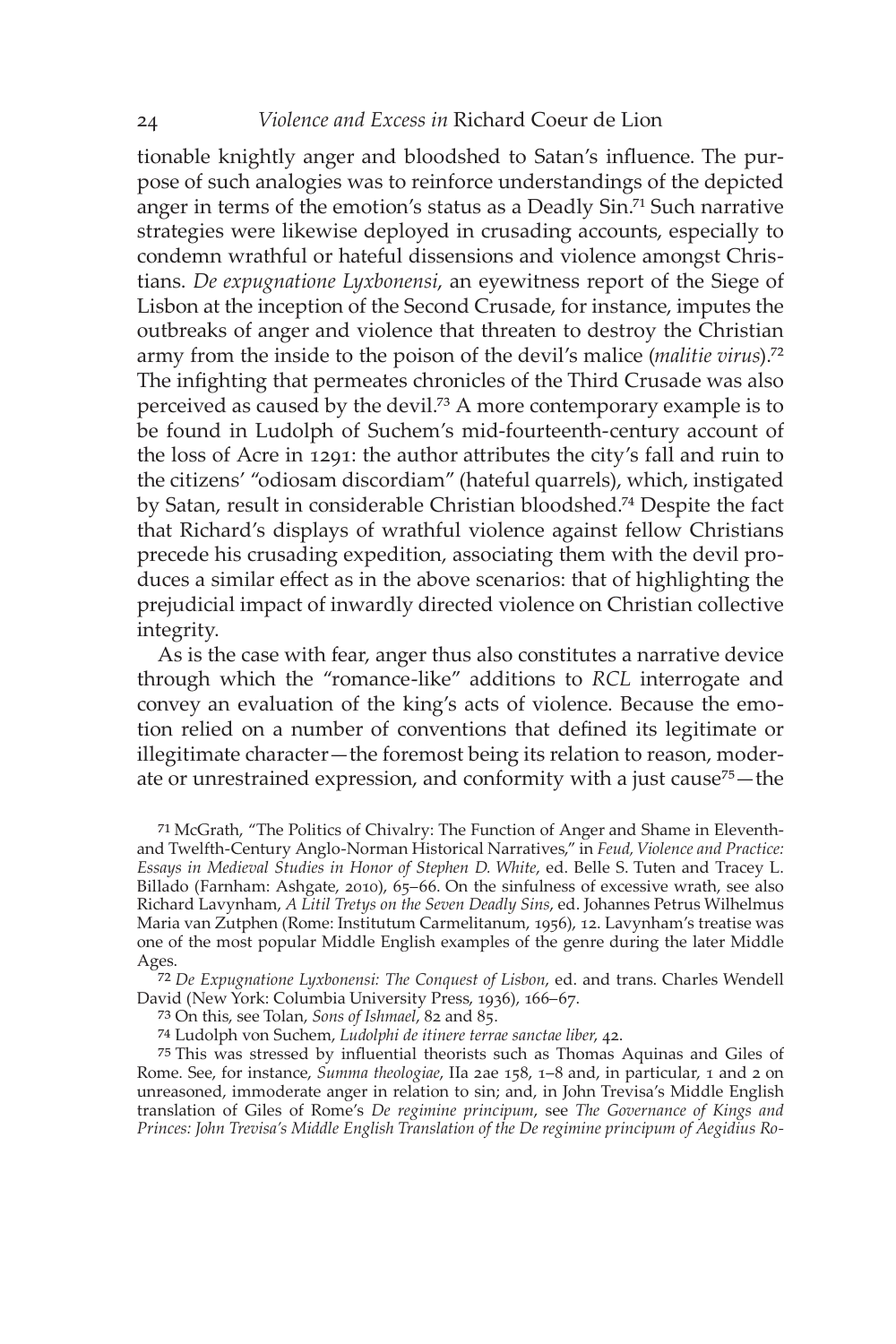way an author framed the wrathful actions or words of the protagonist he portrayed could serve as a rhetorical tool to assert his endorsement or denunciation of the person or action in question.76 Imputing unrighteous or unchecked wrath was one way of expressing reproof; an equally effective formula, however, was to present a person's unwarranted behavior as provoking the legitimate, justified anger of others. Correspondingly, from the perspective of the individuals described in the narratives, Stephen D. White notes that "more than an emotional response to a past political act, a display of anger also involves a quasijuridical appraisal of the act and of the person or persons deemed responsible for it."77 During the episode directly following the tournament, in which Richard goes on a reconnaissance crusade disguised as a palmer and accompanied by only Sir Thomas and Sir Folk, Richard both expresses immoderate anger and finds himself targeted by a number of wrathful displays, which are significantly presented as entirely legitimate and ensue from uncourteous and perfidious actions. Returning from his scouting expedition to the Holy Land, Richard is denounced by a minstrel and finds himself wrongfully accused of spying on King Mordred's land and thrown into prison.78 Although the scale of moral rightfulness is largely tipped in favor of Richard due to this unfair arrest, the English king's subsequent actions will clearly inverse this tendency.

The morning after he is incarcerated, Richard is challenged by Mordred's son, Ardour, to exchange a single barehanded blow in order to see who is the stronger man. Upon receiving "an eere cloute" (760) delivered in strict conformity with their agreement, Richard nevertheless deems that Ardour "dyde hym wronge" (762) and wrathfully swears vengeance  $(763-64)$ .<sup>79</sup> At this point, however, the narrative ascribes

79 The most elemental definition given for the emotion of anger by medieval authors

*manus*, ed. David C. Fowler, Charles F. Briggs, and Paul G. Remley (New York: Garland, 1997), 128–29.

<sup>76</sup>See, for instance, the examples given by Althoff, "*Ira Regis*," 67–70.

<sup>77</sup>White, "The Politics of Anger," in *Anger's Past*, ed. Rosenwein, 140.

<sup>78</sup>It seems relevant that Richard is denounced by a minstrel, whom the king had previously ungraciously rebuffed, in view of the popular legend of Blondel, which appears in its earliest form in a thirteenth-century French prose chronicle. The legend tells of a minstrel who is said to have shown his dedication to Richard I by finding the unknown location of the prison in which the king was incarcerated in Germany, traveling and singing songs from castle to castle until finally hearing the captive monarch's voice in reply. On this, see John Gillingham, "Some Legends of Richard the Lionheart: Their Development and Their Influence," in *Richard Coeur de Lion in History and Myth*, ed. Nelson, 55. Although the legend benefited from a certain amount of popularity, it is of course entirely uncertain whether the author who created this episode in *RCL* was familiar with it.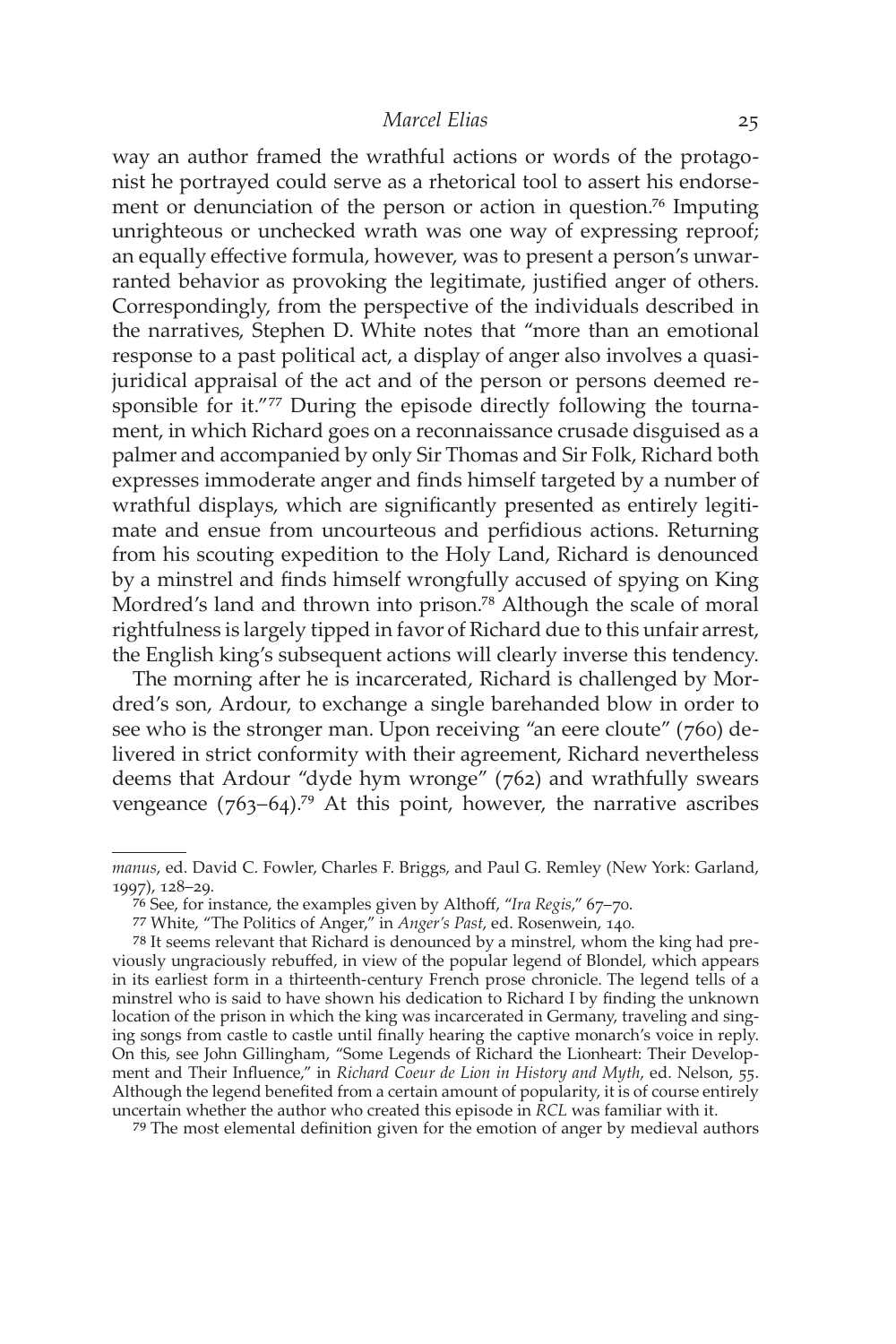particular prominence to Ardour's good will, courtesy, and desire for a fair fight:

> The kynges sone with good wyll Badde they sholde haue theyr fyll, Bothe of drynke, and eke of mete, Of the best that they wolde ete, That he myght not awyte For feblenes his dente to smyte; And into bedde be brought to reste, To quyte his that he be preste. The kynges sone was curtese, That nyghte he made hym well at ease.  $(756 - 74)$

Despite this honorable treatment, Richard, concealed in the privacy of his cell, diligently applies a layer "thycke and more" (781) of hard beeswax over his fist in order to inflict as much harm as possible to his adversary. Ardour, specifically described as "a trewe man" (786), faces the king with "ire and mode" (788) and receives his blow without flinching but is struck "ded as ony ston" (798). Richard's urge to consummate his vengeance toward Ardour's stroke, repeatedly underlined by the author  $(763-64$  and  $783-84)$ , as well as the lethal consequence of such spite clearly come through as disproportionate. More importantly, the inequitable nature of Richard's blow exposes the king as both prone to excess and tricky in a most pernicious way.80 Thus, the vindictive, wrathful drive to Richard's violence, measured against Ardour's "curtese" and "good wyll," is cast in a critical light and set forth as disturbing—a feeling which the reader retains throughout the rest of the romance. Although directed against the Saracens, and therefore by nature legitimate, Richard's later acts of violence preserve the taint of excess and cruelty imputed to them by these earlier incidents.

King Mordred's first reaction, upon learning of his son's death, is one of intense grief (802–5). The distress caused by Richard's injurious act

was "the desire for vengeance." See, for instance, *Summa theologiae*, IIa 2ae 158, 1; *The Governance of Kings and Princes*, 127; and Lavynham, *A Litil Tretys*, 10.

<sup>80</sup>Although fighting fairly is in large part a modern misconception of chivalry, there were also an ever-expanding number of late medieval sources drawing specific attention to the importance of regulating chivalric violence under the heading of certain laws of arms. See for instance Brown, *Violence in Medieval Europe*, 280, on Froissart's conception of chivalry, according to which "good knights fought fairly."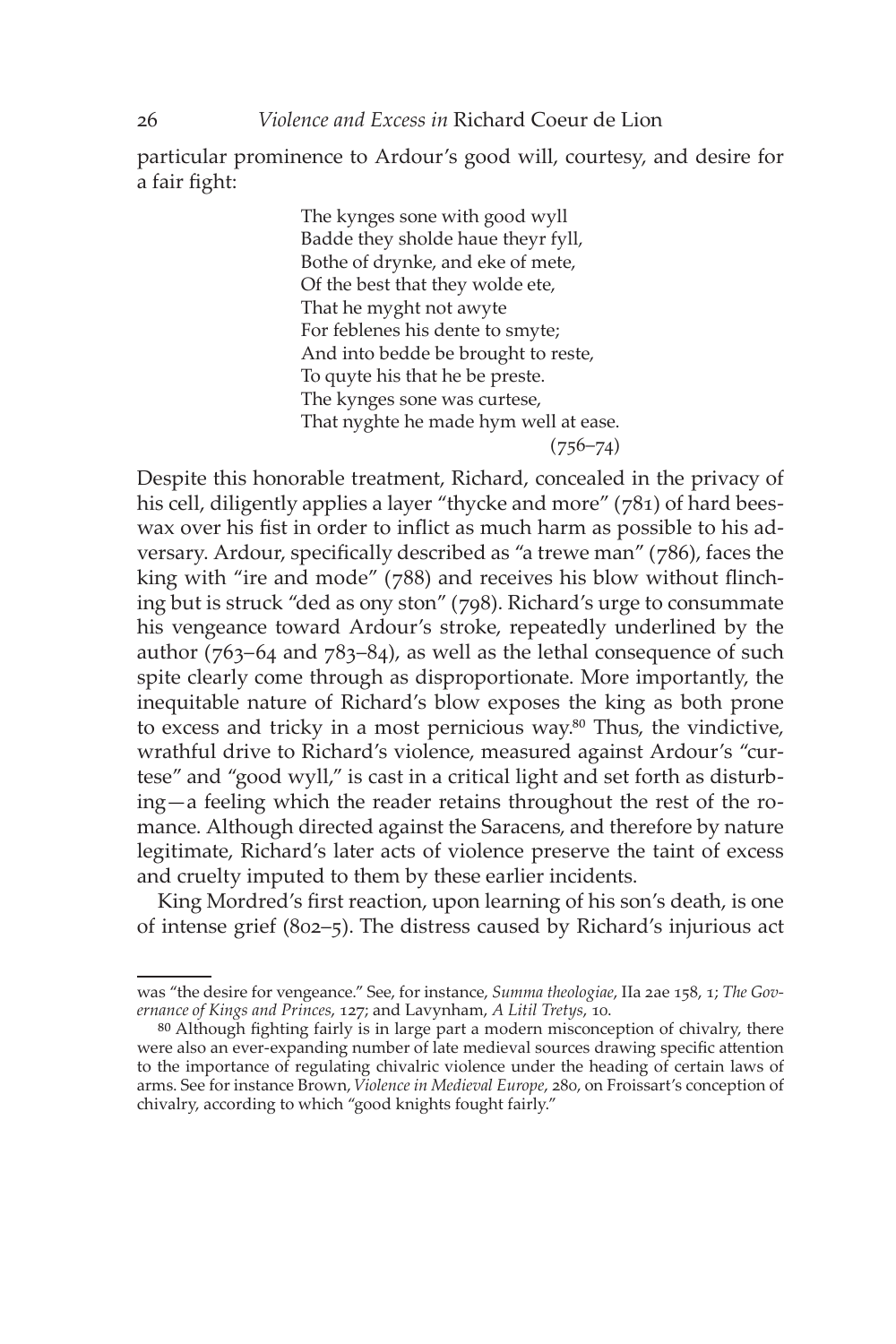then reaches a full poetic climax when Mordred informs his wife of their loss:

> 'Dame,' he sayde, 'wost þou nou3t, þy ffayre sone to deþe is brouȝt! Siþþen þat j was born to man, Swylke sorwe hadd j neuere nan! Alle my ioye is turnyd to woo, For sorwe j wole myseluen sloo!' Whenne þe qwene vndyrstood, Ffor sorwe, sertys, sche wax nygh wood. Her kerchefs she drewe, her heer also, 'Alas,' she sayd, 'what shall j do!' Sche cratched hereselff in þe vysage, As a wymman þat was in rage. þe face fomyd al on blood, Sche rente þe robe þat sche was born.  $(819 - 34)$

Mordred then verbalizes his wrath, which not only finds support in the discursive force ascribed to the grief he and his wife feel at losing their only son but is, moreover, explicitly presented as legitimate and fully justified in view of Richard's wicked/immoral ("vnwrest") conduct:

> The kynge sayde wiþ egre wylle: 'In prisoun þey schal leue stylle: And feteres on hem loke feste! Ffor þe dedes þat aren vnwrest, þat he has my sone jslawe, He schal dye be ry3t of lawe.' (871–76)

Richard however does not stop at killing Mordred's son but, furthermore, seduces his daughter and, disguised as a squire, visits her bedchamber for seven consecutive nights. When the two are caught by one of the German king's men, Mordred's anger mingles with grief (933). Here, considerable emphasis is attributed to the fact that King Mordred gives Richard's fate a great deal of thought. In addition to being triggered by a serious injury, his decision is the very opposite of impulsive and is fundamentally founded upon reason—defining criteria, as we have seen, distinguishing righteous from condemnable wrath in late medieval theoretical conceptions. Mordred calls upon his most wise and learned advisors (936–37)—figures of utmost importance to the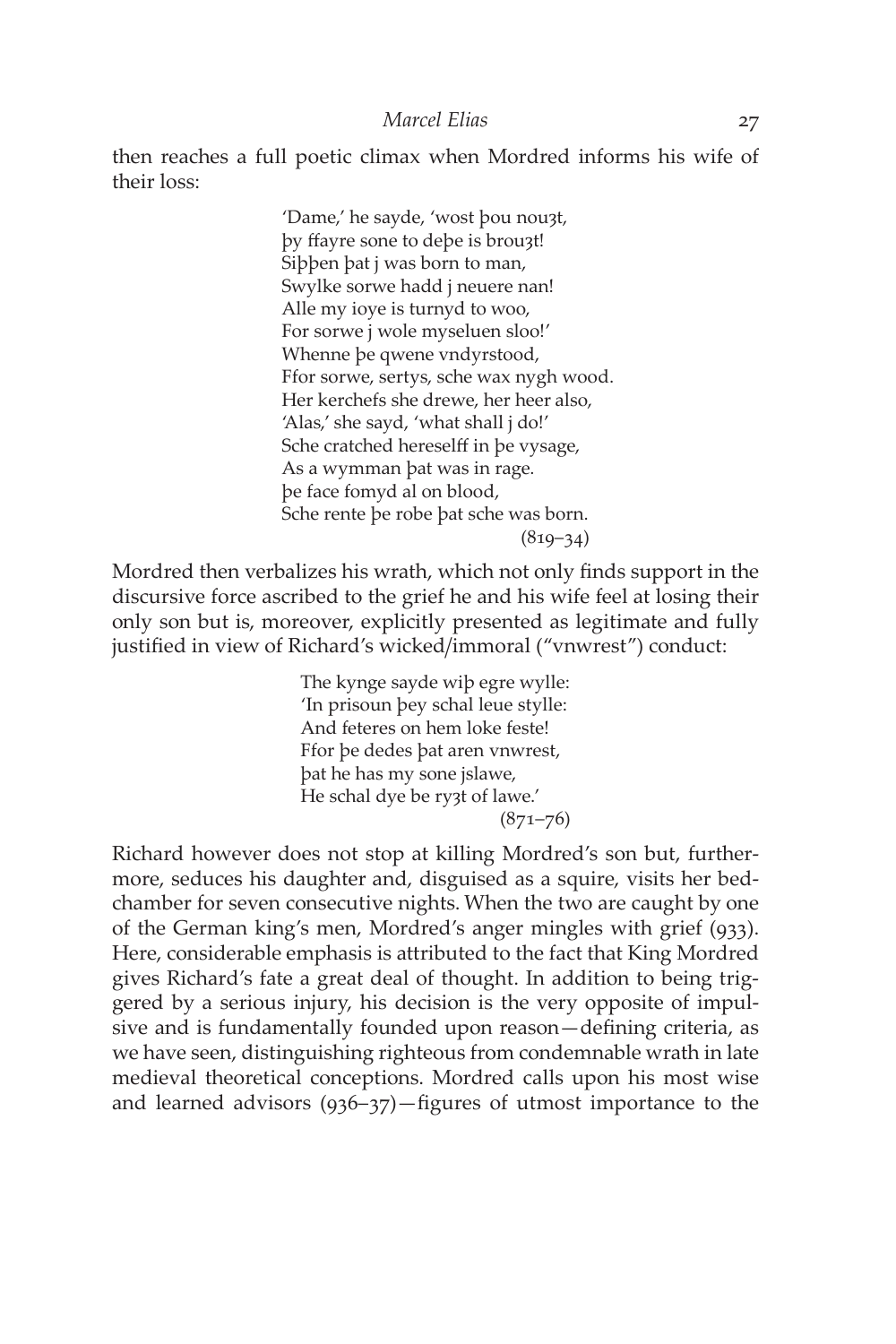effective and virtuous governance of medieval kings, a detail which is far from inconsequential $A^{81}$  — and, together, they spend long hours pondering upon the most adequate "iugement" to administer for this "gret tresoun" (950–51). After three days of deliberation, one of these men, Sir Eldrys, argues that "ȝe shal doo, be my resoun" (1001) and choose a fierce lion, abstain from feeding it—and from feeding Richard—for three days, and release it into the English king's cell. Ultimately, however, in a scene that supplies the king with his famous epithet, Richard manages to tear the lion's heart out, carries it into the hall, seasons it with salt, and eats it in front of the stunned and horrified King Mordred. At yet another key moment, Richard's wrathful violence is attributed to his devilish disposition: "Iwis, as j vnyrstonde can, / þis is a deuyl and no man" (1111–12), utters the German king in disbelief.

Finally, the unsettling dimension of Richard's violent behavior is thrown into sharpest relief in the climactic scene in which he serves the human heads of the captive Saracens to Saladin's ambassadors—a scene that compellingly confirms his tendency toward excess. Through the way in which the narrative frames the particularly shocking motif of cannibalism—a taboo act and literary technique of "othering" most commonly associated with Saracens in Western medieval culture<sup>82</sup>-Richard's ruthless ferocity is patently rendered, thus providing a dramatic conclusion to the "contamination" of the king's status of exemplary *miles Christi* operated through these later additions. Here, as Siobhain Bly Calkin has convincingly argued is the case in a surprising number of Middle English romances, the critique of Christian conduct and ac-

81 On the essential role of friends and advisors to the good governance of medieval kings, see Gerd Althoff, *Family, Friends and Followers*, trans. Christopher Carroll (Cambridge: Cambridge University Press, 2004; 1st ed. 1990); and his "Friendship and Political Order," in *Friendship in Medieval Europe*, ed. Julian Haseldine (Stroud: Sutton, 1999), 91–105.

82 Heather Blurton, *Cannibalism in High Medieval English Literature* (New York: Palgrave Macmillan, 2007), 107–14. See also Jill Tattersall, "Anthropophagi and Eaters of Raw Flesh in French Literature of the Crusade Period: Myth, Tradition, and Reality," *Medium Ævum* 57 (1988): 245–48. Cannibalism was most commonly relegated to the "monstrous races" that appear across various medieval genres, influenced by the Marvels of the East tradition, of primary importance to medieval representations of cannibalism. Processes of "othering" linked to cannibalism are also notably found in accounts of the Tafurs, a marginalized group of soldiers under Norman or Flemish control, said to have fed off the bodies of dead Turks during the First Crusade (see Lewis A. M. Sumberg, "The 'Tafurs' and the First Crusade," *Medieval Studies* 21 [1959]: 224–46) and the Tartars, who invaded and conquered parts of Eastern Europe during the thirteenth century (on Matthew Paris's treatment of the Tartars' cannibalism, see Blurton, *Cannibalism in High Medieval English Literature*, 81–103).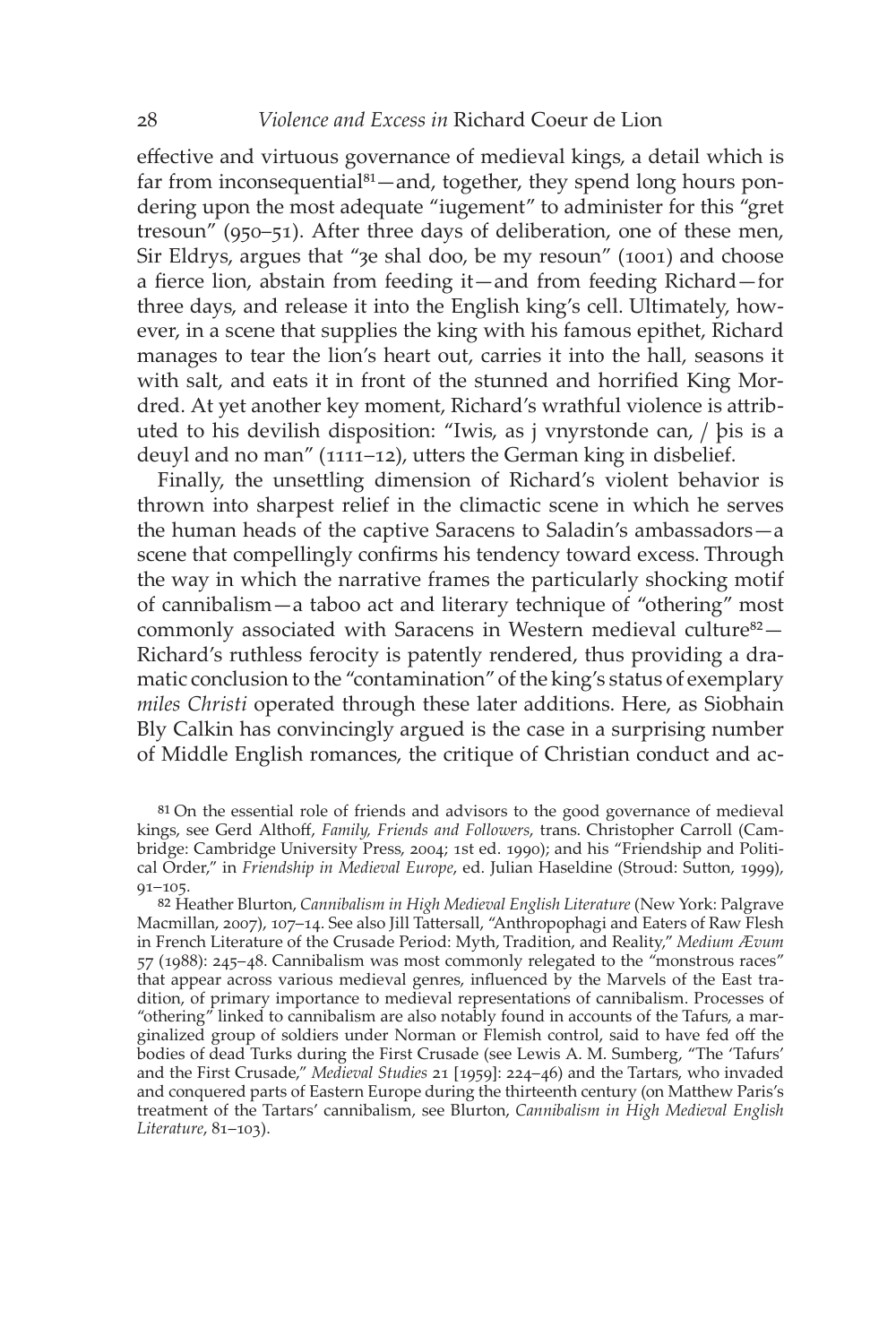tions is effected through the medium of Saracen antagonists.<sup>83</sup> Saladin's emissaries, at first deceptively welcomed as "frendes"  $(3444)$ ,  $84$  are then contemptuously seated at "a syde-table"  $(3446)$  (an insult in itself<sup>85</sup>) containing salt but neither bread, water, nor wine (3447–48) and presented with the cooked decapitated heads of members of their nearest kin. Richard had previously ordered these heads to be carefully shaven, displayed on golden platters, each face identified by a name tag, slanted upward, and molded into a grotesque grin (3427–33). The ambassadors' reaction to this shocking sight is, understandably, a mix of wrath, sorrow, and fear:

> þeroff they had all grame! What þey were whenne þey seyen, þe teres ran out off heren eyen; And whenne þey þe lettre redde, To be slayn fful sore þey dredde. Kyng R. hys eyen on hem þrewe, Hou þey begunne to chaunge here hewe. For here ffrendes bey sy<sub>3</sub>yd sore, þat þey hadde lost for euermore. Off here kynde blood þey were.

> > $(3464 - 73)$

Observed by the complacent monarch, who provocatively proceeds to eating "wiþ herte good" (3481) the mutilated head which he has been served, Saladin's men can only conclude that Richard is "þe deuelys broþir" (3484). Richard's acts, charged with the emotional distress in-

83 Calkin, "Saracens," in *Heroes and Anti-Heroes*, ed. Neil Cartlidge (Cambridge: D. S. Brewer, 2012), 185–200. Calkin also comments on how the episode of cannibalism signals potentially troubling aspects of Richard's behavior, in particular linked to the fraught issue of familial ties and dynastic succession (198–99). On Saracens serving as a mouthpiece for the critique of Christian protagonists in the German romance tradition, see also Aurell, *Des chrétiens contre les croisades*, 340–43; and Mary Fisher, "Criticism of Church and Crusade in Ottokar's *Österreichische Reimchronick*," *Forum for Modern Language Studies* 22 (1986): 157–71.

<sup>84</sup> The fact that Richard addresses these emissaries as his "frendes" (3444 and 3501) further emphasizes the dishonorable nature of his treatment, given that the manipulation of the language of friendship in order to deceive was considered self-discrediting and was very much frowned upon by medieval commentators. On this, see notably C. Stephen Jaeger, *Ennobling Love: In Search of a Lost Sensibility* (Philadelphia: University of Pennsylvania Press, 1999), 19.

85 As noted by Heng, *Empire of Magic*, 73. An interesting parallel is to be found in the Austrian poet Walther von der Vogelweide's *Novellino*, in which Saladin is described as denouncing the Christian kings' custom of eating on elevated tables, dominating their subjects. See Walther von der Vogelweide, *The Single-Stanza Lyrics*, ed. and trans. Frederick Goldin (New York: Routledge, 2003), xxv.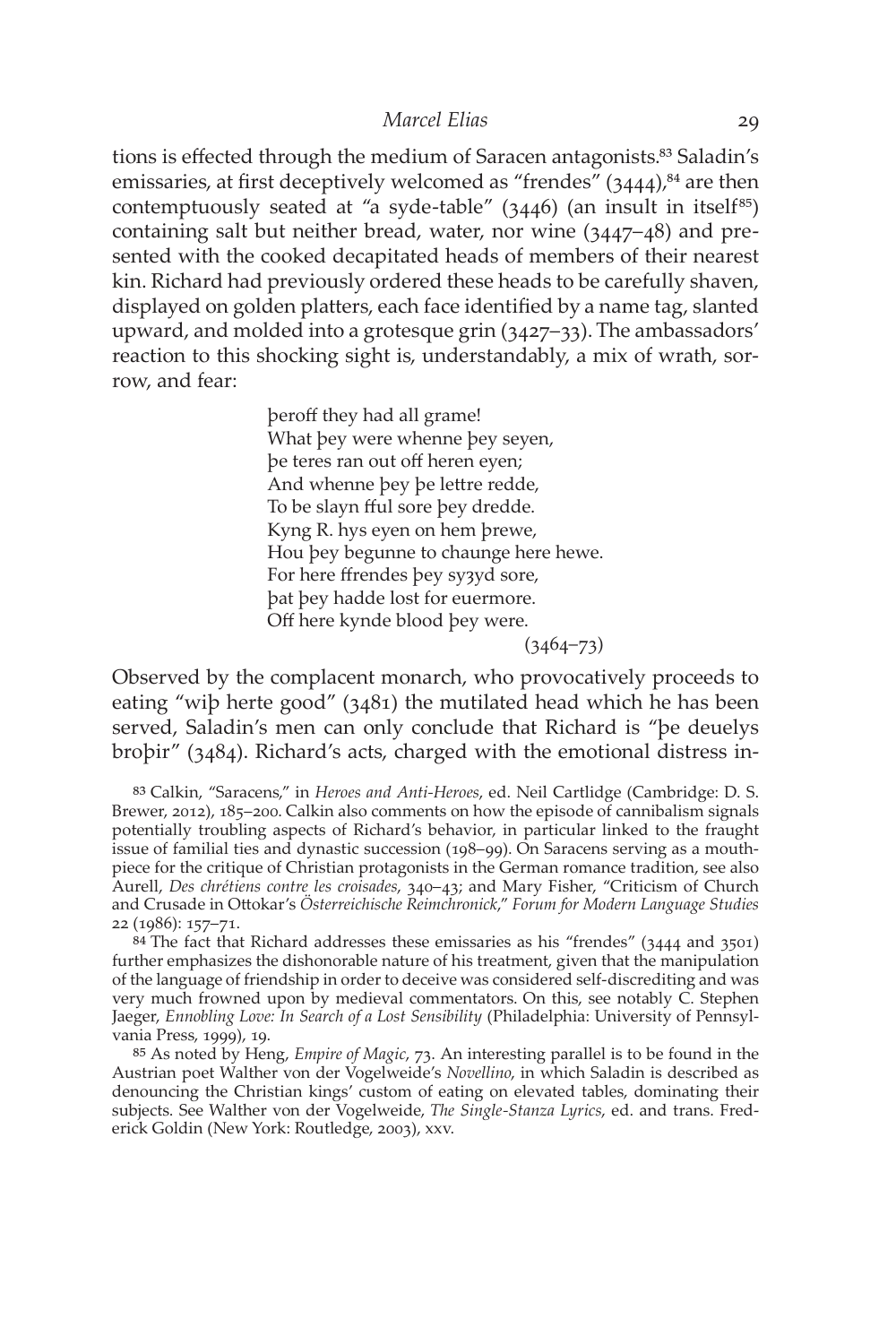#### 30 *Violence and Excess in* Richard Coeur de Lion

duced by a taboo behavioral extreme, are both expressive and generative of horror. The ambassadors are justifiably characterized by unequivocally legitimate wrath, dread, and sorrow in reaction to the king's malicious scheme and diabolical self-composure. Yet again, Richard is portrayed as disturbingly infringing upon the values of chivalry expected of him.

The king's troubling demeanor is moreover reinforced by the incongruous emotions he thereafter exhibits and verbalizes. He morbidly assumes a wrathful stance in reaction to the Saracens' anguish and makes an astounding request for his guests to cheer up, be at ease, and eat their fill of their friends' and families' boiled heads:

> Abouten hym gan loke ful zerne, Wiþ wraþ semblaunt, and eyen sterne. þe messangers þoo he bad: 'Ffor my loue bes alle glad, And lokes 3e be weel at eese! Why kerue  $3e$  nou $3t$  off  $30$ ure mese, And eetes ffaste as j doo?'

> > $(3487 - 93)$

Richard's wrathful response to the distress and terror manifested by Saladin's emissaries comes across as disquietingly inapposite in this situation, thus prompting the reader to further associate his violence with cruelty and his position of king with that of tyrant.<sup>86</sup> Saladin's envoys are taunted, treated with derision, and contemptuously insulted—they are therefore entitled to feel angry—whereas Richard conveys his wrath and disdain with utterly no heed to his trembling and dismayed victims.<sup>87</sup> By combining humiliation with brutal physical abuse in a context of ambassadorial exchange, the king's unrestrained actions clearly violate the boundaries of acceptable royal prerogative.<sup>88</sup>

86 As noted by Baraz, the difference between violence and cruelty was of crucial political significance: "violence was, to a certain degree, the prerogative of the legitimate ruler. Cruelty, on the other hand, was the sign of an illegitimate tyrant" ("Violence or Cruelty?," 165).

87 According to Giles of Rome's *Super rhetoricum*, this is specifically what differentiates a good king's pronouncement of wrath from a tyrant's: a tyrant's does not diminish in front of a trembling and frightened victim. This aspect is noted by Bénédicte Sère, "Déshonneur, outrages et infamie aux sources de la violence d'après le *Super rhetoricorum* de Gilles de Rome," in *Violences souveraines au Moyen Âge: travaux d'une école historique*, ed. François Foronda, Christine Barralis, and Sère (Paris: Presses Universitaires de France, 2010), 109.

88 As also noted by Coote: "he is breaking, even mocking, the chivalric code of hospitality, especially when applied to the sanctity of communal meals, whilst also perverting the rules of war concerning the protection and conduct of ambassadorial exchanges"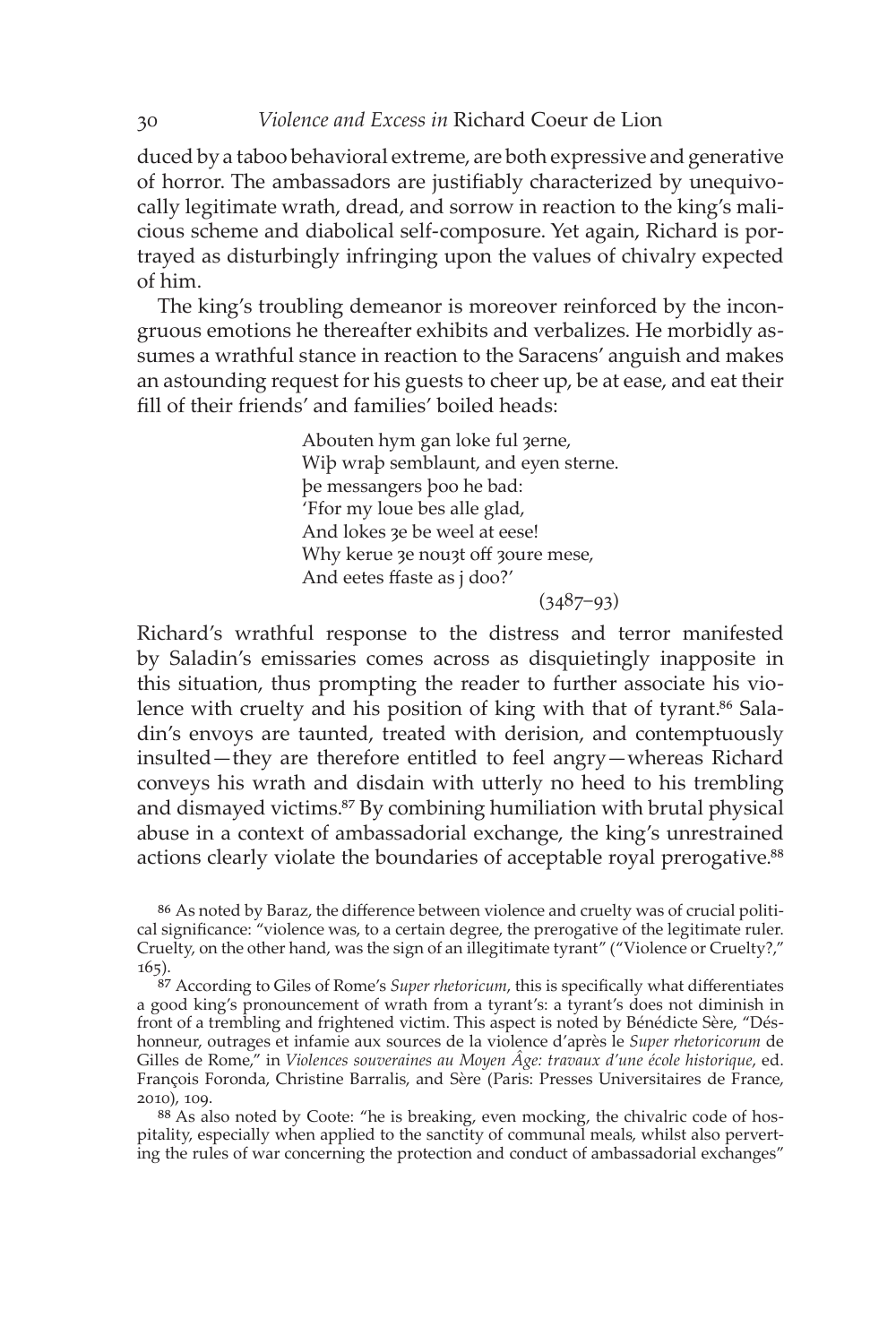Eventually, after the ambassadors are again described as crippled by fear (3495–99), Richard orders that the heads be brought away and that proper food and drinks be served—a dinner that the Saracens are however unable to partake of, utterly overwhelmed with dread and grief (3634–38). In a curious attempt to apologize, Richard asserts that they need not be "squoymous," that "þis is þe manner off myn hous" to be served "Wiþ Sarezynys hedes all hoot" (3509–12). He follows this up by justifying his alleged ignorance of the Saracens' culinary customs by resorting to his identity as "kyng, Cristen, and trewe" (3514). He then expresses worry that his good name be stained by a pejorative reputation on account of him being "so euyl off maneres" (3519). Richard in this manner significantly closes this scene with an interestingly hybrid dialectic in which he presents his actions as endorsed by God and pertaining to his Christian identity, yet it is not for any moral reason that he preoccupies himself over the outcome of his behavior but because of his reputation. Indeed, this suddenly profuse exploitation of his Christian status comes through as extremely ambiguous now that he considers it possible that a blemish to his name could result from his offensive treatment of the ambassadors.

This use of emotional language and rhetoric to define and evaluate Richard's conduct is finally insistently reiterated in the account of these events the Saracen envoys deliver to Saladin. Considerable further narrative weight is given to the intensely distressing reactions of suffering caused by the "sterne" King Richard, presented as merciless in countenance and action as the ambassadors kneel in front of him to communicate Saladin's message (3568–70). Exclamations of sorrow—"Ffor sorwe we wende ffor to deye!" and "Ffor sorwe þoo we gan to syke" (3596 and 3604)—punctuate the narrative as one of the emissaries lists the names of the relatives and friends whose heads they were served for consumption (3591–3604). Pronouncements of grief and dread are juxtaposed with alarming characterizations of Richard:

> Vs þouȝte oure herte barst ryȝt insunder, Lord, 3it þou my3t here a wundyr! Beffore Kyng Rycharde a knyȝt in haste Karff off þe hed, and he eet ffaste. Wiþ teeþ he grond þe flessch ful harde, As a wood lyoun he ffarde, Wiþ hys eyen stepe and grym;

<sup>(&</sup>quot;Laughing at monsters," 205). On the severe reprehensibility of conflating anger with humiliating actions and physical harm in some medieval sources, see Paul R. Hyams, *Rancor and Reconciliation in Medieval England* (Ithaca, NY: Cornell University Press, 2003), 52.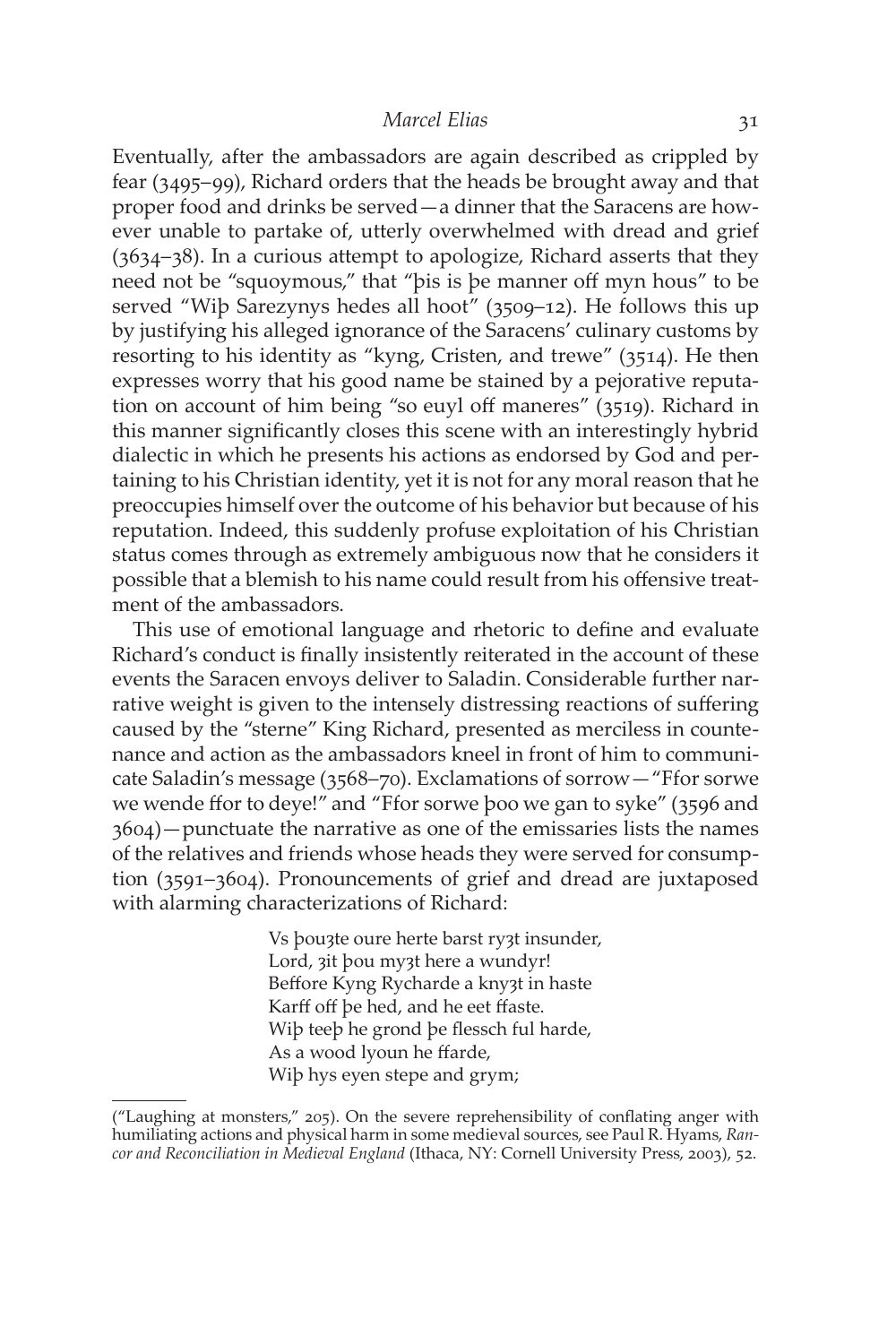And spak, and we behelde hym, Ffor drede we wende ffor to sterue; He bad vs þat we scholde kerue Oure mes, and eeten as he dede.

#### $(3605 - 15)$

Eyes cruel and glistening, vigorously gnawing the flesh of the human head in front of his terrified guests, the eponymous king's immoderate behavior is compounded by the speaker's repeated recourse to emotions designed to generate the compassion of his audience.<sup>89</sup> The tone of the narrative, imbued with emotional stimulation, is one that collapses the disparities between Christians and Saracens, inviting the reader to relate to and even sympathize with the envoys' perspective.<sup>90</sup> The reprehensible dimension of Richard's conduct is even further amplified at the closing of this episode when, in contrast with the English king's preceding expression of unjustified wrath (as though to provide a counterexample), Saladin—a figure whose virtuousness was largely acclaimed in late medieval Western culture<sup>91</sup>—is described as displaying emphatically legitimate royal anger upon hearing of his men's fate (3657). This response, as the narrative makes clear, is fully justified by the monstrosity of the English king's injurious acts. These emotional pronouncements again culminate in an assertion of Richard's devilish nature: "It is a deuyl wiþout ffayle" (3664).

89 See also lines 3613 ("Ffor drede we wende ffor to sterue"), 3619 ("Ffor drede hou we begunne to quake"), 3634 ("Ffor drede and dool we wende to deye"), and 3638 ("So sory were we þenne for drede").

90 Sorrowful utterances in particular are a common motif of both crusade propaganda and crusading romances but are for the most part ascribed to Christians: designed to lay stress on the injuries that prompted the emotional reaction in the first place, the rhetoric of sorrow is generally called upon to arouse sympathy and stimulate communal empathetic response, substantiated by retributive violence. See, for instance, Jacques of Vitry, "Sermones vulgares," in *Analecta novissima*, ed. J. B. Pitra, 2 vols. (Paris, 1887), 2:421–22; *The Siege of Milan*, lines 159, 528, 559, and 575–76. For a discussion of the infectious, compassion-arousing function of sorrow and tears in some late medieval political settings, see Smagghe, *Les émotions du prince*, 388–92. Similar conclusions regarding the ambivalent and at times sympathetic portrayal of the Jews of *Siege of Jerusalem*, victims of the cruel, inhumane treatment of Christian protagonists, have been proffered in recent reassessments of the poem. For a convincing exegetical reading of the text in which the Jews are interpreted as representing a typological Christian people, see Suzanne M. Yeager, "*The Siege of Jerusalem* and Biblical Exegesis: Writing about Romans in Fourteenth-Century England," *The Chaucer Review* 39 (2004): 70–102.

91 See, for an overview, Margaret Jubb, "The Crusader's Perceptions of their Opponents," in *Palgrave Advances in the Crusades*, ed. Helen J. Nicholson (Basingstoke: Palgrave Macmillan, 2005), 235–40.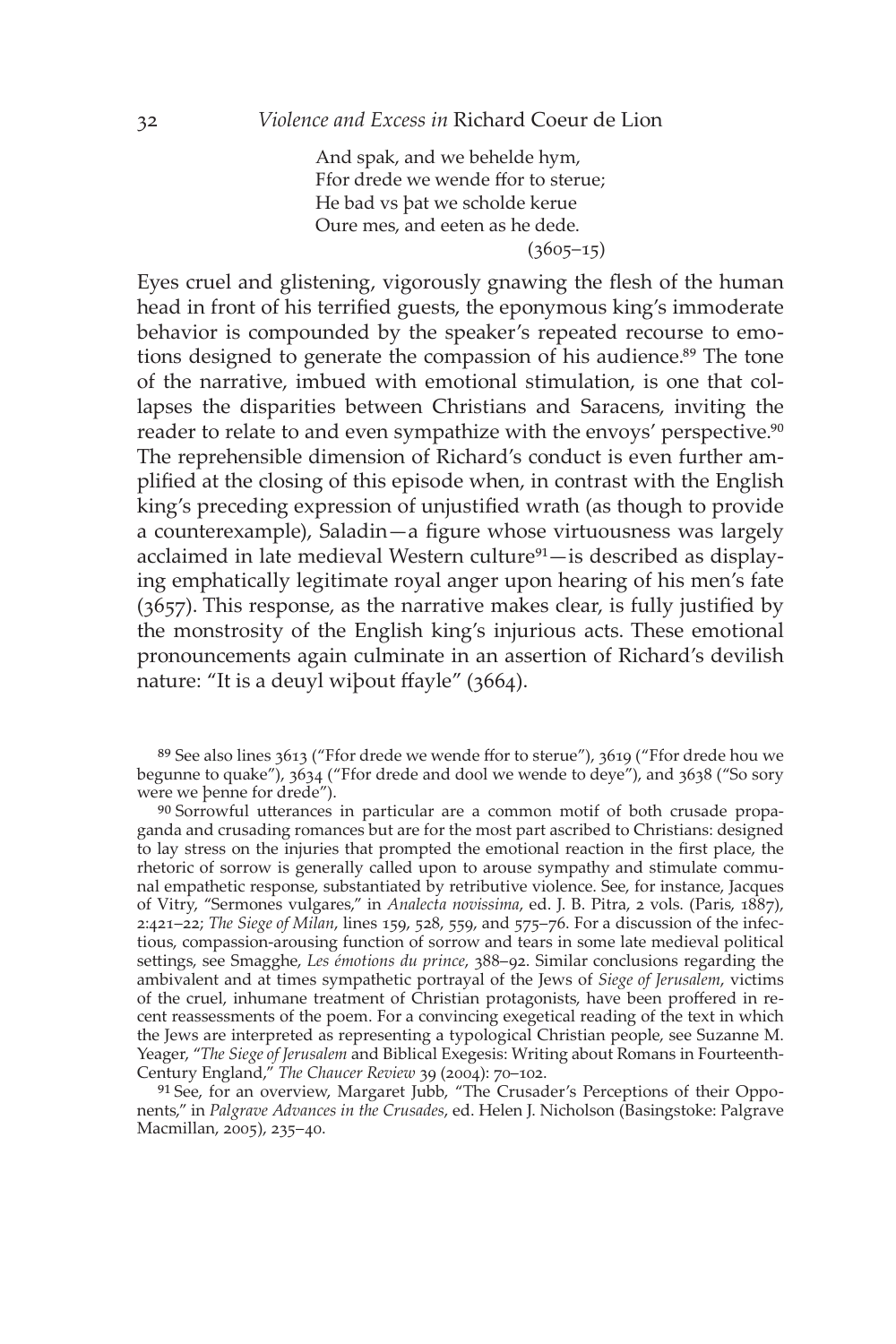#### CANNIBALISM, EVALUATIVE EMOTIONS, AND THE BOUNDARIES OF CHIVALRIC VIOLENCE

This last disconcerting scene of cannibalism brings our examination of the "transgressive" emotional voices of the poem to a conclusion. That this episode in particular was perceived at the time as disturbing, eliciting responses of disapproval and, most likely, disgust, may well have been the reason why it disappeared during the fifteenth century in the B-version manuscripts, reemerging only thereafter in the two early prints made by Wynkyn de Worde (1509 and 1528). Of the seven extant manuscripts of the poem, only three contain Richard's anthropophagic feast,<sup>92</sup> which suggests that the passage may have suffered from limited popularity. Along with Caius 175, the most "contaminated," "romancelike" manuscript containing the episodes of cannibalism is the London Thornton (London, British Library, MS Additional 31042), in which *RCL* appears notably alongside *Siege of Jerusalem*, the second of three Middle English romances compiled by Robert Thornton in which anthropophagic representations are pitched as symptomatic of profound discomfort—the third being the *Alliterative Morte Arthure* preserved in Lincoln Cathedral Library, MS 91. In the *Alliterative Morte Arthure* and *Siege of Jerusalem*, both believed to have been composed sometime in the late fourteenth century (i.e. around the time in which the additions to *RCL* emerged), the trope of cannibalism likewise serves as an outlet for social angst and critique. First and foremost cast as a tyrant, then as a giant and man-eater, the Genoese monster of the *Morte* typifies the manner in which excess—immense bodily limbs, mass ingestion of human beings, as well as prodigious material wealth—acts as a narrative locus for anxiety and threats felt toward social integrity.93 In *Siege of Jerusalem*, as noted by Bonnie Millar, the very extreme character of the act of infanticide/cannibalism is expressive of certain doubts and tensions concerning the validity of warfare, its potential for chaos and loss of control.94 In a similar way, Richard's cannibalism was *meant* to dis-

92 London, British Library, MS Egerton 2862 (c. 1390); Cambridge, Gonville, and Caius College, MS 175/96 (c. 1400); and London, British Library, MS Additional 31042 (c. 1440).

93 For a discussion of the various areas of feudal chivalric masculinity upon which the Genoese giants' threatening monstrosity bears, see Heng, *Empire of Magic*, 115–79. The *Morte* has moreover frequently been read as adopting a critical stance toward war and as upholding irenic convictions, an argument that was first articulated by Russell A. Peck, "Willfulness and Wonders: Boethian Tragedy in the Alliterative *Morte Arthure*," in *The Alliterative Tradition in the Fourteenth Century*, ed. Bernard S. Levy and Paul Szarmach (Kent, OH: Kent State University Press, 1981), 153–82.

94 Millar, *The Siege of Jerusalem in its Physical, Literary and Historical Contexts* (Dublin: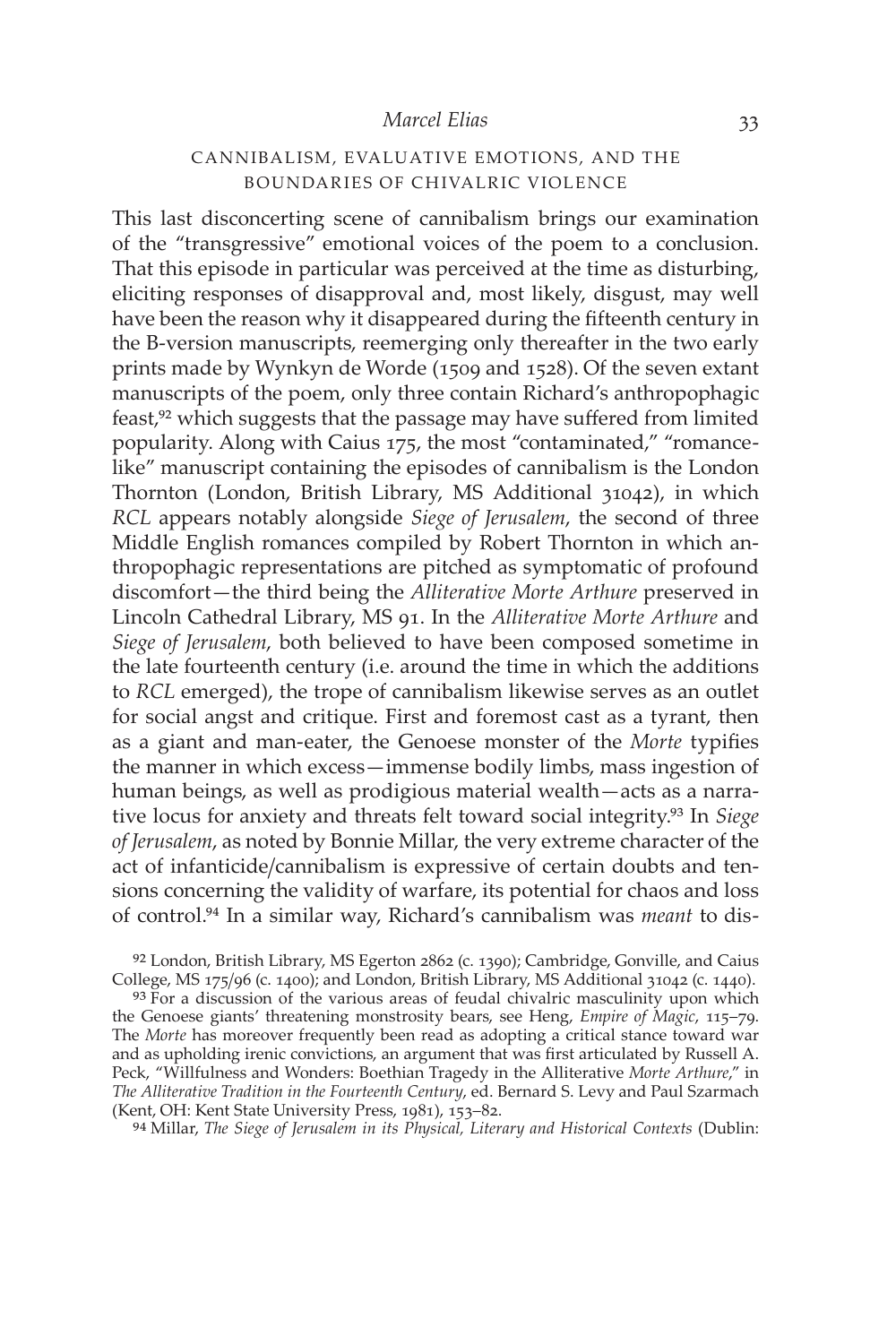#### 34 *Violence and Excess in* Richard Coeur de Lion

turb, to serve as a climactic motif both corroborating and crystallizing the sense of ambivalence felt toward the king's acts of violence introduced in the later interpolations through the rhetorical effect inherent in the representation of, and appeal to, human emotion.

The overview I have offered testifies to the evaluative dimension of emotions, which serve as functional devices and ideologically infused rhetorical tools, expressive of the values, problems, and insecurities embedded within this collectively produced romance. Since emotions could so easily define and qualify a person or the nature of a protagonist's relationship to others, they were commonly employed by medieval authors to express positive or negative assessments. In a now famous (or infamous) passage of Froissart's *Chroniques*, written a few years before the emergence of the A-version additions to *RCL*, the Black Prince, in a decision said to have been taken out of mad rage, is presented as ordering the general slaughter of the inhabitants of the town of Limoges in 1370:

Là eut grant pitié; car hommes, femmes et enfans se jettoient en genoulz devant le prince et crioient: 'Merci, gentilz sires, merci!' Mais il estoit si enflammés d'aïr que point n'i entendoit, ne nuls ne nulle n'estoit oïs, mès tout mis à l'espée, quanques on trouvoit et encontroit, cil et celles qui point coupable n'i estoient . . . Il n'est si durs coers, se il fust adonc à Limoges et il li souvenist de Dieu, qui ne plorast tenrement dou grant meschief qui y estoit.

[What took place was pitiful; for men, women and children flung themselves on their knees before the prince, wailing: 'Have mercy, gentle lord, have mercy!' But he was so inflamed with rage that he refused to listen, neither man nor woman was taken heed of, but all who were to be found were put to sword, including those who were in no way guilty . . . There is no hard-hearted man that, if he had been in Limoges at that moment with God in mind, would not have wept intensely at the great calamity which took place.]<sup>95</sup>

The representation and elicitation of emotions—illegitimate rage and empathetic distress—understandably represents the medium that Froissart considers most effective to convey the tragedy of Edward's decision, which clearly comes across as unwarranted, cruel, and exces-

Four Courts Press, 2000), 92–93. Michael Livingston, moreover, goes as far as arguing that the poem takes a peacemaking position, that "the gore . . . is perhaps best read as a grim awareness of the terrible realities of war, not as a bloodthirsty and berserk cry for further bloodshed." See his introduction to *Siege of Jerusalem*, ed. Livingston (Kalamazoo, MI: Medieval Institute Publications, 2004), 28–29.

<sup>95</sup>*Chroniques de J. Froissart*, ed. Siméon Luce, 15 vols. (Paris: Société de l'Histoire de France, 1869–1975), 7:250; the English translation is mine.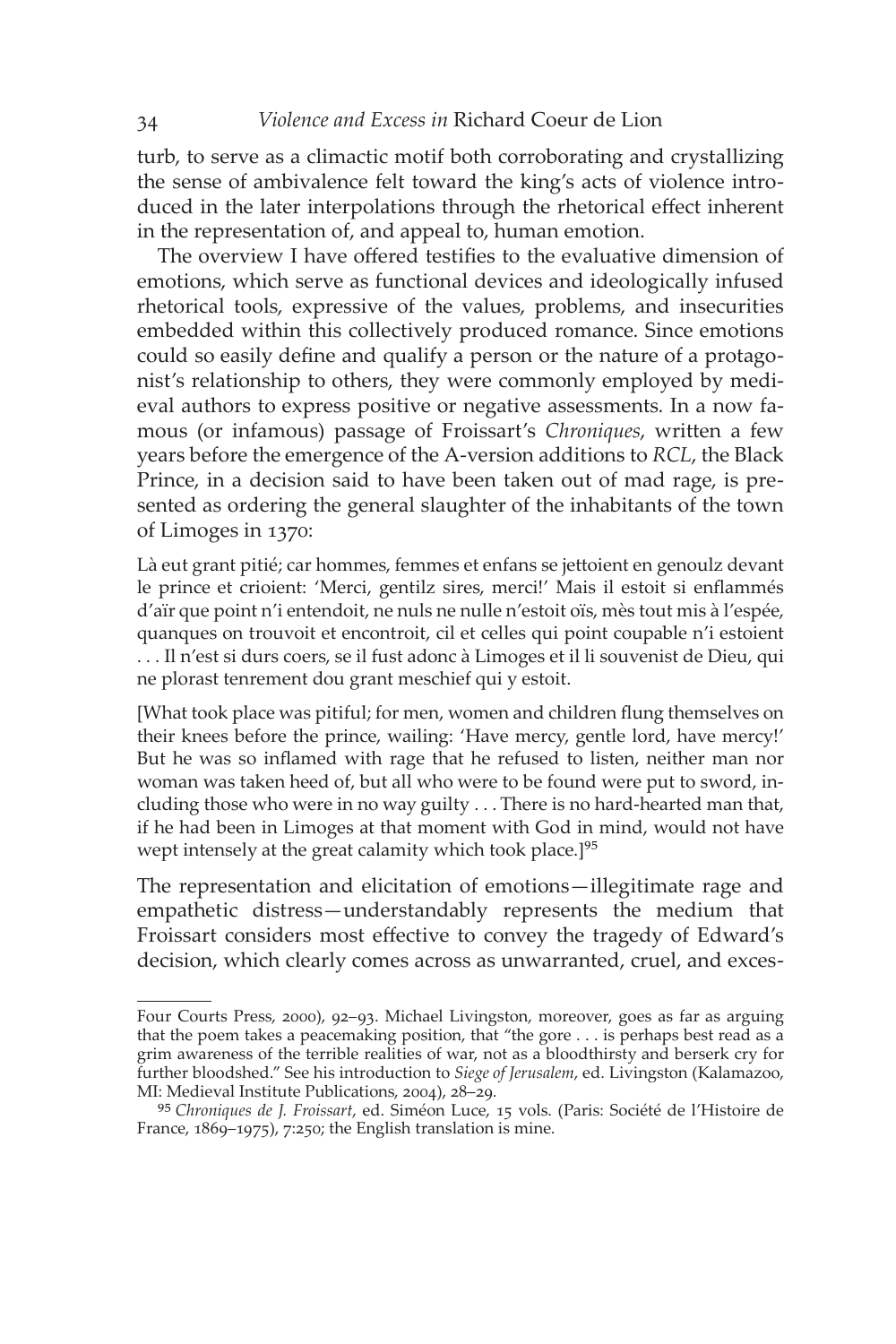sive.<sup>96</sup> Similar narrative strategies had been used to denounce Richard I's temperament a century earlier in the *Récits d'un ménestrel de Reims*, a largely fictional account that includes some of the events of the Third Crusade and aims to praise the Capetians. The anonymous author repeatedly imputes rash and excessive wrath, supplemented with hate, pride, and envy, to Richard, while Philip-Augustus, on the other hand, is presented as responding to the English king's "offensive" behavior with unambiguously legitimate anger.<sup>97</sup> While these authorial practices are exploited in a more nuanced way and with varying degrees of intensity in *RCL*, the reconfiguration of emotional rhetoric staged in the later additions must be understood in terms of how it calls upon the receptiveness of a medieval audience versed in the literary traditions of praise and blame:<sup>98</sup> these episodes draw attention to Richard's disturbing temperament and invite the reader/auditor to appraise his questionable acts and propensity for violence. Due to the complex textual history of the romance, it is of course impossible to know with certainty whether these interpolations were made by one or multiple authors. Nonetheless, in view of the manner in which Richard is interrogated and problematized throughout these passages, it seems probable that they were the work of a single redactor,<sup>99</sup> invested with reworking the tone of the narrative in such a way as to highlight the unsettling and tension-prone characteristics of the king's acts of violence.

*RCL*, under its most "contaminated," "romance-like" form, should be considered in relation to what Janet Coleman has identified as a larger development in the English literature written between 1350 and 1400, in which "few works were meant merely to entertain, but were intended

96 This description in particular has led historians to assert that at this stage in his *Chroniques*, Froissart was becoming increasingly biased in favor of the French. See, e.g., John Barnie, *War in Medieval Society: Social Values and the Hundred Years War, 1337–99* (London: Weidenfeld and Nicolson, 1974), 77; and Jim Bradbury, *The Medieval Siege* (Woodbridge: The Boydell Press, 1992), 318.

97 *A Thirteenth-Century Minstrel's Chronicle: Récits d'un ménestrel de Reims*, ed. and trans. Robert Levine (Lewiston, NY: Mellen, 1990), 23 and 30–37.

98 On the habits of reading and writing during the Middle Ages and the nature of representation in literary and historical narratives linked to a variety of rhetorical assumptions, see Ruth Morse, *Truth and Convention in the Middle Ages: Rhetoric, Representation, and Reality* (Cambridge: Cambridge University Press, 1991), especially chapter 1 on the importance of rhetoric and emotional stimulation.

99 In this respect, I therefore agree with and extend (by incorporating a larger number of episodes to this conclusion) the viewpoint expressed by McDonald ("Eating People," 140), i.e., that the sections involving Cassodorien, Richard's eating of the lion's heart, and the episodes of cannibalism were the product of a *single* later adaptor.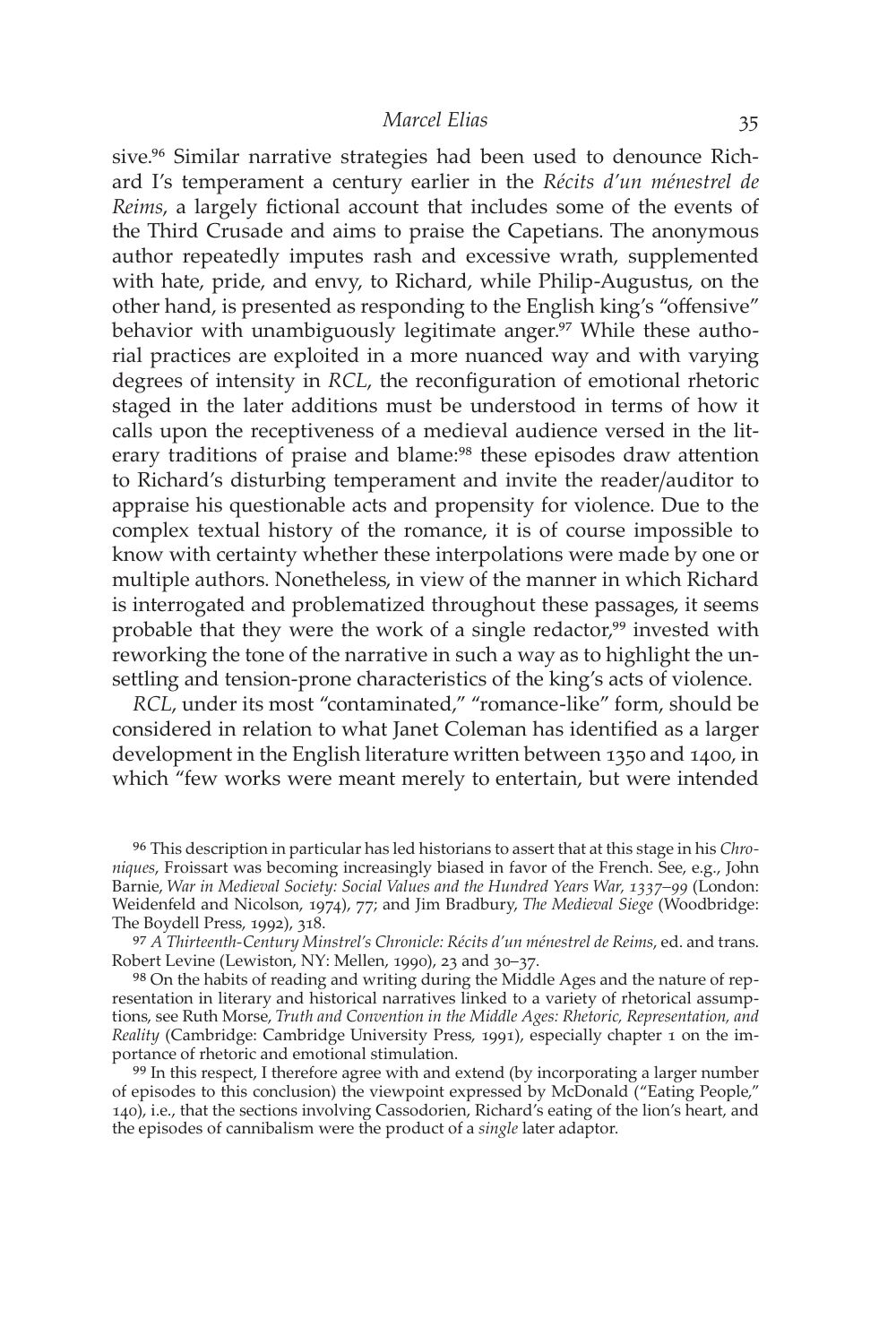rather to criticize and eventually to reform social practices."<sup>100</sup> Indeed, the interpolations' subtle indictment of Richard's excessively violent temperament and obsession with feats of arms and chivalric fame resonates with an increasingly pervasive critique, expressed most clearly during the last quarter of the fourteenth century, of the damaging and self-interested character of chivalry. As illustrated notably by Nigel Saul, there took place between the 1330s (estimated date of the first fragmentary version of *RCL*, the Auchinleck MS) and the end of the fourteenth century (when the additions emerged) an important escalation of denunciative attitudes toward the failures of knights to behave according to the standards expected of them. During the 1370s and 1380s, English campaigns on the Continent were not as successful as they had previously been, and the detrimental effects of the Hundred Years War came to be more markedly felt, one of the consequences being that knightly conduct was exposed to severe scrutiny. Among those criticizing the corruption of chivalric values, most specifically the destructive character of violence and the inadequate centrality of fame and prowess, were figures such as Chaucer and Gower.101 Chaucer's *Canterbury Tales* explicitly broach the fraught issue of violence conditioned by "ire," "excesse," and "outrage," while Gower's *Confessio Amantis* deplores the killing of both Christians and Saracens.102 As recently argued by Celia M. Lewis, the writings of the fourteenth-century English crusaders Henry of Grosmont and John Clanvowe bear witness to a significant degree of moral compunction and critical introspection entailed by the violence of their martial careers.103 Grosmont, in *Le livre de seyntz medicines*, remorsefully ascribes the appetite for bloodshed which defined his chivalric existence to the sin of anger.<sup>104</sup> In all evidence, the un-

100 Coleman, *Medieval Readers and Writers, 1350–1400* (New York: Columbia University Press, 1981), 16.

101 Saul, "A Farewell to Arms?" 131–45, and *For Honour and Fame*, 193–96. As noted by Saul, "the writers who articulated the literature of complaint were no extremists" and "stood in the social and political mainstream" ("A Farewell to Arms?," 145). See also Barnie, *War in Medieval Society*, 117–38. On Chaucer, Gower, and peace, see R. F. Yeager, "Pax Poetica: On the Pacifism of Chaucer and Gower," *Studies in the Age of Chaucer* 9 (1987): 97–121.

102 Chaucer, *Canterbury Tales*: The Tale of Melibee, 5.1528–34 (on "excesse" and "outrage") and *The Parson's Tale*, X.532–78, especially 542–45 (on violence and "ire"); Gower, *Confessio Amantis*, 2, ed. Russell A. Peck and trans. Andrew Galloway (Kalamazoo, MI: Medieval Institute Publications, 2013), 4, lines 1659–80.

103 Lewis, "History, Mission, and Crusade in the *Canterbury Tales*," *The Chaucer Review* 42 (2008): 353–60.

104 *Le livre de seyntz medicines: The Unpublished Devotional Treatise of Henry of Lancaster*, ed. E. J. Arnould (Oxford: Blackwell, 1940), 17.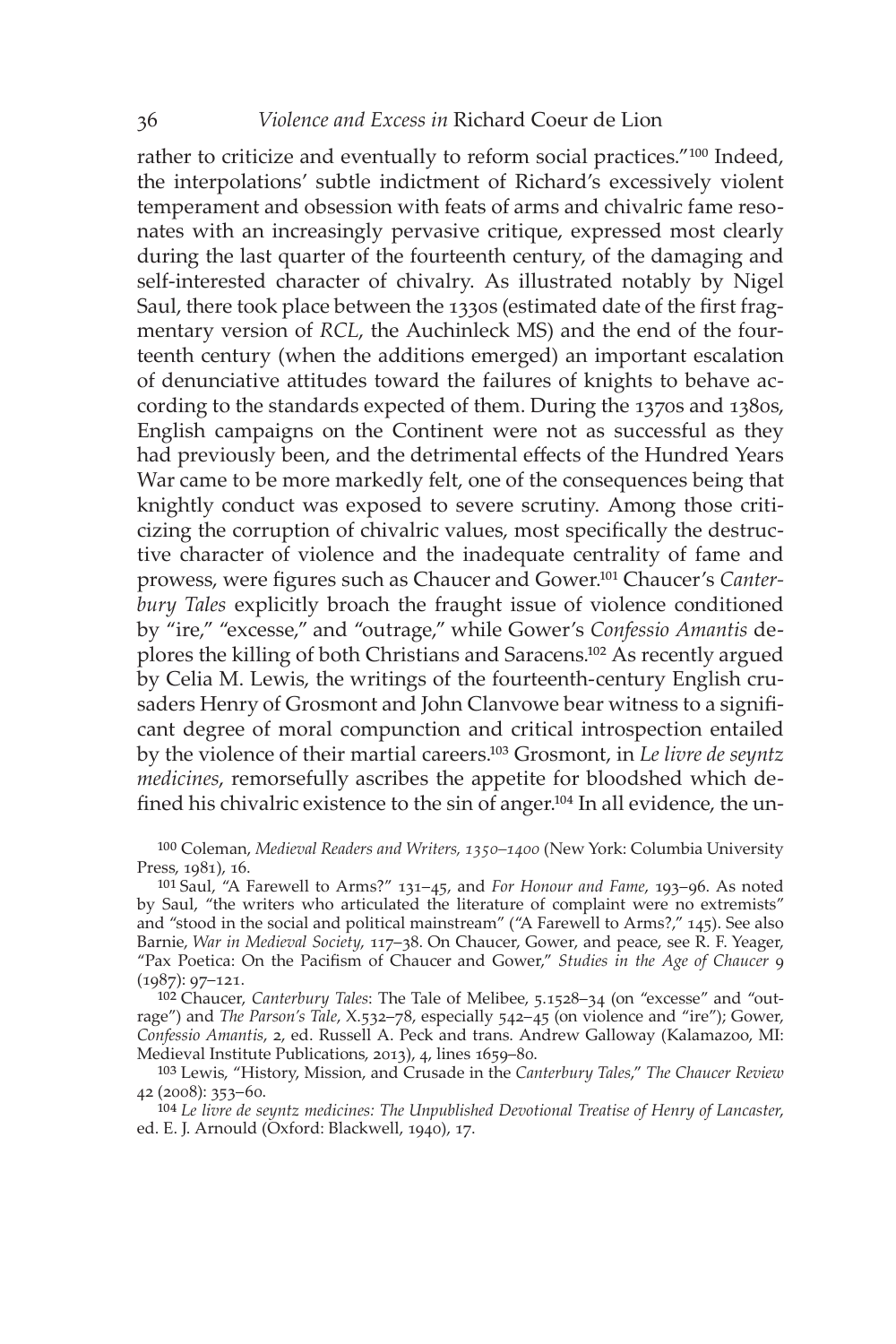ease felt toward unchecked violence and the chivalric values of prowess and fame had seeped into contemporary perceptions of the crusades. Norman Housley observes that "there can be little doubt that crusading, despite its strong scriptural credentials and the unflagging support that it received from both clerical and lay authorities, suffered from the growing revulsion toward unbridled war that developed during the late middle ages."<sup>105</sup> The most well-informed account to have reached us of the disastrous crusade of Nicopolis in 1396, while clearly in favor of the expedition as such, elaborates at great length on the reprehensibility of chivalric actions motivated by anger, pride, and vainglory.<sup>106</sup> When the immoderate expression of such passions leads to the brutal killing of Turkish prisoners (executions which are similar in scope to those performed by Richard to stage his cannibalistic feast), the author condemns the act as antithetical to the tenets of Christianity and decries the lamentable human costs involved:

Dies erat dominica ultima mensis septembris, cum rumor adventus hostium innotuit. Quo territi qui Nycopolim obsidebant, redierunt, soluta obsidione, subsannantibus civibus cum ignominiosis verbis. Unde nostri ad iracundiam provocati, ut fidelium relacione notum fuit, ex concepto dolore iniquitatem inauditam pepererunt, quam scribere siccis oculis non valemus. Tunc illis excidit fidelitatis tenor, hucusque eciam infidelibus inviolabiliter obervatus; nam quotquot ex adversariis se fidelitati eorum submiserant, spretis condicionibus cum juramento firmatis, o Deus ulcionum et humanorum actuum censor equissime, occidi erudeliter preceperunt.

[It was the last Sunday of the month of September that it became known that the Turks were approaching. Our soldiers, frightened, lifted the siege on Nicopolis and broke camp amidst the taunts of the citizens. According to trustworthy reports, our men were so roused by anger that they committed an act of unthinkable cruelty which I cannot tell of without shedding tears. Forgetting

105 Housley, *Documents on the Later Crusades*, 13; for sources testifying to various forms and degrees of critique, disillusion, and skepticism in relation to the crusades in late medieval society, see especially documents 12, 17, 30, 35, 36, 47, 48, 51, and 56. See also, notably, Gower, *Confessio Amantis*, 2, 3, lines 2485–94; and his *Miroir de l'Omme*, in *The Complete Works of John Gower*, ed. G. C. Macaulay, 4 vols. (Oxford, 1899), 1, lines 23893–3988; "The Twelve Conclusions of the Lollards," ed. H. S. Cronin, *English Historical Review* 22 (1907): 302; John Wycliff, *Select English Works*, ed. Thomas Arnold, 3 vols. (Oxford, 1871), 3, 139; and, on the inefficiency of violence in "dealing" with Islam, *Juan de Segovia y el problema islámico*, ed. D. Cabanelas Rodriguez (Madrid: Universidad de Madrid, 1952), 303–7. See also Lewis, "History, Mission, and Crusade," 353–82; and Guard, *Chivalry, Kingship and Crusade*, 177–81. For a recent reassessment of the scope of Christian reservations toward the crusades in earlier centuries, see Aurell, *Des chrétiens contre les croisades*, and, in particular, his last chapter for a discussion of some post-1291 sources.

106 *Chronique du religieux de Saint-Denys*, 487–496 and 508–511.